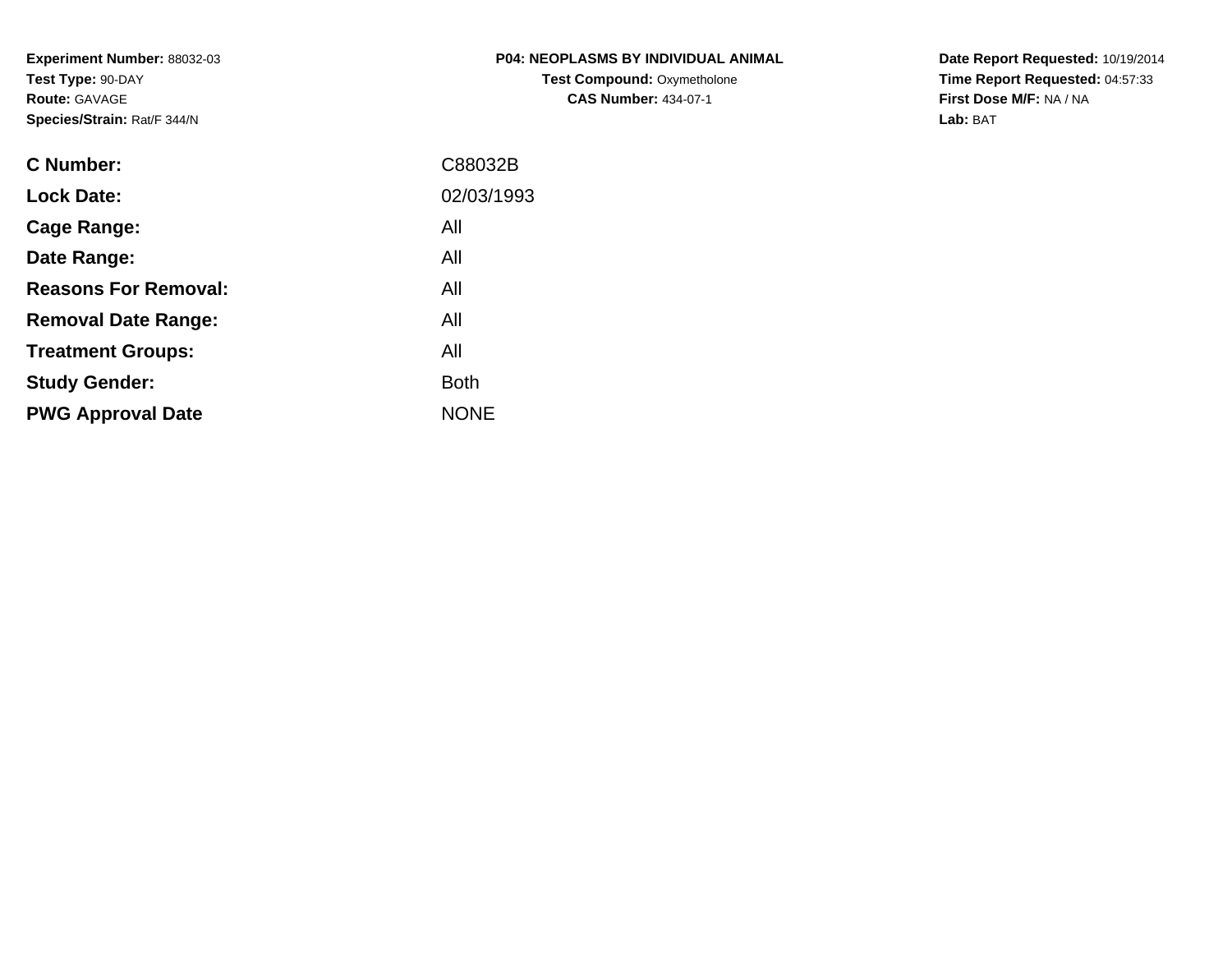**Route:** GAVAGE

**Species/Strain:** Rat/F 344/N

## **P04: NEOPLASMS BY INDIVIDUAL ANIMAL**

**Test Compound: Oxymetholone** 

**CAS Number:** 434-07-1

**Date Report Requested:** 10/19/2014**Time Report Requested:** 04:57:33**First Dose M/F:** NA / NA**Lab:** BAT

| F 344/N Rat Male<br>0 MG/KG                                                                                                                                                                                                                                                                       | DAY ON TEST<br><b>ANIMAL ID</b> | $\boldsymbol{\theta}$<br>0<br>9<br>$\overline{\mathbf{3}}$<br>$\overline{0}$<br>$\mathbf 0$<br>$\mathbf 0$<br>0<br>1 | $\boldsymbol{\theta}$<br>$\boldsymbol{\theta}$<br>9<br>$\overline{\mathbf{3}}$<br>$\mathbf 0$<br>$\mathbf 0$<br>$\mathbf 0$<br>0<br>$\overline{2}$ | 0<br>0<br>9<br>$\mathfrak{z}$<br>$\mathbf 0$<br>$\mathbf 0$<br>$\mathbf 0$<br>0<br>3                       | 0<br>0<br>9<br>$\overline{\mathbf{3}}$<br>$\mathbf 0$<br>$\mathbf 0$<br>$\mathbf 0$<br>0<br>4    | 0<br>0<br>9<br>$\overline{\mathbf{3}}$<br>$\mathbf 0$<br>$\mathbf 0$<br>$\mathbf 0$<br>0<br>5            | 0<br>$\boldsymbol{\theta}$<br>9<br>$\mathfrak{z}$<br>$\mathbf 0$<br>$\mathbf 0$<br>$\Omega$<br>0<br>6            | 0<br>$\boldsymbol{\theta}$<br>9<br>$\mathfrak{z}$<br>$\overline{0}$<br>$\pmb{0}$<br>$\pmb{0}$<br>0<br>$\overline{7}$                     | 0<br>0<br>9<br>$\boldsymbol{\mathfrak{z}}$<br>$\mathbf 0$<br>$\mathbf 0$<br>$\Omega$<br>0<br>8                     | 0<br>0<br>9<br>$\overline{\mathbf{3}}$<br>$\overline{0}$<br>0<br>$\mathbf 0$<br>0<br>9                 | 0<br>$\boldsymbol{\theta}$<br>9<br>$\mathfrak{z}$<br>$\overline{0}$<br>$\mathbf 0$<br>$\Omega$<br>1<br>$\mathbf 0$ | <i><b>*TOTALS</b></i>                                                |
|---------------------------------------------------------------------------------------------------------------------------------------------------------------------------------------------------------------------------------------------------------------------------------------------------|---------------------------------|----------------------------------------------------------------------------------------------------------------------|----------------------------------------------------------------------------------------------------------------------------------------------------|------------------------------------------------------------------------------------------------------------|--------------------------------------------------------------------------------------------------|----------------------------------------------------------------------------------------------------------|------------------------------------------------------------------------------------------------------------------|------------------------------------------------------------------------------------------------------------------------------------------|--------------------------------------------------------------------------------------------------------------------|--------------------------------------------------------------------------------------------------------|--------------------------------------------------------------------------------------------------------------------|----------------------------------------------------------------------|
| <b>Alimentary System</b>                                                                                                                                                                                                                                                                          |                                 |                                                                                                                      |                                                                                                                                                    |                                                                                                            |                                                                                                  |                                                                                                          |                                                                                                                  |                                                                                                                                          |                                                                                                                    |                                                                                                        |                                                                                                                    |                                                                      |
| Esophagus<br>Intestine Large, Cecum<br>Intestine Large, Colon<br>Intestine Large, Rectum<br>Intestine Small, Duodenum<br>Intestine Small, Ileum<br>Intestine Small, Jejunum<br>Liver<br>Pancreas<br>Salivary Glands<br>Stomach, Forestomach<br>Stomach, Glandular<br><b>Cardiovascular System</b> |                                 | +<br>$\ddot{}$<br>+<br>+<br>+<br>+<br>+<br>$\ddot{}$<br>+<br>$\ddot{}$<br>+<br>$\ddot{}$                             | +<br>$\ddot{}$<br>$\ddot{}$<br>+<br>$\ddot{}$<br>+<br>$\ddot{}$<br>$\ddot{}$<br>$\ddot{}$<br>$\ddot{}$<br>+<br>+                                   | +<br>$\ddot{}$<br>$\ddot{}$<br>+<br>$\ddot{}$<br>+<br>$\ddot{}$<br>$+$<br>$\ddot{}$<br>$\ddot{}$<br>+<br>+ | +<br>$\ddot{}$<br>+<br>+<br>+<br>+<br>+<br>$\ddot{}$<br>$\ddot{}$<br>+<br>$\ddot{}$<br>$\ddot{}$ | +<br>$\ddot{}$<br>$\ddot{}$<br>+<br>+<br>+<br>+<br>$\ddot{}$<br>$\ddot{}$<br>$\ddot{}$<br>+<br>$\ddot{}$ | +<br>$\ddot{}$<br>$\ddot{}$<br>+<br>+<br>+<br>+<br>$\ddot{}$<br>$\ddot{}$<br>$\ddot{}$<br>$\ddot{}$<br>$\ddot{}$ | +<br>$\ddot{}$<br>$\ddot{}$<br>$\ddot{}$<br>$\ddot{}$<br>+<br>$\ddot{}$<br>$\ddot{}$<br>$\ddot{}$<br>$\ddot{}$<br>$\ddot{}$<br>$\ddot{}$ | ÷<br>+<br>$\ddot{}$<br>$\ddot{}$<br>$\pm$<br>$\ddot{}$<br>$\ddot{}$<br>$+$<br>$+$<br>$+$<br>$\ddot{}$<br>$\ddot{}$ | ٠<br>$\ddot{}$<br>+<br>+<br>$\ddot{}$<br>$\ddot{}$<br>$\ddot{}$<br>$+$<br>$+$<br>$+$<br>$\ddot{}$<br>+ | ÷<br>$\ddot{}$<br>$\ddot{}$<br>+<br>+<br>+<br>+<br>$\ddot{}$<br>$\ddot{}$<br>$\ddot{}$<br>$\ddot{}$<br>+           | 10<br>10<br>10<br>10<br>10<br>10<br>10<br>10<br>10<br>10<br>10<br>10 |
|                                                                                                                                                                                                                                                                                                   |                                 |                                                                                                                      |                                                                                                                                                    |                                                                                                            |                                                                                                  |                                                                                                          |                                                                                                                  |                                                                                                                                          |                                                                                                                    |                                                                                                        |                                                                                                                    |                                                                      |
| <b>Blood Vessel</b><br>Heart<br><b>Endocrine System</b>                                                                                                                                                                                                                                           |                                 | +<br>$\ddot{}$                                                                                                       |                                                                                                                                                    | $\ddot{}$                                                                                                  | +                                                                                                | +<br>$\ddot{}$                                                                                           | ÷                                                                                                                | $\ddot{}$                                                                                                                                |                                                                                                                    | +<br>+                                                                                                 | +<br>$\ddot{}$                                                                                                     | 10<br>10                                                             |
| <b>Adrenal Cortex</b><br>Adrenal Medulla<br>Islets, Pancreatic<br>Parathyroid Gland                                                                                                                                                                                                               |                                 | +<br>$\ddot{}$<br>+<br>$\ddot{}$                                                                                     | +<br>$\ddot{}$<br>$\ddot{}$<br>M                                                                                                                   | +<br>+<br>$\ddot{}$<br>÷                                                                                   | +<br>+<br>+<br>÷                                                                                 | +<br>+<br>$\ddot{}$<br>M                                                                                 | +<br>+<br>$\ddot{}$<br>$\ddot{}$                                                                                 | +<br>+<br>$\ddot{}$<br>$\ddot{}$                                                                                                         | ٠<br>$+$<br>$+$<br>$\ddot{}$                                                                                       | ٠<br>+<br>$\ddot{}$<br>÷                                                                               | +<br>$\ddot{}$<br>+<br>+                                                                                           | 10<br>10<br>10<br>8                                                  |

\* ..Total animals with tissue examined microscopically; Total animals with tumor **M** . Missing tissue M ..Missing tissue

+ ..Tissue examined microscopically

I ..Insufficient tissue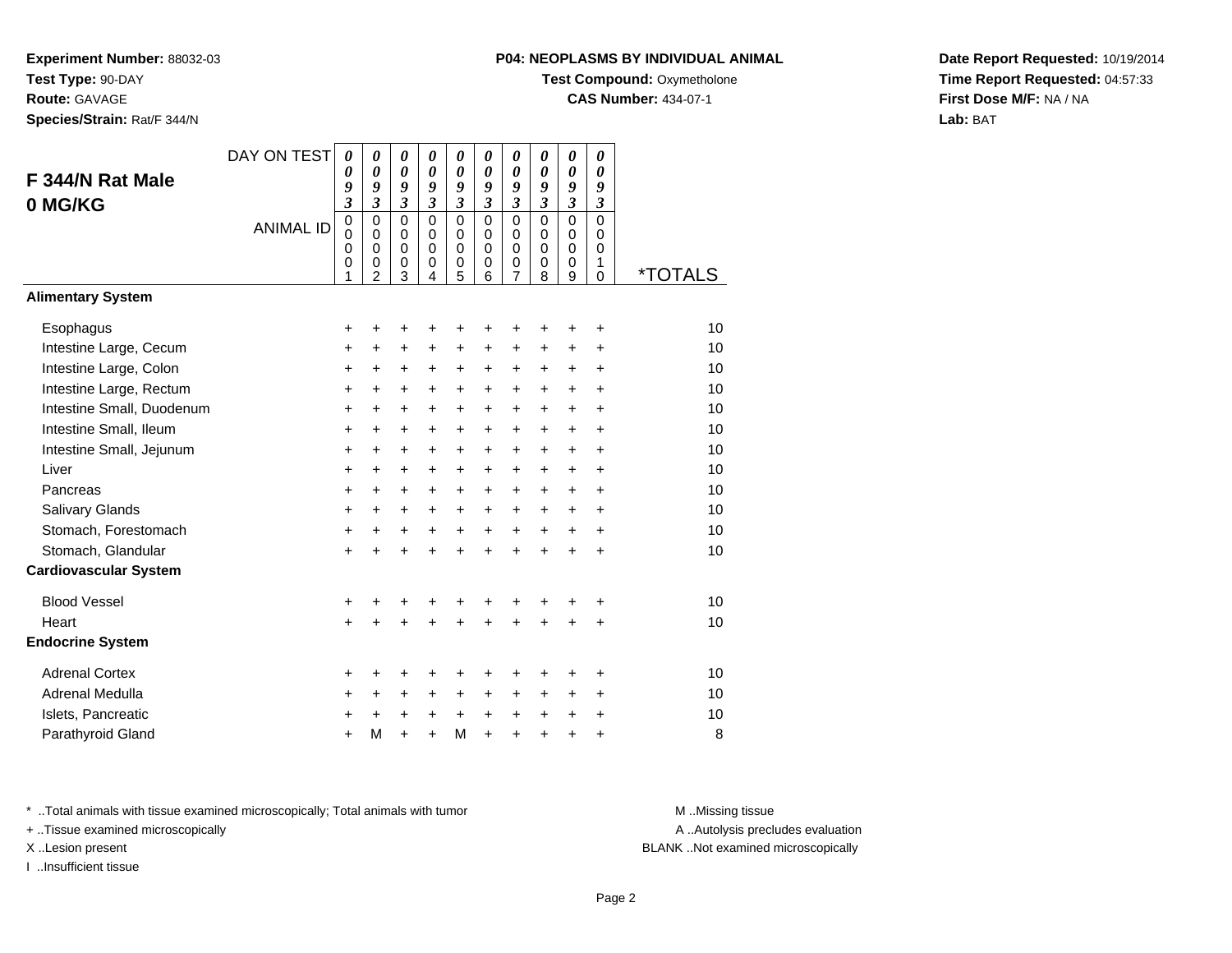**Test Type:** 90-DAY

**Route:** GAVAGE

**Species/Strain:** Rat/F 344/N

# **P04: NEOPLASMS BY INDIVIDUAL ANIMAL**

**Test Compound: Oxymetholone** 

**CAS Number:** 434-07-1

**Date Report Requested:** 10/19/2014**Time Report Requested:** 04:57:33**First Dose M/F:** NA / NA**Lab:** BAT

| F 344/N Rat Male<br>0 MG/KG                  | DAY ON TEST<br><b>ANIMAL ID</b> | $\boldsymbol{\theta}$<br>0<br>9<br>$\mathfrak{z}$<br>$\mathbf 0$<br>0<br>$\Omega$<br>$\pmb{0}$<br>1 | 0<br>$\boldsymbol{\theta}$<br>9<br>$\overline{\mathbf{3}}$<br>$\mathbf 0$<br>0<br>$\mathbf 0$<br>$\mathbf 0$<br>$\overline{c}$ | 0<br>$\boldsymbol{\theta}$<br>9<br>$\overline{\mathbf{3}}$<br>$\mathbf 0$<br>0<br>$\mathbf 0$<br>$\mathbf 0$<br>3 | 0<br>0<br>9<br>$\mathfrak{z}$<br>$\mathbf 0$<br>0<br>$\mathbf 0$<br>$\pmb{0}$<br>4 | 0<br>0<br>9<br>$\overline{\mathbf{3}}$<br>$\mathbf 0$<br>0<br>$\mathbf 0$<br>0<br>5 | 0<br>$\boldsymbol{\theta}$<br>9<br>$\mathfrak{z}$<br>$\mathbf 0$<br>0<br>$\Omega$<br>$\pmb{0}$<br>$\,6$ | 0<br>$\boldsymbol{\theta}$<br>9<br>$\mathfrak{z}$<br>$\mathbf 0$<br>0<br>$\mathbf 0$<br>0<br>7 | 0<br>0<br>9<br>$\overline{\mathbf{3}}$<br>$\mathbf 0$<br>0<br>0<br>0<br>8 | $\boldsymbol{\theta}$<br>$\boldsymbol{\theta}$<br>9<br>$\mathfrak{z}$<br>$\mathbf 0$<br>0<br>$\mathbf 0$<br>$\pmb{0}$<br>9 | 0<br>$\boldsymbol{\theta}$<br>9<br>$\overline{\mathbf{3}}$<br>$\Omega$<br>0<br>0<br>1<br>$\mathbf 0$ | <i><b>*TOTALS</b></i> |
|----------------------------------------------|---------------------------------|-----------------------------------------------------------------------------------------------------|--------------------------------------------------------------------------------------------------------------------------------|-------------------------------------------------------------------------------------------------------------------|------------------------------------------------------------------------------------|-------------------------------------------------------------------------------------|---------------------------------------------------------------------------------------------------------|------------------------------------------------------------------------------------------------|---------------------------------------------------------------------------|----------------------------------------------------------------------------------------------------------------------------|------------------------------------------------------------------------------------------------------|-----------------------|
| <b>Pituitary Gland</b>                       |                                 | $\ddot{}$                                                                                           | $\ddot{}$                                                                                                                      | $\ddot{}$                                                                                                         | $\ddot{}$                                                                          | $\ddot{}$                                                                           | $\ddot{}$                                                                                               | $\ddot{}$                                                                                      | $\ddot{}$                                                                 | $\ddot{}$                                                                                                                  | $\ddot{}$                                                                                            | 10                    |
| <b>Thyroid Gland</b>                         |                                 | +                                                                                                   | $\ddot{}$                                                                                                                      | +                                                                                                                 | $\ddot{}$                                                                          | $\ddot{}$                                                                           | $\ddot{}$                                                                                               | +                                                                                              | Ŧ.                                                                        | +                                                                                                                          | $\ddot{}$                                                                                            | 10                    |
| <b>General Body System</b>                   |                                 |                                                                                                     |                                                                                                                                |                                                                                                                   |                                                                                    |                                                                                     |                                                                                                         |                                                                                                |                                                                           |                                                                                                                            |                                                                                                      |                       |
| <b>NONE</b><br><b>Genital System</b>         |                                 |                                                                                                     |                                                                                                                                |                                                                                                                   |                                                                                    |                                                                                     |                                                                                                         |                                                                                                |                                                                           |                                                                                                                            |                                                                                                      |                       |
|                                              |                                 |                                                                                                     |                                                                                                                                |                                                                                                                   |                                                                                    |                                                                                     |                                                                                                         |                                                                                                |                                                                           |                                                                                                                            |                                                                                                      |                       |
| Epididymis                                   |                                 | +                                                                                                   | ٠                                                                                                                              | +                                                                                                                 | ٠                                                                                  | +                                                                                   | ٠                                                                                                       | +                                                                                              | +                                                                         | +                                                                                                                          | +                                                                                                    | 10                    |
| <b>Preputial Gland</b>                       |                                 | M                                                                                                   | +                                                                                                                              | +                                                                                                                 | +                                                                                  | +                                                                                   | $\ddot{}$                                                                                               | +                                                                                              | +                                                                         | +                                                                                                                          | +                                                                                                    | 9                     |
| Prostate                                     |                                 | +                                                                                                   | +                                                                                                                              | +                                                                                                                 | +                                                                                  | $\ddot{}$                                                                           | $\ddot{}$                                                                                               | $\ddot{}$                                                                                      | $\ddot{}$                                                                 | $\ddot{}$                                                                                                                  | +                                                                                                    | 10                    |
| <b>Seminal Vesicle</b>                       |                                 | +                                                                                                   | $\pm$                                                                                                                          | +                                                                                                                 | $\ddot{}$                                                                          | +                                                                                   | $+$                                                                                                     | $\ddot{}$                                                                                      | $\ddot{}$                                                                 | $\ddot{}$                                                                                                                  | $\ddot{}$                                                                                            | 10                    |
| <b>Testes</b><br><b>Hematopoietic System</b> |                                 | $\ddot{}$                                                                                           | $\ddot{}$                                                                                                                      | $\ddot{}$                                                                                                         | $\ddot{}$                                                                          | $\ddot{}$                                                                           | $\ddot{}$                                                                                               | $\ddot{}$                                                                                      | $\ddot{}$                                                                 | $\ddot{}$                                                                                                                  | $\ddot{}$                                                                                            | 10                    |
|                                              |                                 |                                                                                                     |                                                                                                                                |                                                                                                                   |                                                                                    |                                                                                     |                                                                                                         |                                                                                                |                                                                           |                                                                                                                            |                                                                                                      |                       |
| <b>Bone Marrow</b>                           |                                 | +                                                                                                   | +                                                                                                                              | +                                                                                                                 | +                                                                                  | +                                                                                   | +                                                                                                       | +                                                                                              | +                                                                         | +                                                                                                                          | +                                                                                                    | 10                    |
| Lymph Node, Mandibular                       |                                 | +                                                                                                   | $\pm$                                                                                                                          | +                                                                                                                 | $\ddot{}$                                                                          | +                                                                                   | $\ddot{}$                                                                                               | +                                                                                              | +                                                                         | +                                                                                                                          | +                                                                                                    | 10                    |
| Lymph Node, Mesenteric                       |                                 | +                                                                                                   | +                                                                                                                              | +                                                                                                                 | $\ddot{}$                                                                          | $\ddot{}$                                                                           | $\ddot{}$                                                                                               | $\ddot{}$                                                                                      | +                                                                         | +                                                                                                                          | +                                                                                                    | 10                    |
| Spleen                                       |                                 | +                                                                                                   | +                                                                                                                              | +                                                                                                                 | +                                                                                  | $\ddot{}$                                                                           | $\ddot{}$                                                                                               | $\ddot{}$                                                                                      | $\ddot{}$                                                                 | $\ddot{}$                                                                                                                  | +                                                                                                    | 10                    |
| Thymus                                       |                                 | $\ddot{}$                                                                                           | $\ddot{}$                                                                                                                      | $\ddot{}$                                                                                                         | $\ddot{}$                                                                          | $\ddot{}$                                                                           | $\ddot{}$                                                                                               | $\ddot{}$                                                                                      | $\ddot{}$                                                                 | $\ddot{}$                                                                                                                  | $\ddot{}$                                                                                            | 10                    |
| <b>Integumentary System</b>                  |                                 |                                                                                                     |                                                                                                                                |                                                                                                                   |                                                                                    |                                                                                     |                                                                                                         |                                                                                                |                                                                           |                                                                                                                            |                                                                                                      |                       |
| <b>Mammary Gland</b>                         |                                 | +                                                                                                   | +                                                                                                                              | +                                                                                                                 | ٠                                                                                  | +                                                                                   | +                                                                                                       | +                                                                                              | M                                                                         | +                                                                                                                          | +                                                                                                    | 9                     |
| Skin                                         |                                 | +                                                                                                   |                                                                                                                                | +                                                                                                                 | +                                                                                  | +                                                                                   | +                                                                                                       | +                                                                                              | +                                                                         | $\ddot{}$                                                                                                                  | +                                                                                                    | 10                    |
| <b>Musculoskeletal System</b>                |                                 |                                                                                                     |                                                                                                                                |                                                                                                                   |                                                                                    |                                                                                     |                                                                                                         |                                                                                                |                                                                           |                                                                                                                            |                                                                                                      |                       |

\* ..Total animals with tissue examined microscopically; Total animals with tumor **M** . Missing tissue M ..Missing tissue

+ ..Tissue examined microscopically

I ..Insufficient tissue

A ..Autolysis precludes evaluation

X ..Lesion present BLANK ..Not examined microscopically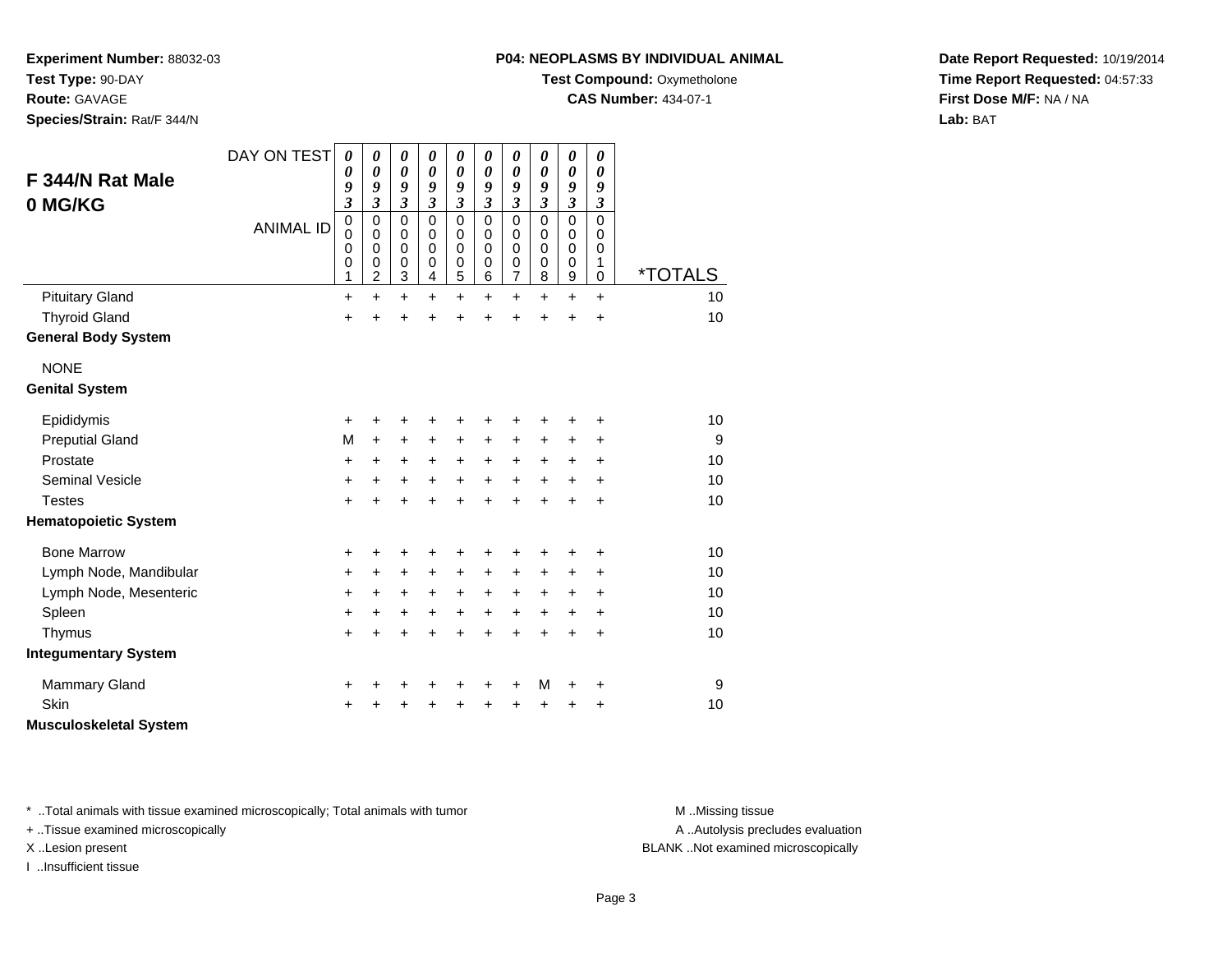**Test Type:** 90-DAY

**Route:** GAVAGE

**Species/Strain:** Rat/F 344/N

# **P04: NEOPLASMS BY INDIVIDUAL ANIMAL**

**Test Compound:** Oxymetholone

**CAS Number:** 434-07-1

**Date Report Requested:** 10/19/2014**Time Report Requested:** 04:57:33**First Dose M/F:** NA / NA**Lab:** BAT

| F 344/N Rat Male<br>0 MG/KG          | DAY ON TEST<br><b>ANIMAL ID</b> | 0<br>0<br>9<br>$\overline{\mathbf{3}}$<br>$\mathbf 0$<br>$\mathbf 0$<br>0<br>0<br>1 | 0<br>$\boldsymbol{\theta}$<br>9<br>$\mathfrak{z}$<br>$\mathbf 0$<br>$\mathbf 0$<br>$\mathbf 0$<br>$\mathbf 0$<br>$\overline{2}$ | 0<br>$\boldsymbol{\theta}$<br>9<br>$\boldsymbol{\beta}$<br>0<br>$\mathbf 0$<br>$\mathbf 0$<br>$\mathbf 0$<br>3 | 0<br>$\boldsymbol{\theta}$<br>9<br>$\mathfrak{z}$<br>$\mathbf 0$<br>0<br>$\mathbf 0$<br>$\mathbf 0$<br>4 | 0<br>$\boldsymbol{\theta}$<br>$\boldsymbol{g}$<br>$\mathfrak{z}$<br>$\pmb{0}$<br>$\mathbf 0$<br>$\mathbf 0$<br>$\mathbf 0$<br>5 | 0<br>0<br>9<br>3<br>$\mathbf 0$<br>0<br>0<br>0<br>6 | 0<br>$\boldsymbol{\theta}$<br>9<br>$\mathfrak{z}$<br>$\mathbf 0$<br>0<br>0<br>0<br>$\overline{7}$ | 0<br>$\boldsymbol{\theta}$<br>9<br>3<br>$\Omega$<br>$\Omega$<br>$\Omega$<br>$\Omega$<br>8 | 0<br>$\boldsymbol{\theta}$<br>9<br>$\mathfrak{z}$<br>0<br>0<br>0<br>0<br>9 | 0<br>0<br>9<br>3<br>$\mathbf 0$<br>$\mathbf 0$<br>0<br>1<br>$\mathbf 0$ | <i><b>*TOTALS</b></i> |
|--------------------------------------|---------------------------------|-------------------------------------------------------------------------------------|---------------------------------------------------------------------------------------------------------------------------------|----------------------------------------------------------------------------------------------------------------|----------------------------------------------------------------------------------------------------------|---------------------------------------------------------------------------------------------------------------------------------|-----------------------------------------------------|---------------------------------------------------------------------------------------------------|-------------------------------------------------------------------------------------------|----------------------------------------------------------------------------|-------------------------------------------------------------------------|-----------------------|
| <b>Bone</b>                          |                                 | $\ddot{}$                                                                           | $\ddot{}$                                                                                                                       | $\ddot{}$                                                                                                      | $\div$                                                                                                   | $\ddot{}$                                                                                                                       | $\ddot{}$                                           | $\ddot{}$                                                                                         | $\ddot{}$                                                                                 | $\ddot{}$                                                                  | $\ddot{}$                                                               | 10                    |
| <b>Nervous System</b>                |                                 |                                                                                     |                                                                                                                                 |                                                                                                                |                                                                                                          |                                                                                                                                 |                                                     |                                                                                                   |                                                                                           |                                                                            |                                                                         |                       |
| <b>Brain</b>                         |                                 | $\ddot{}$                                                                           |                                                                                                                                 |                                                                                                                |                                                                                                          |                                                                                                                                 |                                                     |                                                                                                   |                                                                                           |                                                                            | $\ddot{}$                                                               | 10                    |
| <b>Respiratory System</b>            |                                 |                                                                                     |                                                                                                                                 |                                                                                                                |                                                                                                          |                                                                                                                                 |                                                     |                                                                                                   |                                                                                           |                                                                            |                                                                         |                       |
| Lung                                 |                                 | +                                                                                   |                                                                                                                                 |                                                                                                                |                                                                                                          |                                                                                                                                 |                                                     | +                                                                                                 | ┿                                                                                         | +                                                                          | ÷                                                                       | 10                    |
| <b>Nose</b>                          |                                 | +                                                                                   | $\ddot{}$                                                                                                                       | $\ddot{}$                                                                                                      | $\ddot{}$                                                                                                | $\ddot{}$                                                                                                                       | $\ddot{}$                                           | $\ddot{}$                                                                                         | $\ddot{}$                                                                                 | $\ddot{}$                                                                  | +                                                                       | 10                    |
| Trachea                              |                                 | $\ddot{}$                                                                           | $\ddot{}$                                                                                                                       | $\ddot{}$                                                                                                      | $\ddot{}$                                                                                                | $+$                                                                                                                             | $\ddot{}$                                           | $\ddot{}$                                                                                         | $\ddot{}$                                                                                 | $\ddot{}$                                                                  | $\ddot{}$                                                               | 10                    |
| <b>Special Senses System</b>         |                                 |                                                                                     |                                                                                                                                 |                                                                                                                |                                                                                                          |                                                                                                                                 |                                                     |                                                                                                   |                                                                                           |                                                                            |                                                                         |                       |
| <b>NONE</b><br><b>Urinary System</b> |                                 |                                                                                     |                                                                                                                                 |                                                                                                                |                                                                                                          |                                                                                                                                 |                                                     |                                                                                                   |                                                                                           |                                                                            |                                                                         |                       |
| Kidney                               |                                 | +                                                                                   |                                                                                                                                 |                                                                                                                |                                                                                                          |                                                                                                                                 |                                                     |                                                                                                   |                                                                                           |                                                                            |                                                                         | 10                    |
| Renal Tubule, Adenoma                |                                 |                                                                                     |                                                                                                                                 |                                                                                                                |                                                                                                          | X                                                                                                                               |                                                     |                                                                                                   |                                                                                           |                                                                            |                                                                         | -1                    |
| <b>Urinary Bladder</b>               |                                 | $\ddot{}$                                                                           |                                                                                                                                 |                                                                                                                |                                                                                                          | $\div$                                                                                                                          |                                                     | +                                                                                                 | +                                                                                         | +                                                                          | $\ddot{}$                                                               | 10                    |
| <b>SYSTEMIC LESIONS</b>              |                                 |                                                                                     |                                                                                                                                 |                                                                                                                |                                                                                                          |                                                                                                                                 |                                                     |                                                                                                   |                                                                                           |                                                                            |                                                                         |                       |
| Multiple Organ                       |                                 | +                                                                                   |                                                                                                                                 |                                                                                                                |                                                                                                          |                                                                                                                                 |                                                     |                                                                                                   |                                                                                           |                                                                            | +                                                                       | 10                    |

\* ..Total animals with tissue examined microscopically; Total animals with tumor **M** . Missing tissue M ..Missing tissue

+ ..Tissue examined microscopically

I ..Insufficient tissue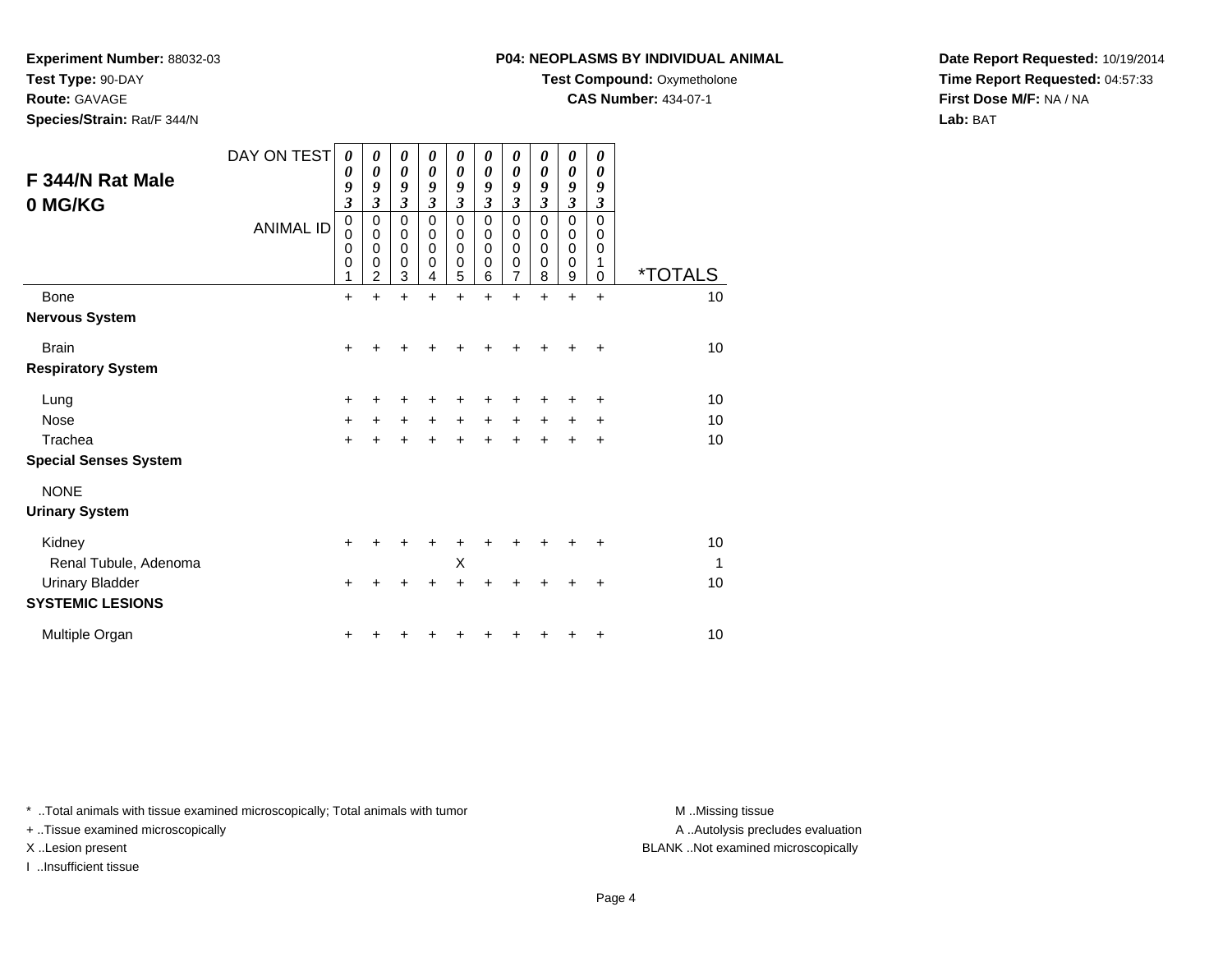**Experiment Number:** 88032-03**Test Type:** 90-DAY**Route:** GAVAGE

**Species/Strain:** Rat/F 344/N

# **P04: NEOPLASMS BY INDIVIDUAL ANIMAL**

**Test Compound: Oxymetholone** 

**CAS Number:** 434-07-1

**Date Report Requested:** 10/19/2014**Time Report Requested:** 04:57:33**First Dose M/F:** NA / NA**Lab:** BAT

| F 344/N Rat Male<br>80 MG/KG                                                   | DAY ON TEST      | 0<br>0<br>9<br>$\mathfrak{z}$ | $\boldsymbol{\theta}$<br>$\boldsymbol{\theta}$<br>9<br>$\overline{\mathbf{3}}$ | $\boldsymbol{\theta}$<br>$\boldsymbol{\theta}$<br>9<br>$\mathfrak{z}$ | $\boldsymbol{\theta}$<br>$\boldsymbol{\theta}$<br>$\boldsymbol{9}$<br>$\mathfrak{z}$ | 0<br>$\boldsymbol{\theta}$<br>9<br>$\mathfrak{z}$ | 0<br>$\boldsymbol{\theta}$<br>9<br>$\mathfrak{z}$ | 0<br>$\boldsymbol{\theta}$<br>9<br>$\boldsymbol{\mathfrak{z}}$ | 0<br>0<br>9<br>$\mathfrak{z}$                       | $\pmb{\theta}$<br>$\boldsymbol{\theta}$<br>9<br>$\mathfrak{z}$ | $\boldsymbol{\theta}$<br>$\boldsymbol{\theta}$<br>9<br>$\mathfrak{z}$        |                       |
|--------------------------------------------------------------------------------|------------------|-------------------------------|--------------------------------------------------------------------------------|-----------------------------------------------------------------------|--------------------------------------------------------------------------------------|---------------------------------------------------|---------------------------------------------------|----------------------------------------------------------------|-----------------------------------------------------|----------------------------------------------------------------|------------------------------------------------------------------------------|-----------------------|
|                                                                                | <b>ANIMAL ID</b> | $\pmb{0}$<br>0<br>0<br>1<br>1 | $\pmb{0}$<br>$\Omega$<br>0<br>1<br>$\overline{2}$                              | $\mathbf 0$<br>$\mathbf 0$<br>$\pmb{0}$<br>1<br>3                     | $\mathbf 0$<br>$\mathbf 0$<br>0<br>1<br>4                                            | $\pmb{0}$<br>$\mathbf 0$<br>$\pmb{0}$<br>1<br>5   | $\mathbf 0$<br>$\mathbf 0$<br>0<br>1<br>6         | $\mathsf 0$<br>$\mathbf 0$<br>0<br>1<br>$\overline{7}$         | $\mathsf 0$<br>$\mathbf 0$<br>0<br>$\mathbf 1$<br>8 | $\pmb{0}$<br>$\mathbf 0$<br>$\pmb{0}$<br>1<br>9                | $\mathbf 0$<br>$\mathbf 0$<br>$\mathbf 0$<br>$\boldsymbol{2}$<br>$\mathbf 0$ | <i><b>*TOTALS</b></i> |
| <b>Alimentary System</b>                                                       |                  |                               |                                                                                |                                                                       |                                                                                      |                                                   |                                                   |                                                                |                                                     |                                                                |                                                                              |                       |
| <b>NONE</b><br><b>Cardiovascular System</b>                                    |                  |                               |                                                                                |                                                                       |                                                                                      |                                                   |                                                   |                                                                |                                                     |                                                                |                                                                              |                       |
| Heart<br><b>Endocrine System</b>                                               |                  |                               |                                                                                |                                                                       |                                                                                      |                                                   |                                                   |                                                                |                                                     |                                                                |                                                                              | 10                    |
| <b>Adrenal Cortex</b><br><b>General Body System</b>                            |                  | $\ddot{}$                     |                                                                                |                                                                       |                                                                                      |                                                   |                                                   |                                                                |                                                     |                                                                | +                                                                            | 10                    |
| <b>NONE</b><br><b>Genital System</b>                                           |                  |                               |                                                                                |                                                                       |                                                                                      |                                                   |                                                   |                                                                |                                                     |                                                                |                                                                              |                       |
| <b>NONE</b><br><b>Hematopoietic System</b>                                     |                  |                               |                                                                                |                                                                       |                                                                                      |                                                   |                                                   |                                                                |                                                     |                                                                |                                                                              |                       |
| <b>NONE</b><br><b>Integumentary System</b>                                     |                  |                               |                                                                                |                                                                       |                                                                                      |                                                   |                                                   |                                                                |                                                     |                                                                |                                                                              |                       |
| <b>Mammary Gland</b><br><b>Musculoskeletal System</b>                          |                  | $\ddot{}$                     | +                                                                              |                                                                       | $\ddot{}$                                                                            | +                                                 | +                                                 | $\ddot{}$                                                      | $M +$                                               |                                                                | $\ddot{}$                                                                    | 9                     |
| <b>NONE</b><br><b>Nervous System</b>                                           |                  |                               |                                                                                |                                                                       |                                                                                      |                                                   |                                                   |                                                                |                                                     |                                                                |                                                                              |                       |
| <b>NONE</b>                                                                    |                  |                               |                                                                                |                                                                       |                                                                                      |                                                   |                                                   |                                                                |                                                     |                                                                |                                                                              |                       |
| * Total animals with tissue examined microscopically; Total animals with tumor |                  |                               |                                                                                |                                                                       |                                                                                      |                                                   |                                                   |                                                                |                                                     |                                                                |                                                                              | M Missing tissue      |

+ ..Tissue examined microscopically

I ..Insufficient tissue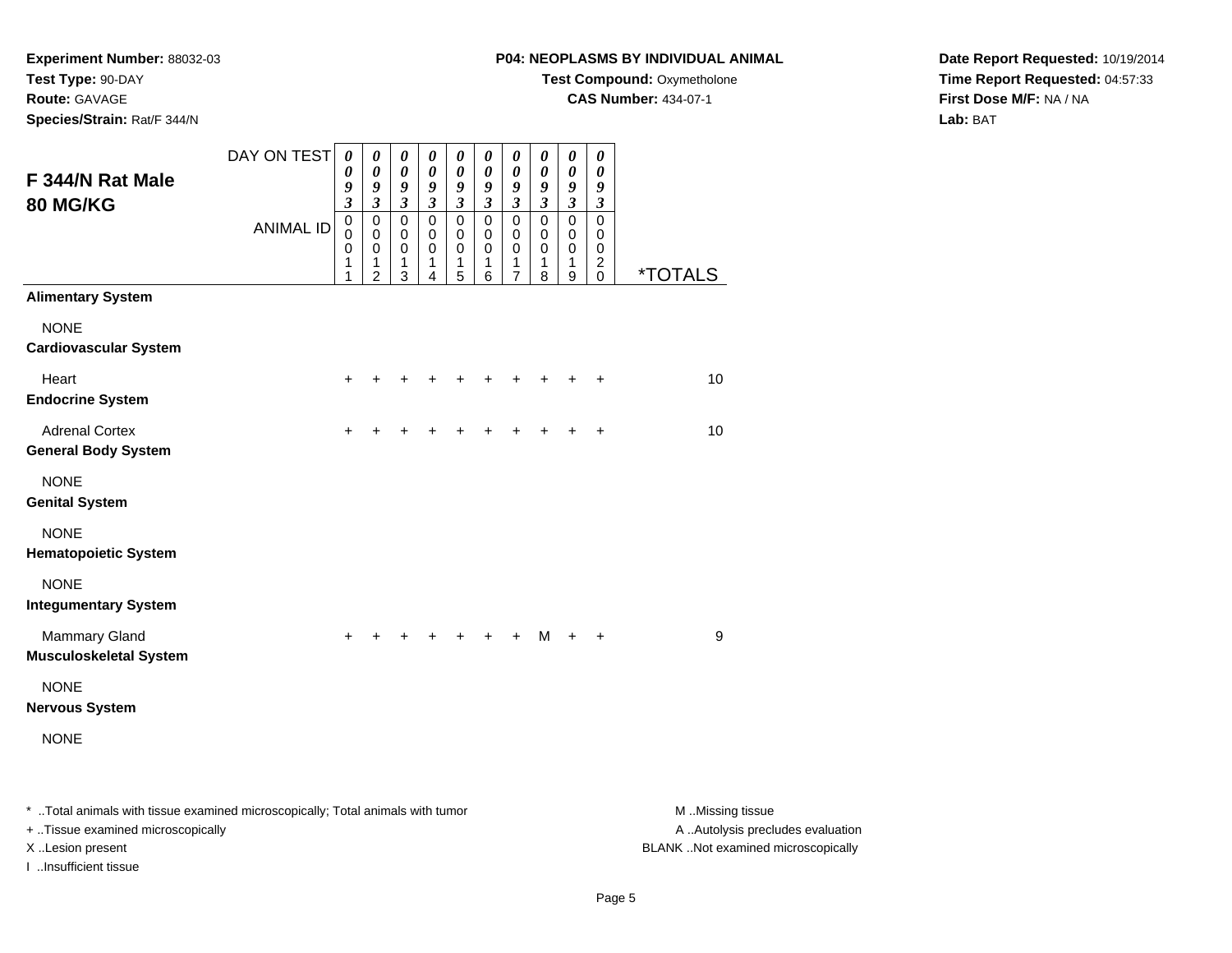#### **Route:** GAVAGE

**Species/Strain:** Rat/F 344/N

# **P04: NEOPLASMS BY INDIVIDUAL ANIMAL**

**Test Compound: Oxymetholone** 

**CAS Number:** 434-07-1

**Date Report Requested:** 10/19/2014**Time Report Requested:** 04:57:33**First Dose M/F:** NA / NA**Lab:** BAT

| F 344/N Rat Male<br><b>80 MG/KG</b>         | DAY ON TEST<br><b>ANIMAL ID</b> | 0<br>$\boldsymbol{\theta}$<br>9<br>$\boldsymbol{\beta}$<br>$\mathbf 0$<br>$\mathbf 0$<br>$\mathbf 0$<br>1<br>4 | $\boldsymbol{\theta}$<br>$\boldsymbol{\theta}$<br>9<br>3<br>$\mathbf 0$<br>$\mathbf 0$<br>0<br>2 | $\boldsymbol{\theta}$<br>$\boldsymbol{\theta}$<br>9<br>$\boldsymbol{\beta}$<br>$\mathbf 0$<br>0<br>$\mathbf 0$<br>1<br>3 | 0<br>0<br>9<br>3<br>$\Omega$<br>0<br>0<br>4 | $\boldsymbol{\theta}$<br>$\boldsymbol{\theta}$<br>9<br>3<br>0<br>0<br>0<br>5 | 0<br>$\theta$<br>9<br>3<br>$\Omega$<br>0<br>0<br>6 | 0<br>0<br>9<br>3<br>0<br>0<br>0<br>1<br>7 | 0<br>$\boldsymbol{\theta}$<br>9<br>3<br>0<br>0<br>0<br>8 | 0<br>0<br>9<br>3<br>0<br>0<br>0<br>9 | 0<br>0<br>9<br>3<br>$\Omega$<br>0<br>0<br>2<br>$\Omega$ | <i><b>*TOTALS</b></i> |
|---------------------------------------------|---------------------------------|----------------------------------------------------------------------------------------------------------------|--------------------------------------------------------------------------------------------------|--------------------------------------------------------------------------------------------------------------------------|---------------------------------------------|------------------------------------------------------------------------------|----------------------------------------------------|-------------------------------------------|----------------------------------------------------------|--------------------------------------|---------------------------------------------------------|-----------------------|
| <b>Respiratory System</b>                   |                                 |                                                                                                                |                                                                                                  |                                                                                                                          |                                             |                                                                              |                                                    |                                           |                                                          |                                      |                                                         |                       |
| <b>NONE</b><br><b>Special Senses System</b> |                                 |                                                                                                                |                                                                                                  |                                                                                                                          |                                             |                                                                              |                                                    |                                           |                                                          |                                      |                                                         |                       |
| <b>NONE</b><br><b>Urinary System</b>        |                                 |                                                                                                                |                                                                                                  |                                                                                                                          |                                             |                                                                              |                                                    |                                           |                                                          |                                      |                                                         |                       |
| Kidney<br><b>SYSTEMIC LESIONS</b>           |                                 | $\ddot{}$                                                                                                      |                                                                                                  |                                                                                                                          | +                                           | ٠                                                                            | +                                                  | ÷                                         |                                                          | ٠                                    | ÷                                                       | 10                    |
| Multiple Organ                              |                                 | +                                                                                                              |                                                                                                  |                                                                                                                          |                                             |                                                                              |                                                    |                                           |                                                          |                                      | +                                                       | 10                    |

\* ..Total animals with tissue examined microscopically; Total animals with tumor **M** . Missing tissue M ..Missing tissue

+ ..Tissue examined microscopically

I ..Insufficient tissue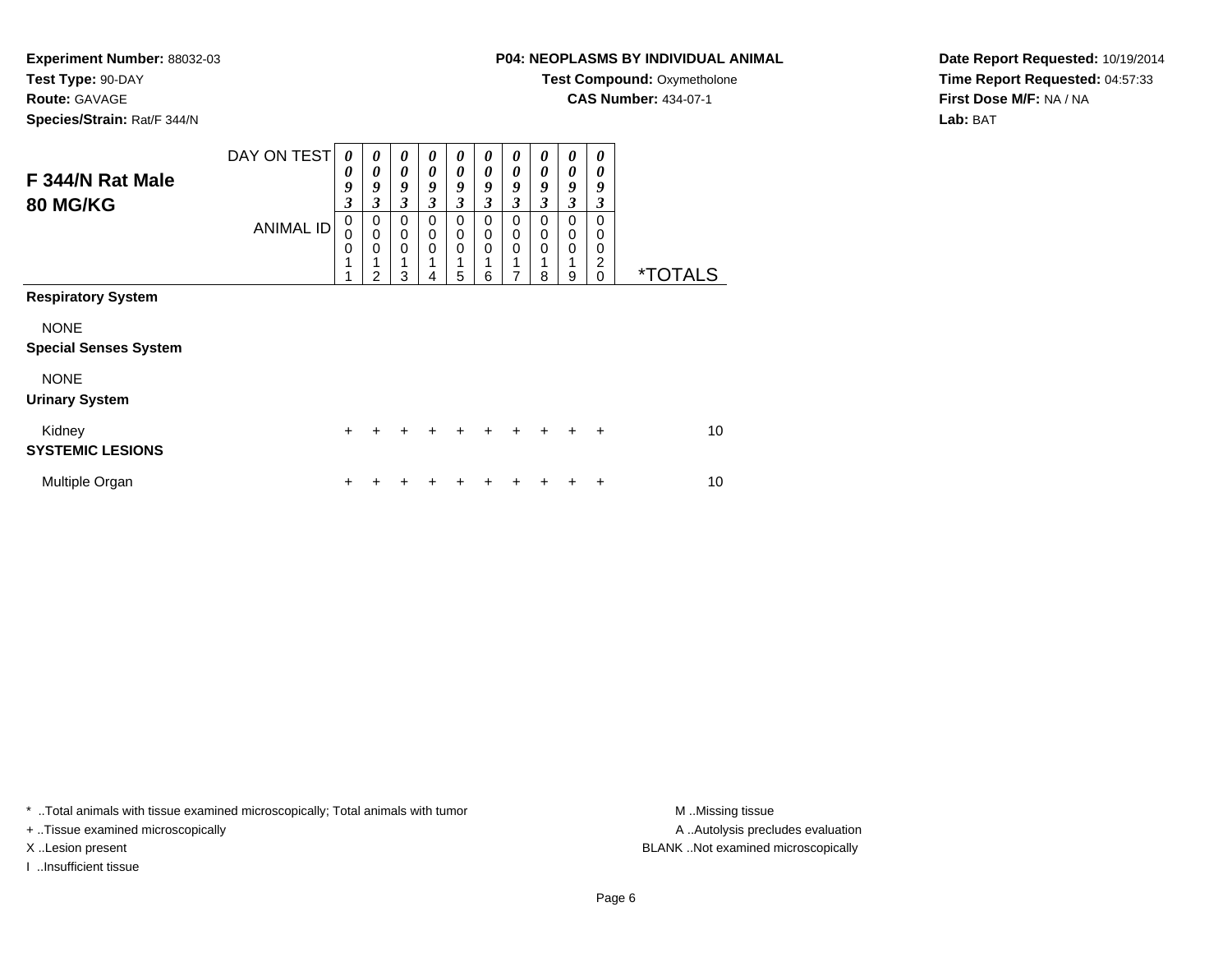# **Route:** GAVAGE

**Species/Strain:** Rat/F 344/N

## **P04: NEOPLASMS BY INDIVIDUAL ANIMAL**

**Test Compound: Oxymetholone** 

**CAS Number:** 434-07-1

**Date Report Requested:** 10/19/2014**Time Report Requested:** 04:57:33**First Dose M/F:** NA / NA**Lab:** BAT

| F 344/N Rat Male<br><b>MG/KG</b><br>160               | DAY ON TEST<br><b>ANIMAL ID</b> | 0<br>0<br>9<br>3<br>$\mathbf 0$<br>$\mathbf 0$<br>$\mathbf 0$<br>$\overline{\mathbf{c}}$<br>1 | 0<br>$\boldsymbol{\theta}$<br>9<br>$\mathfrak{z}$<br>$\pmb{0}$<br>$\pmb{0}$<br>$\pmb{0}$<br>$\frac{2}{2}$ | 0<br>$\boldsymbol{\theta}$<br>$\boldsymbol{g}$<br>$\mathfrak{z}$<br>$\mathbf 0$<br>0<br>$\pmb{0}$<br>$\frac{2}{3}$ | $\boldsymbol{\theta}$<br>$\pmb{\theta}$<br>$\pmb{9}$<br>$\mathfrak{z}$<br>$\pmb{0}$<br>$\pmb{0}$<br>$\pmb{0}$<br>$\frac{2}{4}$ | 0<br>$\boldsymbol{\theta}$<br>9<br>$\mathfrak{z}$<br>$\mathbf 0$<br>0<br>$\mathbf 0$<br>$\overline{c}$<br>5 | 0<br>$\boldsymbol{\theta}$<br>9<br>$\boldsymbol{\mathfrak{z}}$<br>$\pmb{0}$<br>0<br>$\pmb{0}$<br>$\frac{2}{6}$ | 0<br>$\boldsymbol{\theta}$<br>9<br>$\boldsymbol{\mathfrak{z}}$<br>$\mathbf 0$<br>0<br>$\mathbf 0$<br>$\frac{2}{7}$ | 0<br>$\boldsymbol{\theta}$<br>9<br>$\mathfrak{z}$<br>$\pmb{0}$<br>0<br>$\pmb{0}$<br>$\frac{2}{8}$ | 0<br>$\boldsymbol{\theta}$<br>9<br>$\mathfrak{z}$<br>$\pmb{0}$<br>0<br>$\mathbf 0$<br>$\boldsymbol{2}$<br>9 | $\boldsymbol{\theta}$<br>$\boldsymbol{\theta}$<br>9<br>$\boldsymbol{\beta}$<br>$\pmb{0}$<br>0<br>$\mathbf 0$<br>3<br>$\mathbf 0$ | <i><b>*TOTALS</b></i> |
|-------------------------------------------------------|---------------------------------|-----------------------------------------------------------------------------------------------|-----------------------------------------------------------------------------------------------------------|--------------------------------------------------------------------------------------------------------------------|--------------------------------------------------------------------------------------------------------------------------------|-------------------------------------------------------------------------------------------------------------|----------------------------------------------------------------------------------------------------------------|--------------------------------------------------------------------------------------------------------------------|---------------------------------------------------------------------------------------------------|-------------------------------------------------------------------------------------------------------------|----------------------------------------------------------------------------------------------------------------------------------|-----------------------|
| <b>Alimentary System</b>                              |                                 |                                                                                               |                                                                                                           |                                                                                                                    |                                                                                                                                |                                                                                                             |                                                                                                                |                                                                                                                    |                                                                                                   |                                                                                                             |                                                                                                                                  |                       |
| <b>NONE</b><br><b>Cardiovascular System</b>           |                                 |                                                                                               |                                                                                                           |                                                                                                                    |                                                                                                                                |                                                                                                             |                                                                                                                |                                                                                                                    |                                                                                                   |                                                                                                             |                                                                                                                                  |                       |
| Heart<br><b>Endocrine System</b>                      |                                 | $\ddot{}$                                                                                     |                                                                                                           |                                                                                                                    |                                                                                                                                |                                                                                                             |                                                                                                                |                                                                                                                    |                                                                                                   | +                                                                                                           | $\ddot{}$                                                                                                                        | 10                    |
| <b>Adrenal Cortex</b><br><b>General Body System</b>   |                                 | $\ddot{}$                                                                                     |                                                                                                           |                                                                                                                    |                                                                                                                                |                                                                                                             |                                                                                                                |                                                                                                                    |                                                                                                   |                                                                                                             | $\ddot{}$                                                                                                                        | 10                    |
| <b>NONE</b><br><b>Genital System</b>                  |                                 |                                                                                               |                                                                                                           |                                                                                                                    |                                                                                                                                |                                                                                                             |                                                                                                                |                                                                                                                    |                                                                                                   |                                                                                                             |                                                                                                                                  |                       |
| <b>NONE</b><br><b>Hematopoietic System</b>            |                                 |                                                                                               |                                                                                                           |                                                                                                                    |                                                                                                                                |                                                                                                             |                                                                                                                |                                                                                                                    |                                                                                                   |                                                                                                             |                                                                                                                                  |                       |
| <b>NONE</b><br><b>Integumentary System</b>            |                                 |                                                                                               |                                                                                                           |                                                                                                                    |                                                                                                                                |                                                                                                             |                                                                                                                |                                                                                                                    |                                                                                                   |                                                                                                             |                                                                                                                                  |                       |
| <b>Mammary Gland</b><br><b>Musculoskeletal System</b> |                                 | $+$                                                                                           | M                                                                                                         | $\ddot{}$                                                                                                          | M                                                                                                                              | $\ddot{}$                                                                                                   | $\ddot{}$                                                                                                      | M                                                                                                                  | $+$                                                                                               | $+$                                                                                                         | $\ddot{}$                                                                                                                        | $\overline{7}$        |
| <b>NONE</b><br><b>Nervous System</b>                  |                                 |                                                                                               |                                                                                                           |                                                                                                                    |                                                                                                                                |                                                                                                             |                                                                                                                |                                                                                                                    |                                                                                                   |                                                                                                             |                                                                                                                                  |                       |
| <b>NONE</b>                                           |                                 |                                                                                               |                                                                                                           |                                                                                                                    |                                                                                                                                |                                                                                                             |                                                                                                                |                                                                                                                    |                                                                                                   |                                                                                                             |                                                                                                                                  |                       |

\* ..Total animals with tissue examined microscopically; Total animals with tumor **M** . Missing tissue M ..Missing tissue

+ ..Tissue examined microscopically

I ..Insufficient tissue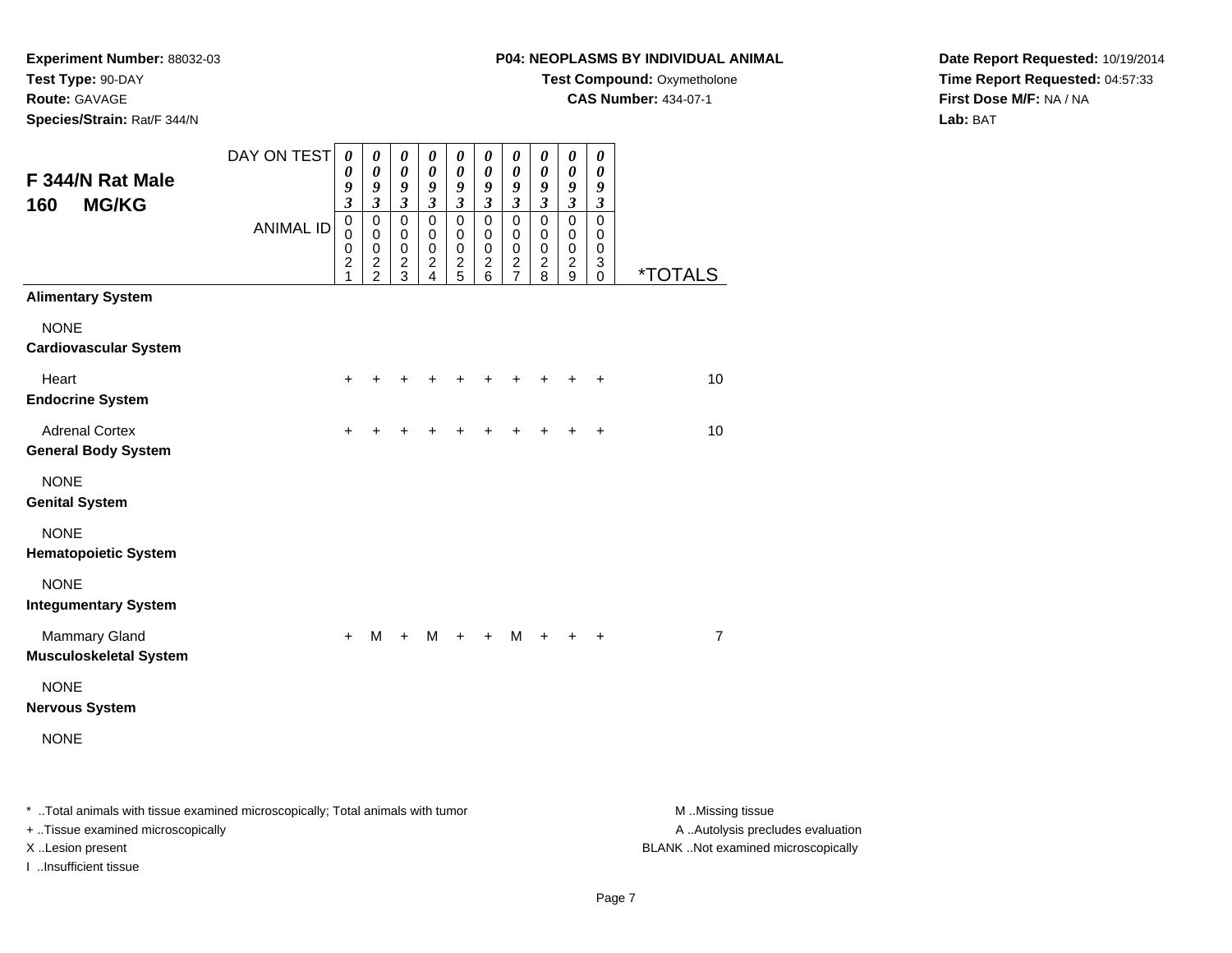**Route:** GAVAGE

**Species/Strain:** Rat/F 344/N

# **P04: NEOPLASMS BY INDIVIDUAL ANIMAL**

**Test Compound: Oxymetholone** 

**CAS Number:** 434-07-1

**Date Report Requested:** 10/19/2014**Time Report Requested:** 04:57:33**First Dose M/F:** NA / NA**Lab:** BAT

| F 344/N Rat Male<br><b>MG/KG</b><br>160     | DAY ON TEST<br><b>ANIMAL ID</b> | 0<br>0<br>9<br>$\boldsymbol{\beta}$<br>$\mathbf 0$<br>$\mathbf 0$<br>0<br>$\overline{c}$ | 0<br>0<br>9<br>3<br>$\mathbf 0$<br>$\mathbf 0$<br>$\mathbf 0$<br>$\overline{\mathbf{c}}$ | 0<br>$\boldsymbol{\theta}$<br>9<br>3<br>$\Omega$<br>$\pmb{0}$<br>$\pmb{0}$<br>$\boldsymbol{2}$ | $\boldsymbol{\theta}$<br>$\boldsymbol{\theta}$<br>9<br>3<br>0<br>$\mathbf 0$<br>0<br>$\boldsymbol{2}$ | 0<br>0<br>9<br>3<br>$\Omega$<br>0<br>0<br>$\frac{2}{5}$ | 0<br>0<br>9<br>3<br>0<br>0<br>0<br>$\overline{c}$ | 0<br>0<br>9<br>3<br>0<br>0<br>0<br>$\frac{2}{7}$ | $\boldsymbol{\theta}$<br>0<br>9<br>3<br>$\Omega$<br>0<br>0<br>2 | 0<br>$\boldsymbol{\theta}$<br>9<br>3<br>$\Omega$<br>$\mathbf 0$<br>$\mathbf 0$<br>$\overline{c}$ | 0<br>0<br>9<br>3<br>0<br>0<br>0<br>3 |                       |
|---------------------------------------------|---------------------------------|------------------------------------------------------------------------------------------|------------------------------------------------------------------------------------------|------------------------------------------------------------------------------------------------|-------------------------------------------------------------------------------------------------------|---------------------------------------------------------|---------------------------------------------------|--------------------------------------------------|-----------------------------------------------------------------|--------------------------------------------------------------------------------------------------|--------------------------------------|-----------------------|
| <b>Respiratory System</b>                   |                                 | 1                                                                                        | $\overline{2}$                                                                           | 3                                                                                              | 4                                                                                                     |                                                         | 6                                                 |                                                  | 8                                                               | 9                                                                                                | $\Omega$                             | <i><b>*TOTALS</b></i> |
| <b>NONE</b><br><b>Special Senses System</b> |                                 |                                                                                          |                                                                                          |                                                                                                |                                                                                                       |                                                         |                                                   |                                                  |                                                                 |                                                                                                  |                                      |                       |
| <b>NONE</b><br><b>Urinary System</b>        |                                 |                                                                                          |                                                                                          |                                                                                                |                                                                                                       |                                                         |                                                   |                                                  |                                                                 |                                                                                                  |                                      |                       |
| Kidney<br><b>SYSTEMIC LESIONS</b>           |                                 | $\ddot{}$                                                                                |                                                                                          | ٠                                                                                              | +                                                                                                     | +                                                       | ÷                                                 | ٠                                                | $\div$                                                          |                                                                                                  | $\ddot{}$                            | 10                    |
| Multiple Organ                              |                                 | +                                                                                        |                                                                                          |                                                                                                |                                                                                                       |                                                         |                                                   |                                                  |                                                                 |                                                                                                  | ÷                                    | 10                    |

\* ..Total animals with tissue examined microscopically; Total animals with tumor **M** . Missing tissue M ..Missing tissue

+ ..Tissue examined microscopically

I ..Insufficient tissue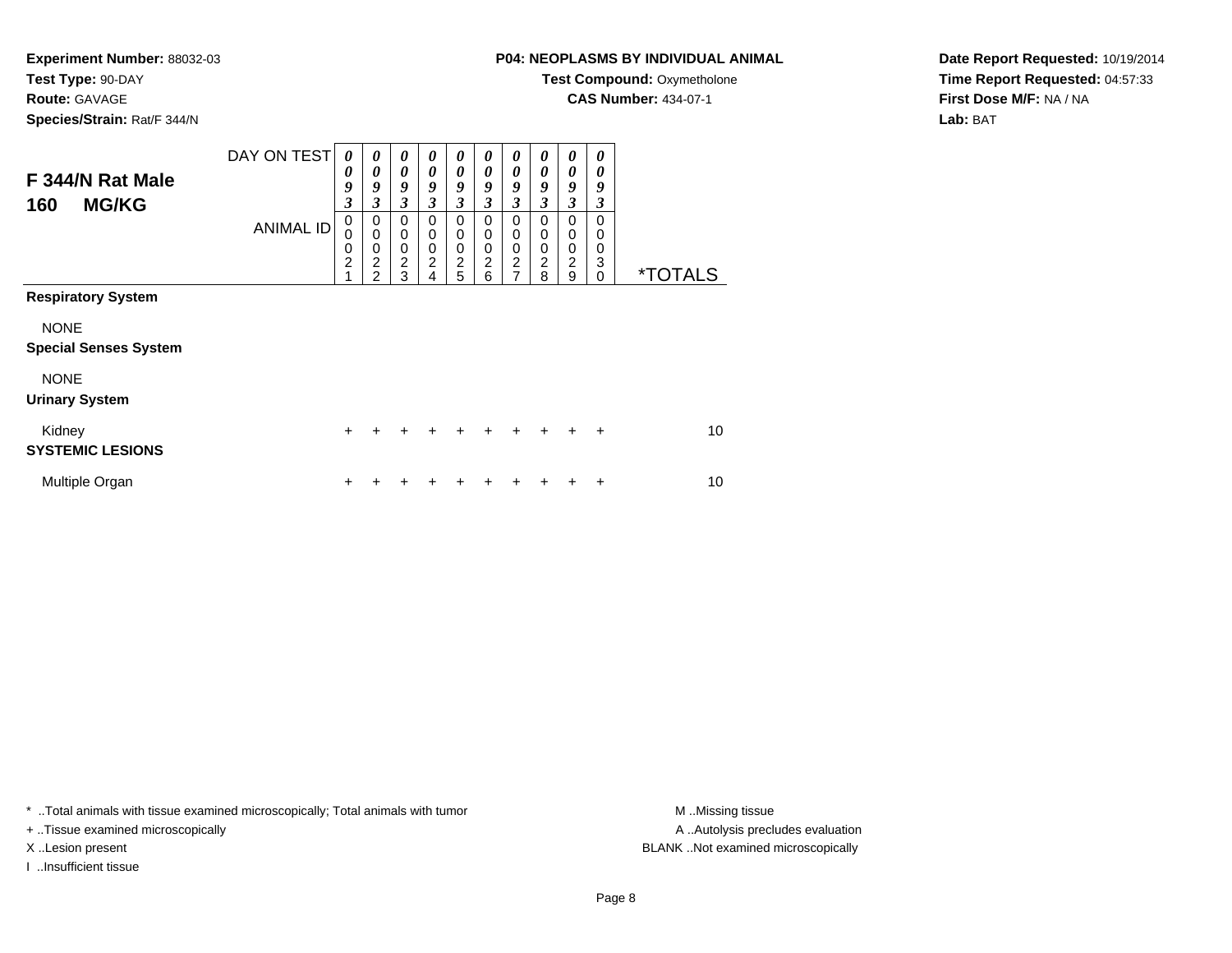**Route:** GAVAGE

**Species/Strain:** Rat/F 344/N

# **P04: NEOPLASMS BY INDIVIDUAL ANIMAL**

**Test Compound: Oxymetholone** 

**CAS Number:** 434-07-1

**Date Report Requested:** 10/19/2014**Time Report Requested:** 04:57:33**First Dose M/F:** NA / NA**Lab:** BAT

|                                                                                 | DAY ON TEST      | $\boldsymbol{\theta}$            | $\boldsymbol{\theta}$                       | 0                                    | $\boldsymbol{\theta}$               | $\boldsymbol{\theta}$               | 0                              | 0                             | 0                                   | $\boldsymbol{\theta}$                         | 0                                   |                       |
|---------------------------------------------------------------------------------|------------------|----------------------------------|---------------------------------------------|--------------------------------------|-------------------------------------|-------------------------------------|--------------------------------|-------------------------------|-------------------------------------|-----------------------------------------------|-------------------------------------|-----------------------|
| F 344/N Rat Male                                                                |                  | $\boldsymbol{\theta}$<br>9       | 0<br>9                                      | 0<br>9                               | 0<br>9                              | 0<br>9                              | 0<br>9                         | 0<br>9                        | 0<br>9                              | 0<br>$\boldsymbol{g}$                         | 0<br>9                              |                       |
| 315<br><b>MG/KG</b>                                                             |                  | $\boldsymbol{\mathfrak{z}}$<br>0 | $\mathfrak{z}$<br>$\mathbf 0$               | $\overline{\mathbf{3}}$<br>$\pmb{0}$ | $\boldsymbol{\beta}$<br>$\mathbf 0$ | $\boldsymbol{\beta}$<br>$\mathbf 0$ | $\mathfrak{z}$<br>$\mathbf 0$  | $\mathfrak{z}$<br>$\mathbf 0$ | $\boldsymbol{\beta}$<br>$\mathbf 0$ | $\mathfrak{z}$<br>$\mathbf 0$                 | $\boldsymbol{\beta}$<br>$\mathbf 0$ |                       |
|                                                                                 | <b>ANIMAL ID</b> | $\mathbf 0$<br>$\mathbf 0$       | 0<br>$\mathbf 0$                            | 0<br>$\pmb{0}$                       | 0<br>$\mathbf 0$                    | 0<br>$\pmb{0}$                      | 0<br>$\pmb{0}$                 | 0<br>0                        | 0<br>$\mathbf 0$                    | $\pmb{0}$<br>0                                | 0<br>0                              |                       |
|                                                                                 |                  | 3<br>1                           | $\ensuremath{\mathsf{3}}$<br>$\overline{2}$ | 3<br>3                               | 3<br>4                              | 3<br>$\overline{5}$                 | $\ensuremath{\mathsf{3}}$<br>6 | $\frac{3}{7}$                 | $\ensuremath{\mathsf{3}}$<br>8      | $\ensuremath{\mathsf{3}}$<br>$\boldsymbol{9}$ | 4<br>$\mathbf 0$                    | <i><b>*TOTALS</b></i> |
| <b>Alimentary System</b>                                                        |                  |                                  |                                             |                                      |                                     |                                     |                                |                               |                                     |                                               |                                     |                       |
| Liver<br><b>Cardiovascular System</b>                                           |                  |                                  |                                             | $\ddot{}$                            |                                     | $\ddot{}$                           |                                |                               |                                     |                                               |                                     | $\overline{c}$        |
|                                                                                 |                  |                                  |                                             |                                      |                                     |                                     |                                |                               |                                     |                                               |                                     |                       |
| Heart<br><b>Endocrine System</b>                                                |                  | +                                |                                             |                                      |                                     |                                     | +                              |                               |                                     |                                               | +                                   | 10                    |
| <b>Adrenal Cortex</b><br><b>General Body System</b>                             |                  |                                  |                                             |                                      |                                     |                                     |                                |                               |                                     |                                               | ÷                                   | 10                    |
| <b>NONE</b><br><b>Genital System</b>                                            |                  |                                  |                                             |                                      |                                     |                                     |                                |                               |                                     |                                               |                                     |                       |
| <b>NONE</b><br><b>Hematopoietic System</b>                                      |                  |                                  |                                             |                                      |                                     |                                     |                                |                               |                                     |                                               |                                     |                       |
| <b>NONE</b><br><b>Integumentary System</b>                                      |                  |                                  |                                             |                                      |                                     |                                     |                                |                               |                                     |                                               |                                     |                       |
| <b>Mammary Gland</b><br><b>Musculoskeletal System</b>                           |                  | $\ddot{}$                        | +                                           | ٠                                    | +                                   | +                                   | +                              | $\ddot{}$                     | $\ddot{}$                           | м                                             | M                                   | 8                     |
| <b>NONE</b><br><b>Nervous System</b>                                            |                  |                                  |                                             |                                      |                                     |                                     |                                |                               |                                     |                                               |                                     |                       |
| <b>NONE</b>                                                                     |                  |                                  |                                             |                                      |                                     |                                     |                                |                               |                                     |                                               |                                     |                       |
| *  Total animals with tissue examined microscopically; Total animals with tumor |                  |                                  |                                             |                                      |                                     |                                     |                                |                               |                                     |                                               |                                     |                       |
|                                                                                 |                  |                                  |                                             |                                      |                                     |                                     |                                |                               |                                     |                                               |                                     | M Missing tissue      |

+ ..Tissue examined microscopically

I ..Insufficient tissue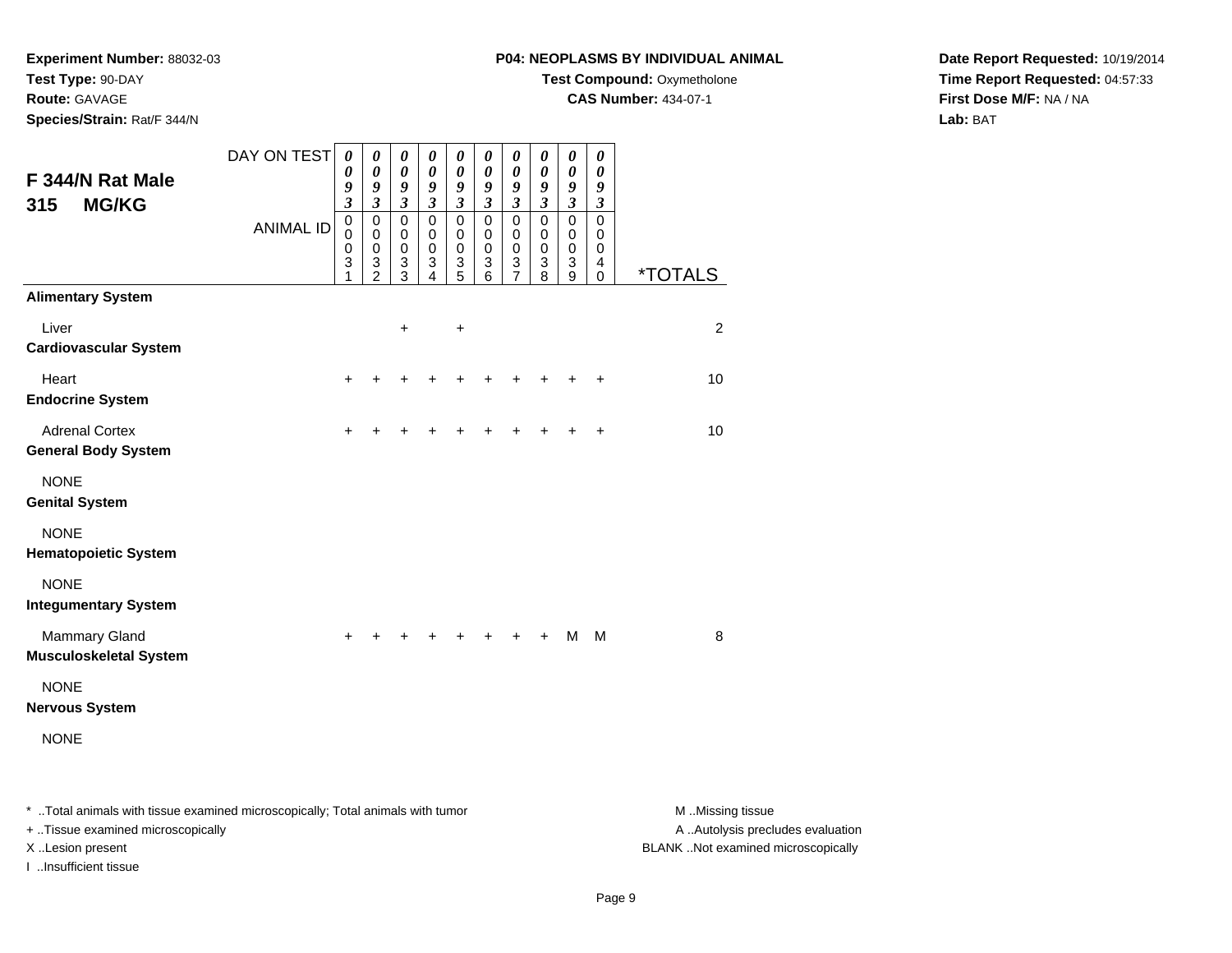#### **Route:** GAVAGE

**Species/Strain:** Rat/F 344/N

# **P04: NEOPLASMS BY INDIVIDUAL ANIMAL**

**Test Compound: Oxymetholone** 

**CAS Number:** 434-07-1

**Date Report Requested:** 10/19/2014**Time Report Requested:** 04:57:33**First Dose M/F:** NA / NA**Lab:** BAT

| F 344/N Rat Male<br><b>MG/KG</b><br>315     | DAY ON TEST<br><b>ANIMAL ID</b> | 0<br>0<br>9<br>$\boldsymbol{\beta}$<br>$\mathbf 0$<br>$\mathbf 0$<br>$\mathbf 0$<br>3 | 0<br>0<br>9<br>3<br>$\mathbf 0$<br>$\mathbf 0$<br>$\mathbf 0$<br>3<br>$\mathfrak{p}$ | 0<br>$\boldsymbol{\theta}$<br>9<br>3<br>$\Omega$<br>$\pmb{0}$<br>$\pmb{0}$<br>$\mathbf 3$<br>3 | $\boldsymbol{\theta}$<br>$\boldsymbol{\theta}$<br>9<br>3<br>0<br>0<br>0<br>3<br>4 | 0<br>0<br>9<br>3<br>$\Omega$<br>$\mathbf 0$<br>$\mathbf 0$<br>$\ensuremath{\mathsf{3}}$<br>5 | 0<br>0<br>9<br>3<br>0<br>0<br>0<br>3<br>6 | 0<br>0<br>9<br>3<br>0<br>0<br>0<br>3<br>7 | $\boldsymbol{\theta}$<br>0<br>9<br>3<br>$\Omega$<br>0<br>0<br>3<br>8 | 0<br>$\boldsymbol{\theta}$<br>9<br>3<br>$\Omega$<br>0<br>$\mathbf 0$<br>3<br>9 | 0<br>0<br>9<br>3<br>0<br>0<br>0<br>4<br>$\Omega$ | <i><b>*TOTALS</b></i> |
|---------------------------------------------|---------------------------------|---------------------------------------------------------------------------------------|--------------------------------------------------------------------------------------|------------------------------------------------------------------------------------------------|-----------------------------------------------------------------------------------|----------------------------------------------------------------------------------------------|-------------------------------------------|-------------------------------------------|----------------------------------------------------------------------|--------------------------------------------------------------------------------|--------------------------------------------------|-----------------------|
| <b>Respiratory System</b>                   |                                 |                                                                                       |                                                                                      |                                                                                                |                                                                                   |                                                                                              |                                           |                                           |                                                                      |                                                                                |                                                  |                       |
| <b>NONE</b><br><b>Special Senses System</b> |                                 |                                                                                       |                                                                                      |                                                                                                |                                                                                   |                                                                                              |                                           |                                           |                                                                      |                                                                                |                                                  |                       |
| <b>NONE</b><br><b>Urinary System</b>        |                                 |                                                                                       |                                                                                      |                                                                                                |                                                                                   |                                                                                              |                                           |                                           |                                                                      |                                                                                |                                                  |                       |
| Kidney<br><b>SYSTEMIC LESIONS</b>           |                                 | $\ddot{}$                                                                             |                                                                                      | ٠                                                                                              | +                                                                                 | +                                                                                            | ÷                                         | ÷                                         | $\div$                                                               |                                                                                | $\ddot{}$                                        | 10                    |
| Multiple Organ                              |                                 | ÷                                                                                     |                                                                                      |                                                                                                |                                                                                   |                                                                                              |                                           |                                           |                                                                      |                                                                                | ÷                                                | 10                    |

\* ..Total animals with tissue examined microscopically; Total animals with tumor **M** . Missing tissue M ..Missing tissue

+ ..Tissue examined microscopically

I ..Insufficient tissue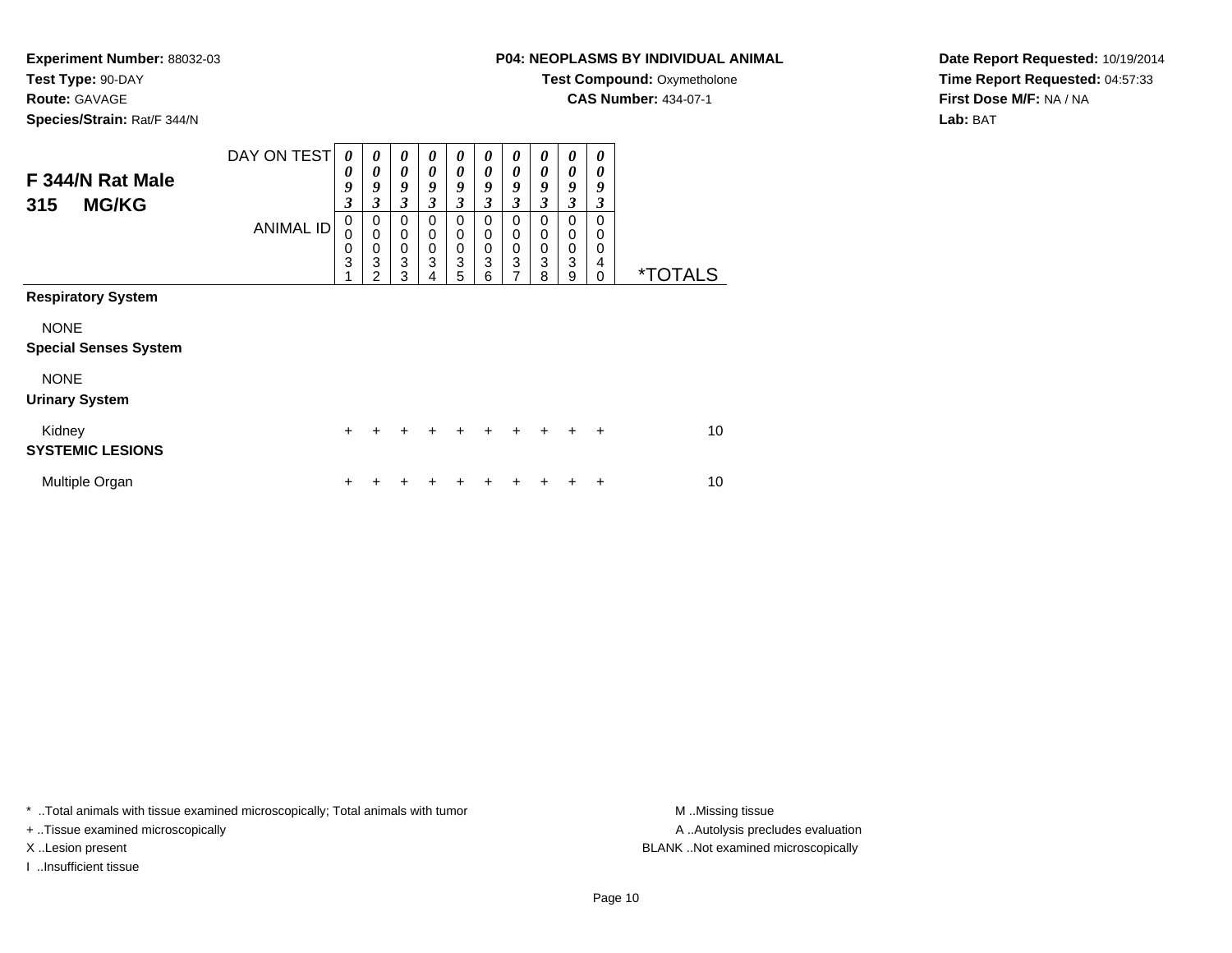**Experiment Number:** 88032-03**Test Type:** 90-DAY**Route:** GAVAGE

**Species/Strain:** Rat/F 344/N

# **P04: NEOPLASMS BY INDIVIDUAL ANIMAL**

**Test Compound: Oxymetholone** 

**CAS Number:** 434-07-1

**Date Report Requested:** 10/19/2014**Time Report Requested:** 04:57:33**First Dose M/F:** NA / NA**Lab:** BAT

| F 344/N Rat Male<br><b>MG/KG</b><br>625              | DAY ON TEST<br><b>ANIMAL ID</b> | $\boldsymbol{\theta}$<br>0<br>9<br>$\mathfrak{z}$<br>$\mathbf 0$<br>$\mathbf 0$<br>0<br>$\overline{\mathbf{4}}$<br>1 | 0<br>0<br>9<br>3<br>$\mathbf 0$<br>$\mathbf 0$<br>0<br>4<br>$\overline{2}$ | 0<br>$\boldsymbol{\theta}$<br>9<br>$\boldsymbol{\beta}$<br>$\mathbf 0$<br>0<br>$\mathbf 0$<br>4<br>3 | 0<br>0<br>9<br>$\boldsymbol{\beta}$<br>$\mathbf 0$<br>0<br>$\mathbf 0$<br>$\overline{4}$<br>4 | 0<br>0<br>9<br>$\boldsymbol{\beta}$<br>$\mathbf 0$<br>0<br>$\mathbf 0$<br>$\overline{\mathbf{4}}$<br>5 | 0<br>0<br>9<br>$\mathfrak{z}$<br>$\mathbf 0$<br>$\Omega$<br>$\pmb{0}$<br>4<br>6 | 0<br>$\boldsymbol{\theta}$<br>9<br>$\boldsymbol{\beta}$<br>$\mathbf 0$<br>$\mathbf 0$<br>0<br>4<br>$\overline{7}$ | 0<br>0<br>9<br>$\boldsymbol{\beta}$<br>$\mathbf 0$<br>0<br>0<br>4<br>8 | 0<br>$\pmb{\theta}$<br>9<br>$\boldsymbol{\beta}$<br>$\mathbf 0$<br>$\mathbf 0$<br>0<br>$\overline{\mathbf{4}}$<br>9 | 0<br>0<br>9<br>3<br>0<br>0<br>0<br>5<br>0 | <i><b>*TOTALS</b></i> |
|------------------------------------------------------|---------------------------------|----------------------------------------------------------------------------------------------------------------------|----------------------------------------------------------------------------|------------------------------------------------------------------------------------------------------|-----------------------------------------------------------------------------------------------|--------------------------------------------------------------------------------------------------------|---------------------------------------------------------------------------------|-------------------------------------------------------------------------------------------------------------------|------------------------------------------------------------------------|---------------------------------------------------------------------------------------------------------------------|-------------------------------------------|-----------------------|
| <b>Alimentary System</b>                             |                                 |                                                                                                                      |                                                                            |                                                                                                      |                                                                                               |                                                                                                        |                                                                                 |                                                                                                                   |                                                                        |                                                                                                                     |                                           |                       |
| Esophagus                                            |                                 |                                                                                                                      |                                                                            | $\ddot{}$                                                                                            |                                                                                               |                                                                                                        |                                                                                 |                                                                                                                   |                                                                        |                                                                                                                     |                                           | 1                     |
| Intestine Large, Cecum                               |                                 |                                                                                                                      |                                                                            | M                                                                                                    |                                                                                               |                                                                                                        |                                                                                 |                                                                                                                   |                                                                        |                                                                                                                     |                                           | 0                     |
| Intestine Large, Colon                               |                                 |                                                                                                                      |                                                                            | +                                                                                                    |                                                                                               |                                                                                                        |                                                                                 |                                                                                                                   |                                                                        |                                                                                                                     |                                           | 1                     |
| Intestine Large, Rectum<br>Intestine Small, Duodenum |                                 |                                                                                                                      |                                                                            | +<br>M                                                                                               |                                                                                               |                                                                                                        |                                                                                 |                                                                                                                   |                                                                        |                                                                                                                     |                                           | 1<br>0                |
| Intestine Small, Ileum                               |                                 |                                                                                                                      |                                                                            | M                                                                                                    |                                                                                               |                                                                                                        |                                                                                 |                                                                                                                   |                                                                        |                                                                                                                     |                                           | 0                     |
| Intestine Small, Jejunum                             |                                 |                                                                                                                      |                                                                            | $\ddot{}$                                                                                            |                                                                                               |                                                                                                        |                                                                                 |                                                                                                                   |                                                                        |                                                                                                                     |                                           | 1                     |
| Liver                                                |                                 |                                                                                                                      |                                                                            | +                                                                                                    |                                                                                               |                                                                                                        |                                                                                 |                                                                                                                   |                                                                        |                                                                                                                     |                                           | 1                     |
| Pancreas                                             |                                 |                                                                                                                      |                                                                            | +                                                                                                    |                                                                                               |                                                                                                        |                                                                                 |                                                                                                                   |                                                                        |                                                                                                                     |                                           | 1                     |
| Salivary Glands                                      |                                 |                                                                                                                      |                                                                            | +                                                                                                    |                                                                                               |                                                                                                        |                                                                                 |                                                                                                                   |                                                                        |                                                                                                                     |                                           | 1                     |
| Stomach, Forestomach                                 |                                 | $\ddot{}$                                                                                                            |                                                                            | $\ddot{}$                                                                                            |                                                                                               |                                                                                                        |                                                                                 |                                                                                                                   |                                                                        |                                                                                                                     |                                           | $\overline{c}$        |
| Stomach, Glandular                                   |                                 |                                                                                                                      |                                                                            | +                                                                                                    |                                                                                               |                                                                                                        |                                                                                 |                                                                                                                   |                                                                        |                                                                                                                     |                                           | 1                     |
| <b>Cardiovascular System</b>                         |                                 |                                                                                                                      |                                                                            |                                                                                                      |                                                                                               |                                                                                                        |                                                                                 |                                                                                                                   |                                                                        |                                                                                                                     |                                           |                       |
| <b>Blood Vessel</b>                                  |                                 |                                                                                                                      |                                                                            | +                                                                                                    |                                                                                               |                                                                                                        |                                                                                 |                                                                                                                   |                                                                        |                                                                                                                     |                                           | 1                     |
| Heart                                                |                                 | $\ddot{}$                                                                                                            |                                                                            | +                                                                                                    |                                                                                               |                                                                                                        |                                                                                 |                                                                                                                   |                                                                        |                                                                                                                     |                                           | 10                    |
| <b>Endocrine System</b>                              |                                 |                                                                                                                      |                                                                            |                                                                                                      |                                                                                               |                                                                                                        |                                                                                 |                                                                                                                   |                                                                        |                                                                                                                     |                                           |                       |
| <b>Adrenal Cortex</b>                                |                                 | +                                                                                                                    |                                                                            |                                                                                                      |                                                                                               |                                                                                                        |                                                                                 |                                                                                                                   |                                                                        |                                                                                                                     |                                           | 10                    |
| Adrenal Medulla                                      |                                 |                                                                                                                      |                                                                            | +                                                                                                    |                                                                                               |                                                                                                        |                                                                                 |                                                                                                                   |                                                                        |                                                                                                                     |                                           | 1                     |
| Islets, Pancreatic                                   |                                 |                                                                                                                      |                                                                            | ٠                                                                                                    |                                                                                               |                                                                                                        |                                                                                 |                                                                                                                   |                                                                        |                                                                                                                     |                                           | 1                     |
| Parathyroid Gland                                    |                                 |                                                                                                                      |                                                                            | +                                                                                                    |                                                                                               |                                                                                                        |                                                                                 |                                                                                                                   |                                                                        |                                                                                                                     |                                           | 1                     |

\* ..Total animals with tissue examined microscopically; Total animals with tumor **M** . Missing tissue M ..Missing tissue

+ ..Tissue examined microscopically

I ..Insufficient tissue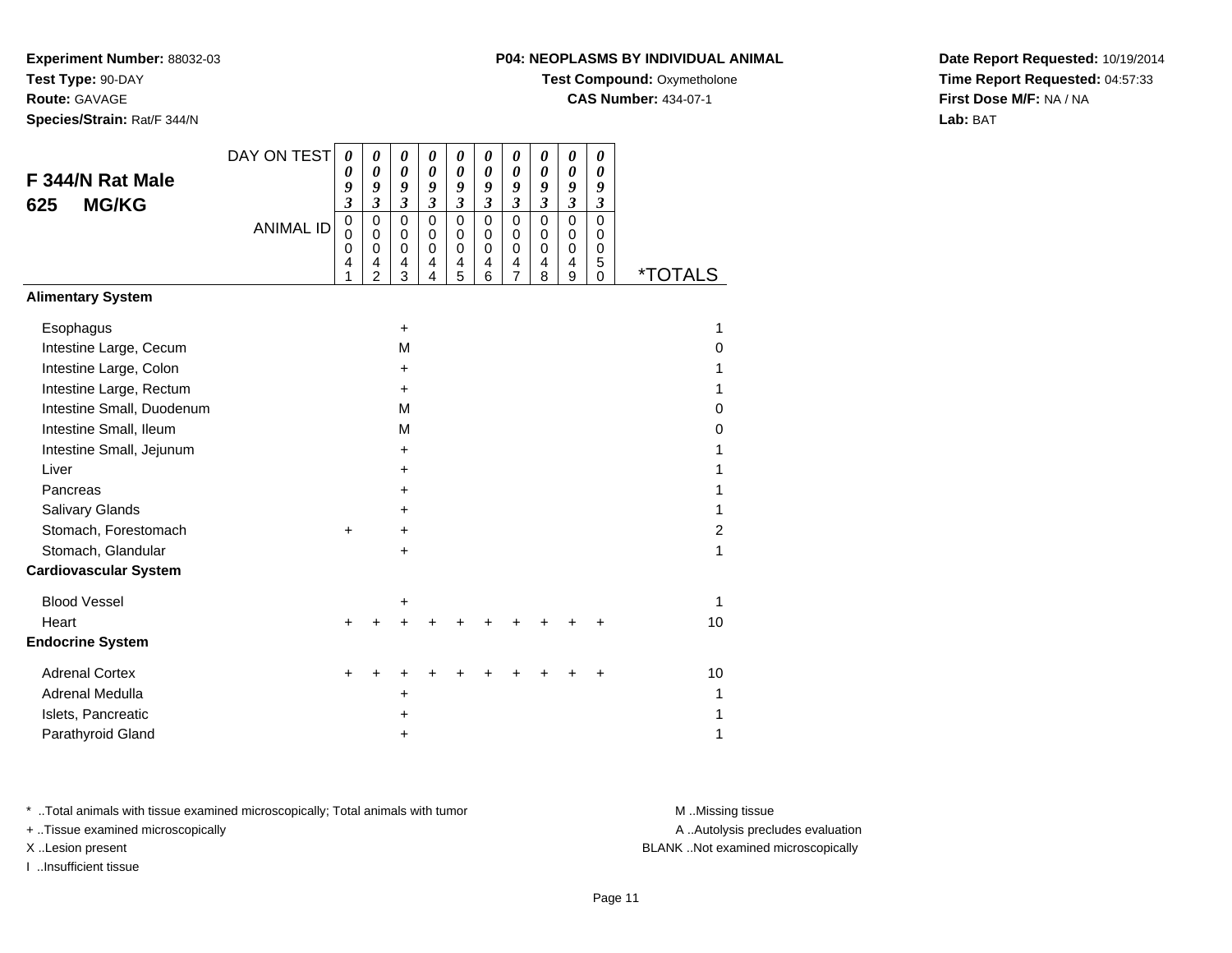**P04: NEOPLASMS BY INDIVIDUAL ANIMAL**

**Test Compound: Oxymetholone** 

**CAS Number:** 434-07-1

**Date Report Requested:** 10/19/2014**Time Report Requested:** 04:57:33**First Dose M/F:** NA / NA**Lab:** BAT

**Experiment Number:** 88032-03

| F 344/N Rat Male<br><b>MG/KG</b><br>625 | DAY ON TEST      | $\boldsymbol{\theta}$<br>0<br>9<br>$\overline{\mathbf{3}}$      | $\pmb{\theta}$<br>0<br>9<br>$\overline{\mathbf{3}}$    | $\pmb{\theta}$<br>$\boldsymbol{\theta}$<br>9<br>$\mathfrak{z}$ | $\boldsymbol{\theta}$<br>$\boldsymbol{\theta}$<br>9<br>$\mathfrak{z}$ | 0<br>0<br>9<br>$\mathfrak{z}$                         | 0<br>$\boldsymbol{\theta}$<br>9<br>$\mathfrak{z}$                | 0<br>0<br>9<br>$\overline{\mathbf{3}}$                              | $\boldsymbol{\theta}$<br>0<br>9<br>$\boldsymbol{\beta}$ | $\pmb{\theta}$<br>0<br>9<br>$\mathfrak{z}$ | $\boldsymbol{\theta}$<br>$\boldsymbol{\theta}$<br>9<br>$\boldsymbol{\beta}$ |                       |          |
|-----------------------------------------|------------------|-----------------------------------------------------------------|--------------------------------------------------------|----------------------------------------------------------------|-----------------------------------------------------------------------|-------------------------------------------------------|------------------------------------------------------------------|---------------------------------------------------------------------|---------------------------------------------------------|--------------------------------------------|-----------------------------------------------------------------------------|-----------------------|----------|
|                                         | <b>ANIMAL ID</b> | $\mbox{O}$<br>$\mathbf 0$<br>$\mathbf 0$<br>$\overline{4}$<br>1 | $\mathbf 0$<br>0<br>$\mathbf 0$<br>4<br>$\overline{2}$ | $\mathbf 0$<br>0<br>$\mathbf 0$<br>4<br>3                      | $\mathbf 0$<br>0<br>0<br>$\overline{4}$<br>$\overline{4}$             | $\mathbf 0$<br>0<br>0<br>$\overline{\mathbf{4}}$<br>5 | $\mathbf 0$<br>$\mathbf 0$<br>$\mathbf 0$<br>$\overline{4}$<br>6 | $\mathbf 0$<br>0<br>$\mathbf 0$<br>$\overline{4}$<br>$\overline{7}$ | $\mathbf 0$<br>0<br>$\mathbf 0$<br>4<br>8               | $\mathbf 0$<br>0<br>0<br>4<br>9            | $\mathbf 0$<br>0<br>0<br>5<br>$\mathbf 0$                                   | <i><b>*TOTALS</b></i> |          |
| <b>Pituitary Gland</b>                  |                  |                                                                 |                                                        | +                                                              |                                                                       |                                                       |                                                                  |                                                                     |                                                         |                                            |                                                                             |                       | 1        |
| <b>Thyroid Gland</b>                    |                  |                                                                 |                                                        | +                                                              |                                                                       |                                                       |                                                                  |                                                                     |                                                         |                                            |                                                                             |                       | 1        |
| <b>General Body System</b>              |                  |                                                                 |                                                        |                                                                |                                                                       |                                                       |                                                                  |                                                                     |                                                         |                                            |                                                                             |                       |          |
| <b>NONE</b>                             |                  |                                                                 |                                                        |                                                                |                                                                       |                                                       |                                                                  |                                                                     |                                                         |                                            |                                                                             |                       |          |
| <b>Genital System</b>                   |                  |                                                                 |                                                        |                                                                |                                                                       |                                                       |                                                                  |                                                                     |                                                         |                                            |                                                                             |                       |          |
| Epididymis                              |                  |                                                                 |                                                        | +                                                              |                                                                       |                                                       |                                                                  |                                                                     |                                                         |                                            |                                                                             |                       | 1        |
| <b>Preputial Gland</b>                  |                  |                                                                 |                                                        | $\ddot{}$                                                      |                                                                       |                                                       |                                                                  |                                                                     |                                                         |                                            |                                                                             |                       | 1        |
| Prostate                                |                  |                                                                 |                                                        | ٠                                                              |                                                                       |                                                       |                                                                  |                                                                     |                                                         |                                            |                                                                             |                       | 1        |
| <b>Seminal Vesicle</b>                  |                  |                                                                 |                                                        | +                                                              |                                                                       |                                                       |                                                                  |                                                                     |                                                         |                                            |                                                                             |                       |          |
| <b>Testes</b>                           |                  |                                                                 |                                                        | +                                                              |                                                                       |                                                       |                                                                  |                                                                     |                                                         |                                            |                                                                             |                       | 1        |
| <b>Hematopoietic System</b>             |                  |                                                                 |                                                        |                                                                |                                                                       |                                                       |                                                                  |                                                                     |                                                         |                                            |                                                                             |                       |          |
| <b>Bone Marrow</b>                      |                  |                                                                 |                                                        | $\ddot{}$                                                      |                                                                       |                                                       |                                                                  |                                                                     |                                                         |                                            |                                                                             |                       | 1        |
| Lymph Node, Mandibular                  |                  |                                                                 |                                                        | M                                                              |                                                                       |                                                       |                                                                  |                                                                     |                                                         |                                            |                                                                             |                       | $\Omega$ |
| Lymph Node, Mesenteric                  |                  |                                                                 |                                                        | +                                                              |                                                                       |                                                       |                                                                  |                                                                     |                                                         |                                            |                                                                             |                       | 1        |
| Spleen                                  |                  |                                                                 |                                                        | +                                                              |                                                                       |                                                       |                                                                  |                                                                     |                                                         |                                            |                                                                             |                       | 1        |
| Thymus                                  |                  |                                                                 |                                                        | +                                                              |                                                                       |                                                       |                                                                  |                                                                     |                                                         |                                            |                                                                             |                       | 1        |
| <b>Integumentary System</b>             |                  |                                                                 |                                                        |                                                                |                                                                       |                                                       |                                                                  |                                                                     |                                                         |                                            |                                                                             |                       |          |
| <b>Mammary Gland</b>                    |                  |                                                                 |                                                        |                                                                |                                                                       |                                                       |                                                                  |                                                                     |                                                         |                                            | ٠                                                                           |                       | 10       |
| Skin                                    |                  |                                                                 |                                                        | +                                                              |                                                                       |                                                       |                                                                  |                                                                     |                                                         |                                            |                                                                             |                       | 1        |
| <b>Musculoskeletal System</b>           |                  |                                                                 |                                                        |                                                                |                                                                       |                                                       |                                                                  |                                                                     |                                                         |                                            |                                                                             |                       |          |

\* ..Total animals with tissue examined microscopically; Total animals with tumor **M** . Missing tissue M ..Missing tissue

+ ..Tissue examined microscopically

I ..Insufficient tissue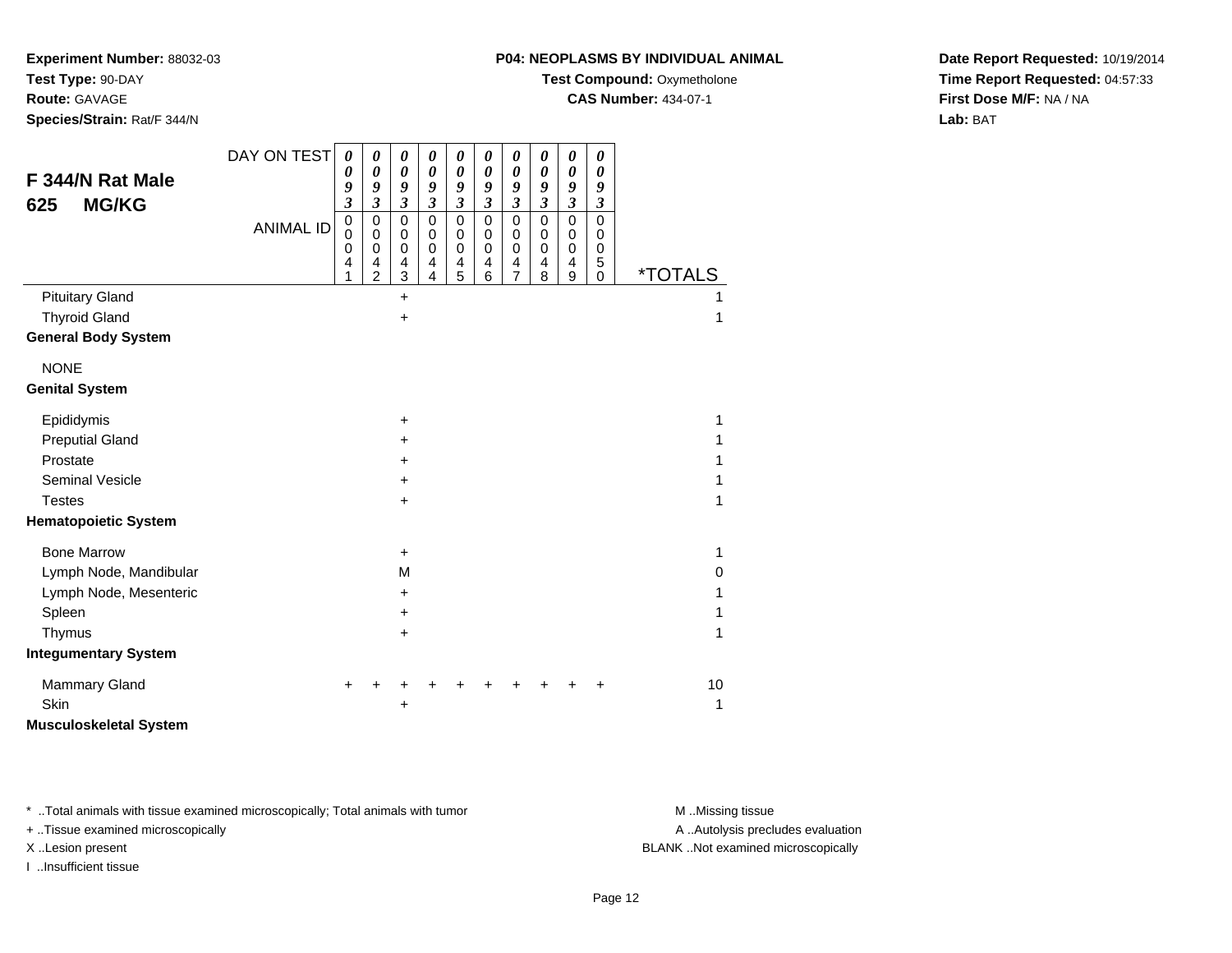**P04: NEOPLASMS BY INDIVIDUAL ANIMAL**

**Test Compound:** Oxymetholone

**CAS Number:** 434-07-1

**Date Report Requested:** 10/19/2014**Time Report Requested:** 04:57:33**First Dose M/F:** NA / NA**Lab:** BAT

DAY ON TEST**F 344/N Rat Male625 MG/KG**ANIMAL ID*0 0 9 3* 0 0 0 4 1*0 0 9 3*0<br>0<br>0<br>4<br>2 *0 0 9 3* 0 0 0 4 3 $\ddot{}$ *0 0 9 3* 0 0 0 4 4*0 0 9 3* 0 0 0 4 5*0 0 9 3* 0 0 0 4 6*0 0 9 3* 0 0 0 4 7*0 0 9 3* 0 0 0 4 8*0 0 9 3*0<br>0<br>0<br>9<br>9 *0 0 9 3* 0 0 0 5 $\check{\mathrm{o}}$ 0 \*TOTALSBone $e$  +  $\pm$  1 **Nervous System**Brainn  $+$  $\pm$  1 **Respiratory System**Lung $9 +$  $\pm$  1 Nose $e$  +  $\pm$  1 Tracheaa  $+$  $\pm$  1 **Special Senses System**NONE **Urinary System**Kidney $\mathsf y$  <sup>+</sup> <sup>+</sup> <sup>+</sup> <sup>+</sup> <sup>+</sup> <sup>+</sup> <sup>+</sup> <sup>+</sup> <sup>+</sup> <sup>10</sup> Urinary Bladder $\mathsf{r}$  +  $\pm$  1 **SYSTEMIC LESIONS**

\* ..Total animals with tissue examined microscopically; Total animals with tumor **M** ..Missing tissue M ..Missing tissue

n  $+$ 

+ ..Tissue examined microscopically

**Experiment Number:** 88032-03

**Species/Strain:** Rat/F 344/N

**Test Type:** 90-DAY**Route:** GAVAGE

I ..Insufficient tissue

Multiple Organ

A ..Autolysis precludes evaluation X ..Lesion present BLANK ..Not examined microscopically

<sup>+</sup> <sup>+</sup> <sup>+</sup> <sup>+</sup> <sup>+</sup> <sup>+</sup> <sup>+</sup> <sup>+</sup> <sup>+</sup> <sup>10</sup>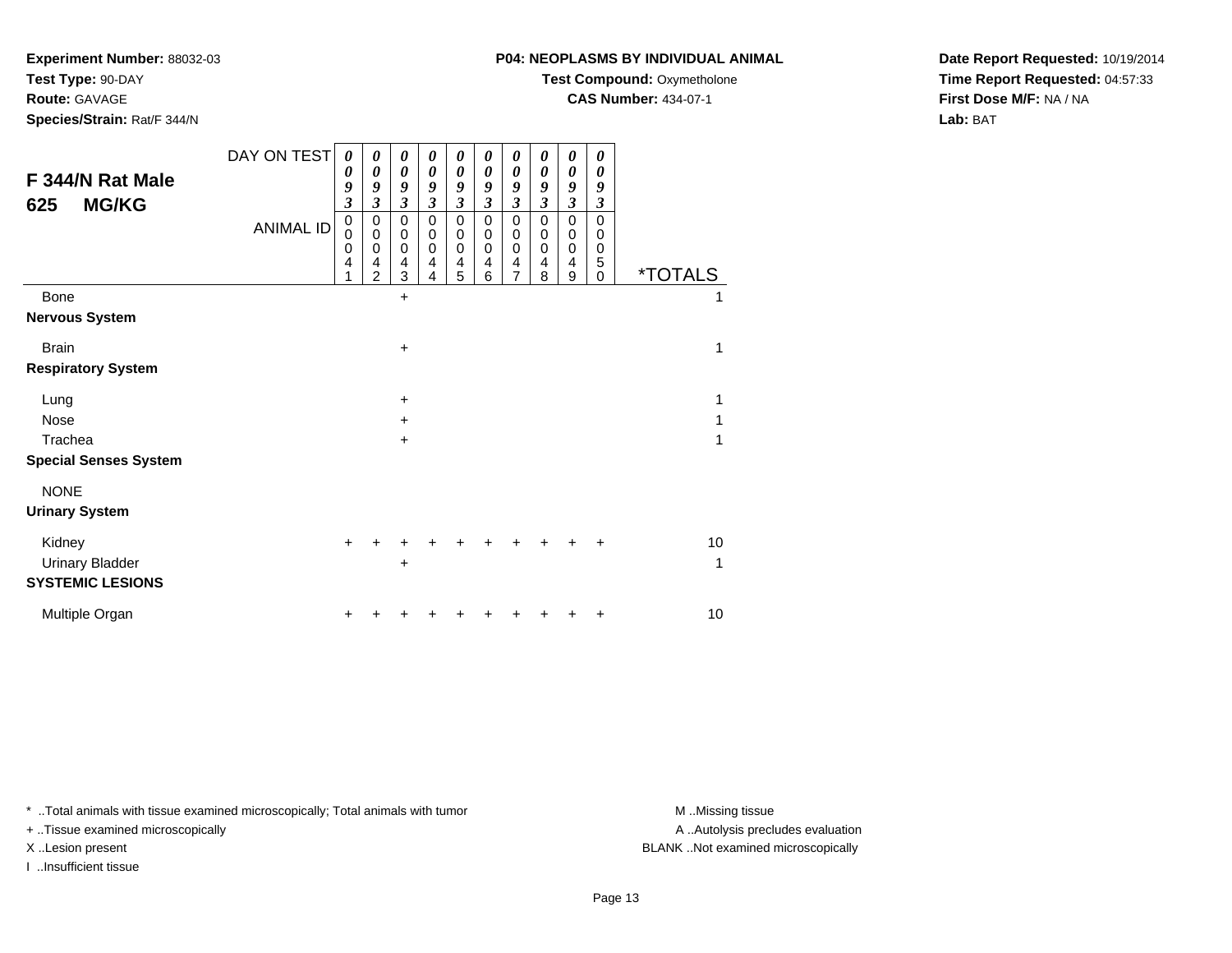**Experiment Number:** 88032-03**Test Type:** 90-DAY**Route:** GAVAGE

**Species/Strain:** Rat/F 344/N

#### **P04: NEOPLASMS BY INDIVIDUAL ANIMAL**

**Test Compound: Oxymetholone** 

**CAS Number:** 434-07-1

**Date Report Requested:** 10/19/2014**Time Report Requested:** 04:57:34**First Dose M/F:** NA / NA**Lab:** BAT

|                              | DAY ON TEST      | $\boldsymbol{\theta}$              | 0                                                                | $\pmb{\theta}$                                   | 0                                                                | 0                                         | 0                                                   | 0                                                                   | 0                                                   | 0                                                   | 0                                                          |                       |
|------------------------------|------------------|------------------------------------|------------------------------------------------------------------|--------------------------------------------------|------------------------------------------------------------------|-------------------------------------------|-----------------------------------------------------|---------------------------------------------------------------------|-----------------------------------------------------|-----------------------------------------------------|------------------------------------------------------------|-----------------------|
| F 344/N Rat Male             |                  | 0<br>9                             | 0<br>6                                                           | 0<br>9                                           | 0<br>9                                                           | $\boldsymbol{\theta}$<br>9                | $\boldsymbol{\theta}$<br>9                          | 0<br>9                                                              | 0<br>9                                              | 0<br>9                                              | $\boldsymbol{\theta}$<br>9                                 |                       |
| <b>MG/KG</b><br>1250         |                  | $\mathfrak{z}$                     | $\overline{2}$                                                   | 3                                                | $\overline{\mathbf{3}}$                                          | $\mathfrak{z}$                            | $\mathfrak{z}$                                      | $\boldsymbol{\beta}$                                                | $\mathfrak{z}$                                      | $\mathfrak{z}$                                      | $\mathfrak{z}$                                             |                       |
|                              | <b>ANIMAL ID</b> | $\overline{0}$<br>0<br>0<br>5<br>1 | $\mathbf 0$<br>$\mathbf 0$<br>$\mathbf 0$<br>5<br>$\overline{2}$ | $\mathbf 0$<br>$\mathbf 0$<br>0<br>$\frac{5}{3}$ | $\overline{0}$<br>$\Omega$<br>$\mathbf 0$<br>5<br>$\overline{4}$ | $\mathbf 0$<br>$\mathbf 0$<br>0<br>5<br>5 | $\mathbf 0$<br>$\mathbf 0$<br>$\mathbf 0$<br>5<br>6 | $\overline{0}$<br>$\mathbf 0$<br>$\mathbf 0$<br>5<br>$\overline{7}$ | $\overline{0}$<br>$\Omega$<br>$\mathbf 0$<br>5<br>8 | $\overline{0}$<br>$\Omega$<br>$\mathbf 0$<br>5<br>9 | $\mathbf 0$<br>$\mathbf 0$<br>$\mathbf 0$<br>6<br>$\Omega$ | <i><b>*TOTALS</b></i> |
| <b>Alimentary System</b>     |                  |                                    |                                                                  |                                                  |                                                                  |                                           |                                                     |                                                                     |                                                     |                                                     |                                                            |                       |
| Esophagus                    |                  | +                                  | +                                                                | +                                                | +                                                                | +                                         |                                                     |                                                                     |                                                     | +                                                   | +                                                          | 10                    |
| Intestine Large, Cecum       |                  | $\pm$                              | м                                                                | $\pm$                                            | +                                                                | $\pm$                                     | $\ddot{}$                                           | $\ddot{}$                                                           | $\ddot{}$                                           | +                                                   | +                                                          | 9                     |
| Intestine Large, Colon       |                  | $\ddot{}$                          | М                                                                | $\ddot{}$                                        | +                                                                | +                                         | $\ddot{}$                                           | $\ddot{}$                                                           | $\ddot{}$                                           | +                                                   | $\ddot{}$                                                  | 9                     |
| Intestine Large, Rectum      |                  | +                                  | $\ddot{}$                                                        | $\ddot{}$                                        | +                                                                | +                                         | $\ddot{}$                                           | $\ddot{}$                                                           | $\ddot{}$                                           | $\ddot{}$                                           | $\ddot{}$                                                  | 10                    |
| Intestine Small, Duodenum    |                  | $\ddot{}$                          | м                                                                | $\pm$                                            | $\ddot{}$                                                        | $\ddot{}$                                 | $\ddot{}$                                           | $+$                                                                 | $\ddot{}$                                           | $\ddot{}$                                           | $\ddot{}$                                                  | 9                     |
| Intestine Small, Ileum       |                  | $\ddot{}$                          | м                                                                | $\ddot{}$                                        | $\pm$                                                            | +                                         | $\ddot{}$                                           | $\ddot{}$                                                           | $\ddot{}$                                           | $\ddot{}$                                           | $\ddot{}$                                                  | 9                     |
| Intestine Small, Jejunum     |                  | +                                  | М                                                                | $\ddot{}$                                        | +                                                                | +                                         | $\ddot{}$                                           | +                                                                   | +                                                   | +                                                   | $\ddot{}$                                                  | 9                     |
| Liver                        |                  | $\pm$                              | м                                                                | $+$                                              | $\ddot{}$                                                        | $\ddot{}$                                 | $\ddot{}$                                           | $+$                                                                 | $\ddot{}$                                           | $\ddot{}$                                           | $\ddot{}$                                                  | 9                     |
| Pancreas                     |                  | $\ddot{}$                          | м                                                                | $\ddot{}$                                        | $\ddot{}$                                                        | +                                         | $\ddot{}$                                           | $+$                                                                 | $\ddot{}$                                           | $\ddot{}$                                           | $\ddot{}$                                                  | 9                     |
| Salivary Glands              |                  | +                                  | $\ddot{}$                                                        | $\ddot{}$                                        | +                                                                | +                                         | $\ddot{}$                                           | $\ddot{}$                                                           | M                                                   | $\ddot{}$                                           | $\ddot{}$                                                  | 9                     |
| Stomach, Forestomach         |                  | $\pm$                              | м                                                                | $+$                                              | $\ddot{}$                                                        | +                                         | $\ddot{}$                                           | $\ddot{}$                                                           | $\ddot{}$                                           | +                                                   | $\ddot{}$                                                  | 9                     |
| Stomach, Glandular           |                  | $\ddot{}$                          | M                                                                | $\ddot{}$                                        | $\ddot{}$                                                        | $\ddot{}$                                 |                                                     |                                                                     | $\ddot{}$                                           | $\ddot{}$                                           | $\ddot{}$                                                  | 9                     |
| <b>Cardiovascular System</b> |                  |                                    |                                                                  |                                                  |                                                                  |                                           |                                                     |                                                                     |                                                     |                                                     |                                                            |                       |
| <b>Blood Vessel</b>          |                  | +                                  | М                                                                | +                                                | +                                                                | +                                         |                                                     | +                                                                   | +                                                   | +                                                   | +                                                          | 9                     |
| Heart                        |                  | $+$                                | м                                                                | $\ddot{}$                                        |                                                                  | $\ddot{}$                                 |                                                     | $\ddot{}$                                                           | $\ddot{}$                                           | $\ddot{}$                                           | $\ddot{}$                                                  | 9                     |
| <b>Endocrine System</b>      |                  |                                    |                                                                  |                                                  |                                                                  |                                           |                                                     |                                                                     |                                                     |                                                     |                                                            |                       |
| <b>Adrenal Cortex</b>        |                  | +                                  | М                                                                | +                                                | +                                                                | +                                         | +                                                   | +                                                                   | +                                                   | +                                                   | +                                                          | 9                     |
| Adrenal Medulla              |                  | $\pm$                              | м                                                                | $\pm$                                            | $\ddot{}$                                                        | $\ddot{}$                                 | $\ddot{}$                                           | $\ddot{}$                                                           | $\ddot{}$                                           | $\pm$                                               | $\ddot{}$                                                  | 9                     |
| Islets, Pancreatic           |                  | +                                  | М                                                                | $\ddot{}$                                        | +                                                                | $\ddot{}$                                 | $\ddot{}$                                           | $\ddot{}$                                                           | +                                                   | +                                                   | +                                                          | 9                     |
| Parathyroid Gland            |                  | +                                  | M                                                                | $\ddot{}$                                        | +                                                                | $\ddot{}$                                 | $\ddot{}$                                           | $\ddot{}$                                                           | M                                                   | +                                                   | +                                                          | 8                     |

\* ..Total animals with tissue examined microscopically; Total animals with tumor **M** . Missing tissue M ..Missing tissue

+ ..Tissue examined microscopically

I ..Insufficient tissue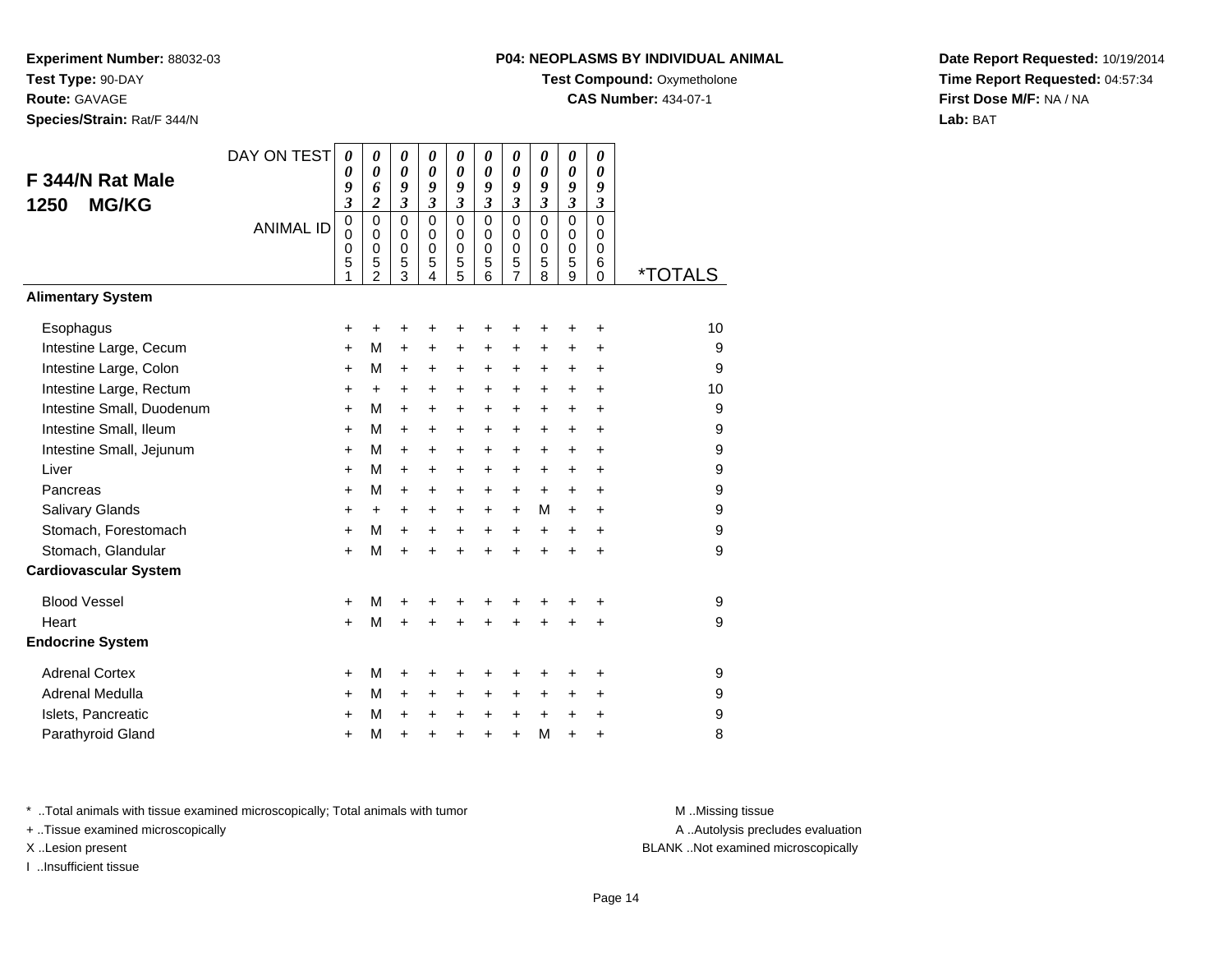**Route:** GAVAGE

**Species/Strain:** Rat/F 344/N

#### **P04: NEOPLASMS BY INDIVIDUAL ANIMAL**

**Test Compound: Oxymetholone** 

**CAS Number:** 434-07-1

**Date Report Requested:** 10/19/2014**Time Report Requested:** 04:57:34**First Dose M/F:** NA / NA**Lab:** BAT

| F 344/N Rat Male<br><b>MG/KG</b><br>1250 | DAY ON TEST      | $\boldsymbol{\theta}$<br>0<br>9<br>3<br>$\mathbf 0$ | 0<br>0<br>6<br>$\overline{\mathbf{c}}$<br>$\mathbf 0$ | 0<br>$\pmb{\theta}$<br>9<br>$\overline{\mathbf{3}}$<br>$\pmb{0}$ | 0<br>0<br>9<br>$\mathfrak{z}$<br>$\mathbf 0$ | 0<br>$\boldsymbol{\theta}$<br>9<br>$\mathfrak{z}$<br>$\mathbf 0$ | 0<br>$\boldsymbol{\theta}$<br>9<br>$\mathfrak{z}$<br>$\mathbf 0$ | 0<br>0<br>9<br>$\mathfrak{z}$<br>$\mathbf 0$ | 0<br>0<br>9<br>$\mathfrak{z}$<br>$\mathbf 0$ | $\boldsymbol{\theta}$<br>$\boldsymbol{\theta}$<br>9<br>$\mathfrak{z}$<br>$\mathbf 0$ | $\boldsymbol{\theta}$<br>$\boldsymbol{\theta}$<br>9<br>$\mathfrak{z}$<br>$\mathbf 0$ |                       |
|------------------------------------------|------------------|-----------------------------------------------------|-------------------------------------------------------|------------------------------------------------------------------|----------------------------------------------|------------------------------------------------------------------|------------------------------------------------------------------|----------------------------------------------|----------------------------------------------|--------------------------------------------------------------------------------------|--------------------------------------------------------------------------------------|-----------------------|
|                                          | <b>ANIMAL ID</b> | $\mathbf 0$<br>0<br>5<br>1                          | 0<br>0<br>5<br>2                                      | 0<br>$\mathsf 0$<br>5<br>3                                       | 0<br>$\mathbf 0$<br>5<br>4                   | 0<br>$\mathbf 0$<br>5<br>5                                       | 0<br>$\mathbf 0$<br>5<br>6                                       | 0<br>$\mathbf 0$<br>5<br>$\overline{7}$      | 0<br>$\mathbf 0$<br>5<br>8                   | 0<br>$\mathbf 0$<br>5<br>$\mathsf g$                                                 | 0<br>$\mathbf 0$<br>6<br>$\mathbf 0$                                                 | <i><b>*TOTALS</b></i> |
| <b>Pituitary Gland</b>                   |                  | +                                                   | $\ddot{}$                                             | $\ddot{}$                                                        | $\ddot{}$                                    | $\ddot{}$                                                        | $\ddot{}$                                                        | $\ddot{}$                                    | L                                            | $\ddot{}$                                                                            | $+$                                                                                  | 9                     |
| <b>Thyroid Gland</b>                     |                  | +                                                   | A                                                     | $\ddot{}$                                                        | $\ddot{}$                                    | $\ddot{}$                                                        | $\ddot{}$                                                        | +                                            |                                              | $\ddot{}$                                                                            | $\ddot{}$                                                                            | 9                     |
| <b>General Body System</b>               |                  |                                                     |                                                       |                                                                  |                                              |                                                                  |                                                                  |                                              |                                              |                                                                                      |                                                                                      |                       |
| <b>NONE</b>                              |                  |                                                     |                                                       |                                                                  |                                              |                                                                  |                                                                  |                                              |                                              |                                                                                      |                                                                                      |                       |
| <b>Genital System</b>                    |                  |                                                     |                                                       |                                                                  |                                              |                                                                  |                                                                  |                                              |                                              |                                                                                      |                                                                                      |                       |
| Epididymis                               |                  | +                                                   | +                                                     | +                                                                | +                                            | +                                                                |                                                                  | +                                            |                                              | +                                                                                    | +                                                                                    | 10                    |
| <b>Preputial Gland</b>                   |                  | +                                                   | +                                                     | $\ddot{}$                                                        | M                                            | $\ddot{}$                                                        | +                                                                | +                                            | +                                            | +                                                                                    | $\ddot{}$                                                                            | 9                     |
| Prostate                                 |                  | +                                                   | M                                                     | $\ddot{}$                                                        | +                                            | $\ddot{}$                                                        | $\ddot{}$                                                        | $\ddot{}$                                    | +                                            | $\ddot{}$                                                                            | $\ddot{}$                                                                            | 9                     |
| <b>Seminal Vesicle</b>                   |                  | +                                                   | M                                                     | $\ddot{}$                                                        | +                                            | $\ddot{}$                                                        | $\ddot{}$                                                        | $\ddot{}$                                    | $\ddot{}$                                    | $\ddot{}$                                                                            | +                                                                                    | 9                     |
| <b>Testes</b>                            |                  | +                                                   | +                                                     | +                                                                | +                                            | +                                                                | $\ddot{}$                                                        | $\ddot{}$                                    | $\ddot{}$                                    | $\ddot{}$                                                                            | $\ddot{}$                                                                            | 10                    |
| <b>Hematopoietic System</b>              |                  |                                                     |                                                       |                                                                  |                                              |                                                                  |                                                                  |                                              |                                              |                                                                                      |                                                                                      |                       |
| <b>Bone Marrow</b>                       |                  | +                                                   | +                                                     | +                                                                | +                                            | +                                                                | +                                                                | +                                            |                                              | +                                                                                    | +                                                                                    | 10                    |
| Lymph Node, Mandibular                   |                  | +                                                   | $\ddot{}$                                             | $\ddot{}$                                                        | +                                            | $\ddot{}$                                                        | $\ddot{}$                                                        | M                                            | M                                            | $\ddot{}$                                                                            | $\ddot{}$                                                                            | 8                     |
| Lymph Node, Mesenteric                   |                  | $\pm$                                               | м                                                     | $\ddot{}$                                                        | +                                            | $\ddot{}$                                                        | +                                                                | $\ddot{}$                                    | +                                            | +                                                                                    | $\ddot{}$                                                                            | $\boldsymbol{9}$      |
| Spleen                                   |                  | +                                                   | M                                                     | $\ddot{}$                                                        | +                                            | $\ddot{}$                                                        | $\ddot{}$                                                        | $\ddot{}$                                    | +                                            | +                                                                                    | +                                                                                    | $\boldsymbol{9}$      |
| Thymus                                   |                  | +                                                   | M                                                     | $\ddot{}$                                                        | +                                            | $\ddot{}$                                                        | $\ddot{}$                                                        | $\ddot{}$                                    | $\ddot{}$                                    | $\ddot{}$                                                                            | $\ddot{}$                                                                            | 9                     |
| <b>Integumentary System</b>              |                  |                                                     |                                                       |                                                                  |                                              |                                                                  |                                                                  |                                              |                                              |                                                                                      |                                                                                      |                       |
| <b>Mammary Gland</b>                     |                  | +                                                   | M                                                     | +                                                                | +                                            | +                                                                | +                                                                | +                                            | M                                            | +                                                                                    | +                                                                                    | 8                     |
| <b>Skin</b>                              |                  | +                                                   |                                                       |                                                                  |                                              | +                                                                |                                                                  | +                                            |                                              | +                                                                                    | +                                                                                    | 10                    |
| <b>Musculoskeletal System</b>            |                  |                                                     |                                                       |                                                                  |                                              |                                                                  |                                                                  |                                              |                                              |                                                                                      |                                                                                      |                       |

\* ..Total animals with tissue examined microscopically; Total animals with tumor **M** . Missing tissue M ..Missing tissue

+ ..Tissue examined microscopically

I ..Insufficient tissue

A ..Autolysis precludes evaluation

X ..Lesion present BLANK ..Not examined microscopically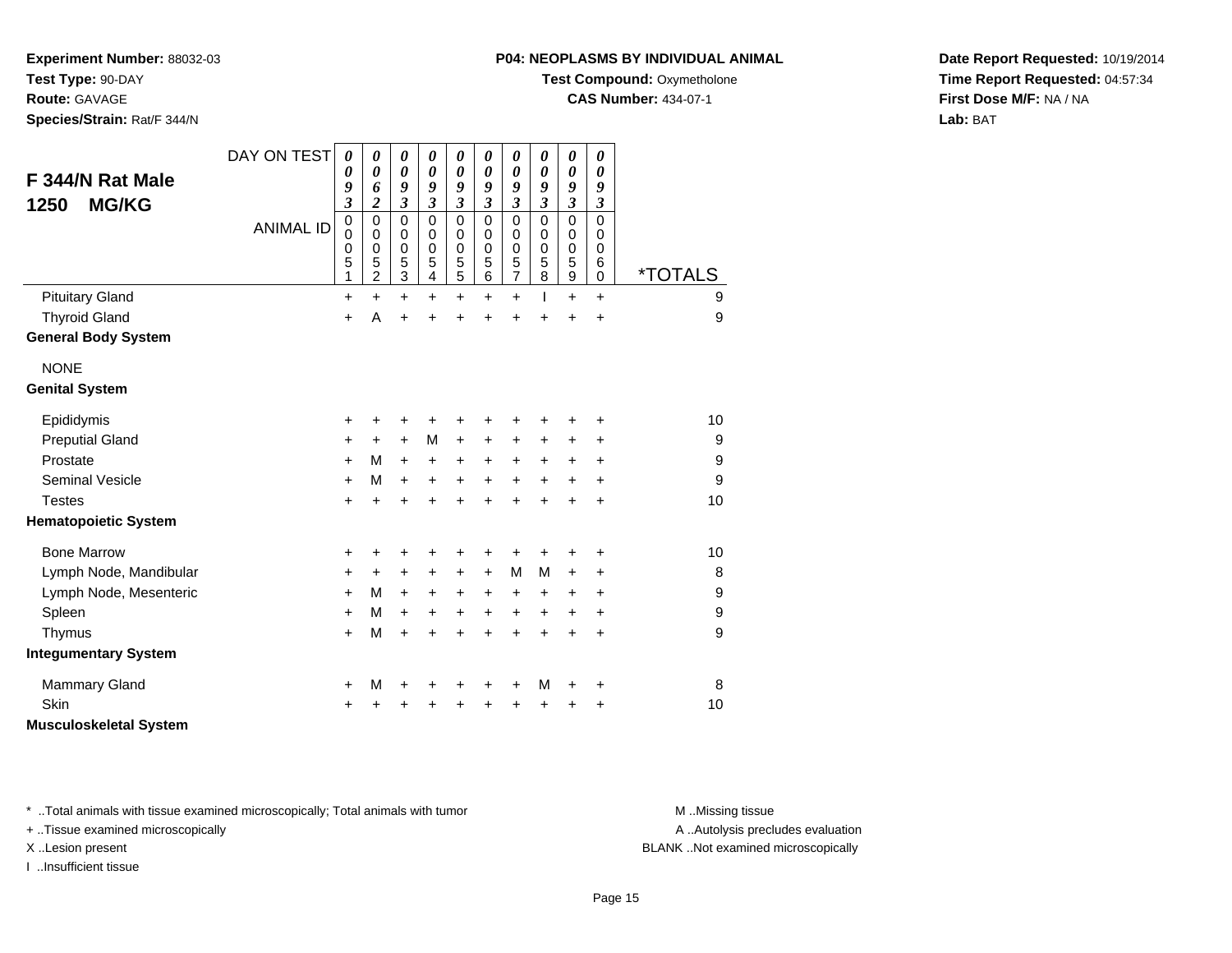**Test Type:** 90-DAY

**Route:** GAVAGE

**Species/Strain:** Rat/F 344/N

# **P04: NEOPLASMS BY INDIVIDUAL ANIMAL**

**Test Compound:** Oxymetholone

**CAS Number:** 434-07-1

**Date Report Requested:** 10/19/2014**Time Report Requested:** 04:57:34**First Dose M/F:** NA / NA**Lab:** BAT

| F 344/N Rat Male<br>1250<br><b>MG/KG</b> | DAY ON TEST<br><b>ANIMAL ID</b> | 0<br>0<br>9<br>$\overline{\mathbf{3}}$<br>0<br>0<br>0<br>5<br>1 | 0<br>$\boldsymbol{\theta}$<br>6<br>2<br>0<br>0<br>$\mathbf 0$<br>5<br>$\overline{c}$ | 0<br>$\boldsymbol{\theta}$<br>9<br>$\overline{\mathbf{3}}$<br>$\pmb{0}$<br>0<br>$\mathbf 0$<br>5<br>$\overline{3}$ | 0<br>$\boldsymbol{\theta}$<br>9<br>$\mathfrak{z}$<br>$\mathbf 0$<br>0<br>$\mathbf 0$<br>5<br>4 | 0<br>$\boldsymbol{\theta}$<br>9<br>$\mathfrak{z}$<br>$\mathbf 0$<br>0<br>$\mathbf 0$<br>5<br>5 | 0<br>0<br>9<br>$\mathfrak{z}$<br>0<br>0<br>$\mathbf 0$<br>5<br>$\,6$ | 0<br>0<br>9<br>$\mathfrak{z}$<br>$\mathbf 0$<br>0<br>$\mathbf 0$<br>5<br>$\overline{7}$ | 0<br>0<br>9<br>$\mathfrak{z}$<br>$\mathbf 0$<br>0<br>$\mathbf 0$<br>5<br>8 | 0<br>0<br>9<br>$\mathfrak{z}$<br>0<br>0<br>$\mathbf 0$<br>5<br>$\boldsymbol{9}$ | 0<br>0<br>9<br>3<br>$\Omega$<br>0<br>$\mathbf 0$<br>6<br>$\mathbf 0$ | <i><b>*TOTALS</b></i>   |
|------------------------------------------|---------------------------------|-----------------------------------------------------------------|--------------------------------------------------------------------------------------|--------------------------------------------------------------------------------------------------------------------|------------------------------------------------------------------------------------------------|------------------------------------------------------------------------------------------------|----------------------------------------------------------------------|-----------------------------------------------------------------------------------------|----------------------------------------------------------------------------|---------------------------------------------------------------------------------|----------------------------------------------------------------------|-------------------------|
| Bone                                     |                                 | $\ddot{}$                                                       |                                                                                      | +                                                                                                                  | +                                                                                              | $\ddot{}$                                                                                      | $\ddot{}$                                                            | $\ddot{}$                                                                               | +                                                                          | $\ddot{}$                                                                       | $\ddot{}$                                                            | 10                      |
| <b>Nervous System</b>                    |                                 |                                                                 |                                                                                      |                                                                                                                    |                                                                                                |                                                                                                |                                                                      |                                                                                         |                                                                            |                                                                                 |                                                                      |                         |
| <b>Brain</b>                             |                                 | $\ddot{}$                                                       |                                                                                      |                                                                                                                    |                                                                                                |                                                                                                |                                                                      |                                                                                         |                                                                            |                                                                                 | +                                                                    | 10                      |
| <b>Respiratory System</b>                |                                 |                                                                 |                                                                                      |                                                                                                                    |                                                                                                |                                                                                                |                                                                      |                                                                                         |                                                                            |                                                                                 |                                                                      |                         |
| Lung                                     |                                 | +                                                               | м                                                                                    | +                                                                                                                  | +                                                                                              | +                                                                                              |                                                                      | ٠                                                                                       |                                                                            | ٠                                                                               | ÷                                                                    | 9                       |
| <b>Nose</b>                              |                                 | $\ddot{}$                                                       | $\ddot{}$                                                                            | $\ddot{}$                                                                                                          | $\ddot{}$                                                                                      | $\ddot{}$                                                                                      | $\ddot{}$                                                            | $\ddot{}$                                                                               | $\ddot{}$                                                                  | +                                                                               | +                                                                    | 10                      |
| Trachea                                  |                                 | $\ddot{}$                                                       | +                                                                                    | +                                                                                                                  | +                                                                                              | $\ddot{}$                                                                                      | +                                                                    | +                                                                                       | $\ddot{}$                                                                  | +                                                                               | +                                                                    | 10                      |
| <b>Special Senses System</b>             |                                 |                                                                 |                                                                                      |                                                                                                                    |                                                                                                |                                                                                                |                                                                      |                                                                                         |                                                                            |                                                                                 |                                                                      |                         |
| <b>NONE</b><br><b>Urinary System</b>     |                                 |                                                                 |                                                                                      |                                                                                                                    |                                                                                                |                                                                                                |                                                                      |                                                                                         |                                                                            |                                                                                 |                                                                      |                         |
| Kidney                                   |                                 | $\ddot{}$                                                       | м                                                                                    | $\ddot{}$                                                                                                          | +                                                                                              | $\ddot{}$                                                                                      | +                                                                    | $\ddot{}$                                                                               | +                                                                          | +                                                                               | +                                                                    | 9                       |
| <b>Urinary Bladder</b>                   |                                 | $+$                                                             | M                                                                                    | $\ddot{}$                                                                                                          | $\ddot{}$                                                                                      | $\ddot{}$                                                                                      | $\ddot{}$                                                            | $+$                                                                                     | $+$                                                                        | $+$                                                                             | $\ddot{}$                                                            | 9                       |
| <b>SYSTEMIC LESIONS</b>                  |                                 |                                                                 |                                                                                      |                                                                                                                    |                                                                                                |                                                                                                |                                                                      |                                                                                         |                                                                            |                                                                                 |                                                                      |                         |
| Multiple Organ                           |                                 | $\ddot{}$                                                       |                                                                                      |                                                                                                                    |                                                                                                |                                                                                                |                                                                      |                                                                                         |                                                                            |                                                                                 |                                                                      | 10                      |
|                                          |                                 |                                                                 |                                                                                      |                                                                                                                    |                                                                                                |                                                                                                |                                                                      |                                                                                         |                                                                            |                                                                                 |                                                                      | *** END OF MALE DATA*** |

\* ..Total animals with tissue examined microscopically; Total animals with tumor **M** . Missing tissue M ..Missing tissue

+ ..Tissue examined microscopically

I ..Insufficient tissue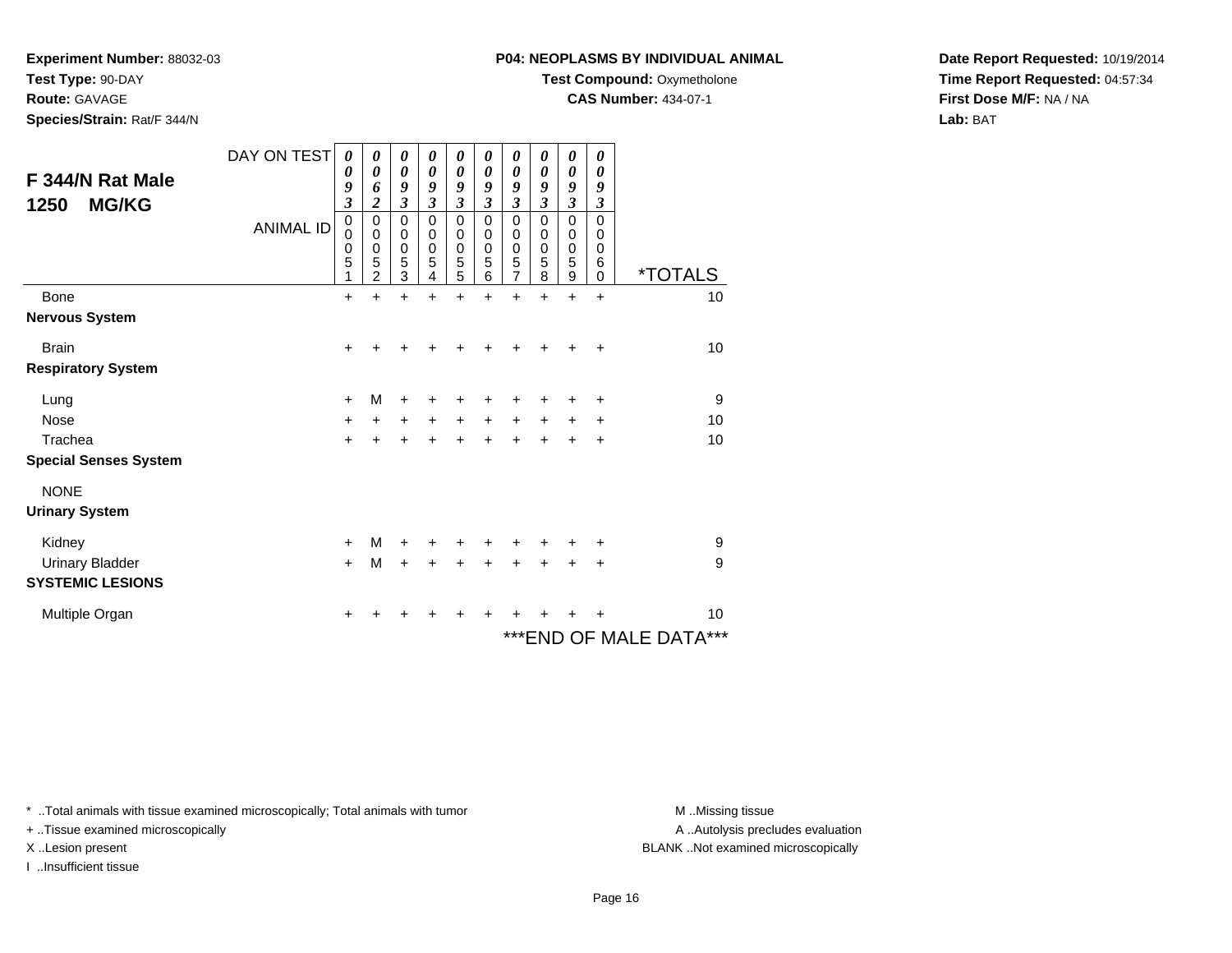**Route:** GAVAGE

**Species/Strain:** Rat/F 344/N

# **P04: NEOPLASMS BY INDIVIDUAL ANIMAL**

**Test Compound: Oxymetholone** 

**CAS Number:** 434-07-1

**Date Report Requested:** 10/19/2014**Time Report Requested:** 04:57:34**First Dose M/F:** NA / NA**Lab:** BAT

| <b>F 344/N Rat Female</b><br>0 MG/KG             | DAY ON TEST<br><b>ANIMAL ID</b> | $\boldsymbol{\theta}$<br>0<br>9<br>$\overline{\mathbf{3}}$<br>$\mathbf 0$<br>$\Omega$<br>0<br>6 | 0<br>$\theta$<br>9<br>$\overline{\mathbf{3}}$<br>$\mathbf 0$<br>$\mathbf 0$<br>$\mathbf 0$<br>6 | 0<br>0<br>9<br>$\boldsymbol{\mathfrak{z}}$<br>$\overline{0}$<br>$\mathbf 0$<br>$\mathbf 0$<br>6 | 0<br>$\boldsymbol{\theta}$<br>9<br>$\overline{\mathbf{3}}$<br>0<br>$\mathbf 0$<br>$\mathbf 0$<br>6 | 0<br>$\boldsymbol{\theta}$<br>9<br>$\overline{\mathbf{3}}$<br>$\mathbf 0$<br>$\mathbf 0$<br>$\mathbf 0$<br>6 | 0<br>$\boldsymbol{\theta}$<br>9<br>$\mathfrak{z}$<br>$\overline{0}$<br>$\mathbf 0$<br>$\Omega$<br>6 | 0<br>$\boldsymbol{\theta}$<br>9<br>$\overline{\mathbf{3}}$<br>$\overline{0}$<br>$\mathbf 0$<br>$\mathbf 0$<br>6 | 0<br>$\boldsymbol{\theta}$<br>9<br>$\mathfrak{z}$<br>$\overline{0}$<br>$\mathbf 0$<br>$\mathbf 0$<br>6 | 0<br>$\boldsymbol{\theta}$<br>9<br>$\mathfrak{z}$<br>$\overline{0}$<br>$\mathbf 0$<br>$\Omega$<br>6 | 0<br>0<br>9<br>$\boldsymbol{\beta}$<br>$\overline{0}$<br>$\mathbf 0$<br>0<br>$\overline{7}$ |                       |
|--------------------------------------------------|---------------------------------|-------------------------------------------------------------------------------------------------|-------------------------------------------------------------------------------------------------|-------------------------------------------------------------------------------------------------|----------------------------------------------------------------------------------------------------|--------------------------------------------------------------------------------------------------------------|-----------------------------------------------------------------------------------------------------|-----------------------------------------------------------------------------------------------------------------|--------------------------------------------------------------------------------------------------------|-----------------------------------------------------------------------------------------------------|---------------------------------------------------------------------------------------------|-----------------------|
| <b>Alimentary System</b>                         |                                 | 1                                                                                               | $\mathfrak{p}$                                                                                  | 3                                                                                               | $\overline{4}$                                                                                     | 5                                                                                                            | 6                                                                                                   | $\overline{7}$                                                                                                  | 8                                                                                                      | 9                                                                                                   | $\Omega$                                                                                    | <i><b>*TOTALS</b></i> |
|                                                  |                                 |                                                                                                 |                                                                                                 |                                                                                                 |                                                                                                    |                                                                                                              |                                                                                                     |                                                                                                                 |                                                                                                        |                                                                                                     |                                                                                             |                       |
| Esophagus                                        |                                 | +                                                                                               | +                                                                                               | +                                                                                               | +                                                                                                  | +                                                                                                            | ÷                                                                                                   | ٠                                                                                                               | ٠                                                                                                      | ٠                                                                                                   | $\ddot{}$                                                                                   | 10<br>10              |
| Intestine Large, Cecum<br>Intestine Large, Colon |                                 | $\ddot{}$                                                                                       | $\ddot{}$                                                                                       | $\ddot{}$                                                                                       | $\ddot{}$                                                                                          | $\ddot{}$                                                                                                    | $\ddot{}$                                                                                           | $\ddot{}$                                                                                                       | $\ddot{}$                                                                                              | $\ddot{}$                                                                                           | $\ddot{}$                                                                                   | 10                    |
| Intestine Large, Rectum                          |                                 | $\ddot{}$<br>+                                                                                  | $\ddot{}$<br>+                                                                                  | +<br>+                                                                                          | $\ddot{}$<br>+                                                                                     | $\ddot{}$<br>+                                                                                               | $\ddot{}$<br>+                                                                                      | $\ddot{}$<br>+                                                                                                  | $\ddot{}$<br>$\ddot{}$                                                                                 | +<br>+                                                                                              | $\ddot{}$<br>$\ddot{}$                                                                      | 10                    |
| Intestine Small, Duodenum                        |                                 | $\ddot{}$                                                                                       | +                                                                                               | +                                                                                               | +                                                                                                  | +                                                                                                            | $\ddot{}$                                                                                           | $\ddot{}$                                                                                                       | $\ddot{}$                                                                                              | +                                                                                                   | $\ddot{}$                                                                                   | 10                    |
| Intestine Small, Ileum                           |                                 | $\ddot{}$                                                                                       | +                                                                                               | +                                                                                               | +                                                                                                  | +                                                                                                            | $\ddot{}$                                                                                           | +                                                                                                               | $\ddot{}$                                                                                              | +                                                                                                   | $\ddot{}$                                                                                   | 10                    |
| Intestine Small, Jejunum                         |                                 | $\ddot{}$                                                                                       | $\ddot{}$                                                                                       | +                                                                                               | +                                                                                                  | +                                                                                                            | $\ddot{}$                                                                                           | $\ddot{}$                                                                                                       | $\ddot{}$                                                                                              | $\ddot{}$                                                                                           | $\ddot{}$                                                                                   | 10                    |
| Liver                                            |                                 | $\ddot{}$                                                                                       | $\ddot{}$                                                                                       | $\ddot{}$                                                                                       | $\ddot{}$                                                                                          | $\ddot{}$                                                                                                    | $+$                                                                                                 | $\ddot{}$                                                                                                       | $\ddot{}$                                                                                              | $\ddot{}$                                                                                           | $\ddot{}$                                                                                   | 10                    |
| Pancreas                                         |                                 | $\ddot{}$                                                                                       | $\ddot{}$                                                                                       | $\ddot{}$                                                                                       | $\ddot{}$                                                                                          | $\ddot{}$                                                                                                    | $+$                                                                                                 | $\ddot{}$                                                                                                       | $\ddot{}$                                                                                              | $\ddot{}$                                                                                           | $\ddot{}$                                                                                   | 10                    |
| Salivary Glands                                  |                                 | $\ddot{}$                                                                                       | $\ddot{}$                                                                                       | $\ddot{}$                                                                                       | $\ddot{}$                                                                                          | $\ddot{}$                                                                                                    | $+$                                                                                                 | +                                                                                                               | $\ddot{}$                                                                                              | $\ddot{}$                                                                                           | $\ddot{}$                                                                                   | 10                    |
| Stomach, Forestomach                             |                                 | +                                                                                               | $\ddot{}$                                                                                       | +                                                                                               | $\ddot{}$                                                                                          | $\ddot{}$                                                                                                    | $\ddot{}$                                                                                           | $\ddot{}$                                                                                                       | $\ddot{}$                                                                                              | $\ddot{}$                                                                                           | $\ddot{}$                                                                                   | 10                    |
| Stomach, Glandular                               |                                 | $\ddot{}$                                                                                       | $\ddot{}$                                                                                       | $\ddot{}$                                                                                       | $\ddot{}$                                                                                          | $\ddot{}$                                                                                                    | $\ddot{}$                                                                                           | $\ddot{}$                                                                                                       | $\ddot{}$                                                                                              | +                                                                                                   | $\ddot{}$                                                                                   | 10                    |
| <b>Cardiovascular System</b>                     |                                 |                                                                                                 |                                                                                                 |                                                                                                 |                                                                                                    |                                                                                                              |                                                                                                     |                                                                                                                 |                                                                                                        |                                                                                                     |                                                                                             |                       |
| <b>Blood Vessel</b>                              |                                 | $\ddot{}$                                                                                       | +                                                                                               | +                                                                                               |                                                                                                    | +                                                                                                            |                                                                                                     |                                                                                                                 |                                                                                                        | +                                                                                                   | $\ddot{}$                                                                                   | 10                    |
| Heart                                            |                                 | $\ddot{}$                                                                                       | $\ddot{}$                                                                                       | $\ddot{}$                                                                                       | $\ddot{}$                                                                                          | $\ddot{}$                                                                                                    |                                                                                                     | $\ddot{}$                                                                                                       | $\ddot{}$                                                                                              | $\ddot{}$                                                                                           | $\ddot{}$                                                                                   | 10                    |
| <b>Endocrine System</b>                          |                                 |                                                                                                 |                                                                                                 |                                                                                                 |                                                                                                    |                                                                                                              |                                                                                                     |                                                                                                                 |                                                                                                        |                                                                                                     |                                                                                             |                       |
| <b>Adrenal Cortex</b>                            |                                 | +                                                                                               | ٠                                                                                               | ٠                                                                                               | +                                                                                                  | +                                                                                                            | +                                                                                                   | +                                                                                                               | +                                                                                                      | ٠                                                                                                   | ÷                                                                                           | 10                    |
| <b>Adrenal Medulla</b>                           |                                 | +                                                                                               | $\ddot{}$                                                                                       | $\ddot{}$                                                                                       | $\ddot{}$                                                                                          | +                                                                                                            | $\ddot{}$                                                                                           | $\ddot{}$                                                                                                       | $\ddot{}$                                                                                              | +                                                                                                   | $\ddot{}$                                                                                   | 10                    |
| Islets, Pancreatic                               |                                 | +                                                                                               | +                                                                                               | +                                                                                               | $\ddot{}$                                                                                          | +                                                                                                            | $\ddot{}$                                                                                           | $\ddot{}$                                                                                                       | +                                                                                                      | +                                                                                                   | +                                                                                           | 10                    |
| Parathyroid Gland                                |                                 | $\ddot{}$                                                                                       | +                                                                                               | $\ddot{}$                                                                                       | ÷                                                                                                  | $\ddot{}$                                                                                                    | ÷                                                                                                   | $\ddot{}$                                                                                                       | $\ddot{}$                                                                                              | M                                                                                                   | $\ddot{}$                                                                                   | 9                     |

\* ..Total animals with tissue examined microscopically; Total animals with tumor **M** . Missing tissue M ..Missing tissue

+ ..Tissue examined microscopically

I ..Insufficient tissue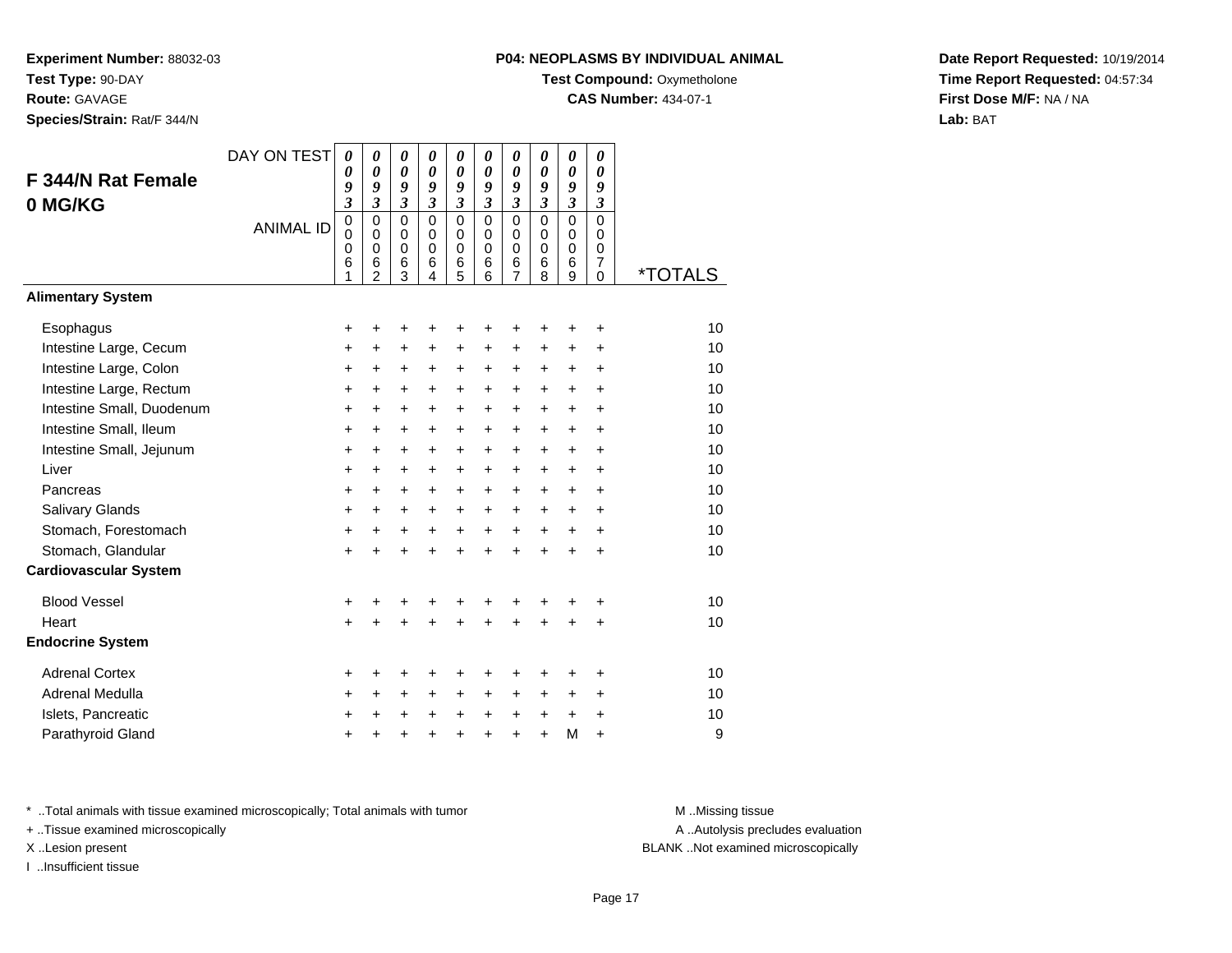**Test Type:** 90-DAY

**Route:** GAVAGE

**Species/Strain:** Rat/F 344/N

# **P04: NEOPLASMS BY INDIVIDUAL ANIMAL**

**Test Compound:** Oxymetholone

**CAS Number:** 434-07-1

**Date Report Requested:** 10/19/2014**Time Report Requested:** 04:57:34**First Dose M/F:** NA / NA**Lab:** BAT

| <b>F 344/N Rat Female</b><br>0 MG/KG | DAY ON TEST<br><b>ANIMAL ID</b> | $\boldsymbol{\theta}$<br>0<br>9<br>$\overline{\mathbf{3}}$<br>$\mathbf 0$<br>0<br>0<br>6<br>1 | $\boldsymbol{\theta}$<br>$\boldsymbol{\theta}$<br>9<br>$\mathfrak{z}$<br>$\mathbf 0$<br>0<br>$\mathbf 0$<br>6<br>2 | $\boldsymbol{\theta}$<br>$\boldsymbol{\theta}$<br>9<br>$\mathfrak{z}$<br>$\mathbf 0$<br>$\mathbf 0$<br>$\mathbf 0$<br>$\,6$<br>3 | $\boldsymbol{\theta}$<br>$\boldsymbol{\theta}$<br>9<br>$\mathfrak{z}$<br>$\mathbf 0$<br>0<br>$\mathbf 0$<br>6<br>$\overline{4}$ | $\boldsymbol{\theta}$<br>$\boldsymbol{\theta}$<br>9<br>$\boldsymbol{\mathfrak{z}}$<br>$\mathbf 0$<br>0<br>$\mathbf 0$<br>6<br>5 | 0<br>0<br>9<br>$\mathfrak{z}$<br>$\mathbf 0$<br>$\mathbf 0$<br>$\mathbf 0$<br>6<br>6 | $\boldsymbol{\theta}$<br>$\boldsymbol{\theta}$<br>9<br>$\mathfrak{z}$<br>$\mathbf 0$<br>0<br>$\mathbf 0$<br>6<br>$\overline{7}$ | 0<br>$\boldsymbol{\theta}$<br>9<br>$\mathfrak{z}$<br>$\mathbf 0$<br>0<br>$\mathbf 0$<br>6<br>8 | $\pmb{\theta}$<br>$\boldsymbol{\theta}$<br>9<br>$\boldsymbol{\mathfrak{z}}$<br>$\mathsf 0$<br>$\mathbf 0$<br>$\mathbf 0$<br>6<br>9 | 0<br>0<br>9<br>$\overline{\mathbf{3}}$<br>0<br>0<br>0<br>7<br>0 | <i><b>*TOTALS</b></i> |
|--------------------------------------|---------------------------------|-----------------------------------------------------------------------------------------------|--------------------------------------------------------------------------------------------------------------------|----------------------------------------------------------------------------------------------------------------------------------|---------------------------------------------------------------------------------------------------------------------------------|---------------------------------------------------------------------------------------------------------------------------------|--------------------------------------------------------------------------------------|---------------------------------------------------------------------------------------------------------------------------------|------------------------------------------------------------------------------------------------|------------------------------------------------------------------------------------------------------------------------------------|-----------------------------------------------------------------|-----------------------|
| <b>Pituitary Gland</b>               |                                 | $\ddot{}$                                                                                     | $\ddot{}$                                                                                                          | +                                                                                                                                | $\ddot{}$                                                                                                                       | $\ddot{}$                                                                                                                       | $\ddot{}$                                                                            | $\ddot{}$                                                                                                                       | $\ddot{}$                                                                                      | $\ddot{}$                                                                                                                          | $\ddot{}$                                                       | 10                    |
| <b>Thyroid Gland</b>                 |                                 | +                                                                                             | $\ddot{}$                                                                                                          | $\ddot{}$                                                                                                                        | $\ddot{}$                                                                                                                       | $\ddot{}$                                                                                                                       | $\ddot{}$                                                                            | $\ddot{}$                                                                                                                       | $\ddot{}$                                                                                      | $\ddot{}$                                                                                                                          | $\ddot{}$                                                       | 10                    |
| <b>General Body System</b>           |                                 |                                                                                               |                                                                                                                    |                                                                                                                                  |                                                                                                                                 |                                                                                                                                 |                                                                                      |                                                                                                                                 |                                                                                                |                                                                                                                                    |                                                                 |                       |
| <b>NONE</b>                          |                                 |                                                                                               |                                                                                                                    |                                                                                                                                  |                                                                                                                                 |                                                                                                                                 |                                                                                      |                                                                                                                                 |                                                                                                |                                                                                                                                    |                                                                 |                       |
| <b>Genital System</b>                |                                 |                                                                                               |                                                                                                                    |                                                                                                                                  |                                                                                                                                 |                                                                                                                                 |                                                                                      |                                                                                                                                 |                                                                                                |                                                                                                                                    |                                                                 |                       |
| <b>Clitoral Gland</b>                |                                 | +                                                                                             | +                                                                                                                  | +                                                                                                                                | +                                                                                                                               | M                                                                                                                               | +                                                                                    | +                                                                                                                               | ٠                                                                                              | M                                                                                                                                  | +                                                               | 8                     |
| Ovary                                |                                 | +                                                                                             | $\pm$                                                                                                              | $\ddot{}$                                                                                                                        | $+$                                                                                                                             | $\ddot{}$                                                                                                                       | $\ddot{}$                                                                            | $\ddot{}$                                                                                                                       | $\ddot{}$                                                                                      | $\pm$                                                                                                                              | +                                                               | 10                    |
| <b>Uterus</b>                        |                                 | +                                                                                             |                                                                                                                    |                                                                                                                                  |                                                                                                                                 | +                                                                                                                               | ÷                                                                                    | +                                                                                                                               | ÷                                                                                              | $\pm$                                                                                                                              | +                                                               | 10                    |
| <b>Hematopoietic System</b>          |                                 |                                                                                               |                                                                                                                    |                                                                                                                                  |                                                                                                                                 |                                                                                                                                 |                                                                                      |                                                                                                                                 |                                                                                                |                                                                                                                                    |                                                                 |                       |
| <b>Bone Marrow</b>                   |                                 | +                                                                                             | +                                                                                                                  | +                                                                                                                                | +                                                                                                                               | +                                                                                                                               | +                                                                                    | +                                                                                                                               | ٠                                                                                              | ٠                                                                                                                                  | +                                                               | 10                    |
| Lymph Node, Mandibular               |                                 | +                                                                                             | +                                                                                                                  | $\ddot{}$                                                                                                                        | +                                                                                                                               | +                                                                                                                               | +                                                                                    | +                                                                                                                               | +                                                                                              | +                                                                                                                                  | +                                                               | 10                    |
| Lymph Node, Mesenteric               |                                 | +                                                                                             | $\ddot{}$                                                                                                          | $\ddot{}$                                                                                                                        | $\ddot{}$                                                                                                                       | $\ddot{}$                                                                                                                       | $\ddot{}$                                                                            | $\ddot{}$                                                                                                                       | $\ddot{}$                                                                                      | $\ddot{}$                                                                                                                          | +                                                               | 10                    |
| Spleen                               |                                 | $\ddot{}$                                                                                     | $\ddot{}$                                                                                                          | $\ddot{}$                                                                                                                        | $\ddot{}$                                                                                                                       | $\ddot{}$                                                                                                                       | +                                                                                    | $\ddot{}$                                                                                                                       | $\ddot{}$                                                                                      | +                                                                                                                                  | $\ddot{}$                                                       | 10                    |
| Thymus                               |                                 | $\ddot{}$                                                                                     | +                                                                                                                  | $\ddot{}$                                                                                                                        | $\ddot{}$                                                                                                                       | $\ddot{}$                                                                                                                       | $\ddot{}$                                                                            | $\ddot{}$                                                                                                                       | ÷                                                                                              | $\ddot{}$                                                                                                                          | $\ddot{}$                                                       | 10                    |
| <b>Integumentary System</b>          |                                 |                                                                                               |                                                                                                                    |                                                                                                                                  |                                                                                                                                 |                                                                                                                                 |                                                                                      |                                                                                                                                 |                                                                                                |                                                                                                                                    |                                                                 |                       |
| <b>Mammary Gland</b>                 |                                 | +                                                                                             |                                                                                                                    |                                                                                                                                  |                                                                                                                                 |                                                                                                                                 |                                                                                      | ٠                                                                                                                               |                                                                                                | +                                                                                                                                  | ٠                                                               | 10                    |
| Skin                                 |                                 | $\ddot{}$                                                                                     |                                                                                                                    |                                                                                                                                  |                                                                                                                                 | +                                                                                                                               | $\ddot{}$                                                                            | $\ddot{}$                                                                                                                       | ÷                                                                                              | +                                                                                                                                  | +                                                               | 10                    |
| <b>Musculoskeletal System</b>        |                                 |                                                                                               |                                                                                                                    |                                                                                                                                  |                                                                                                                                 |                                                                                                                                 |                                                                                      |                                                                                                                                 |                                                                                                |                                                                                                                                    |                                                                 |                       |
| <b>Bone</b>                          |                                 | +                                                                                             |                                                                                                                    |                                                                                                                                  |                                                                                                                                 |                                                                                                                                 | +                                                                                    | +                                                                                                                               | ٠                                                                                              | +                                                                                                                                  | +                                                               | 10                    |

\* ..Total animals with tissue examined microscopically; Total animals with tumor **M** . Missing tissue M ..Missing tissue

+ ..Tissue examined microscopically

I ..Insufficient tissue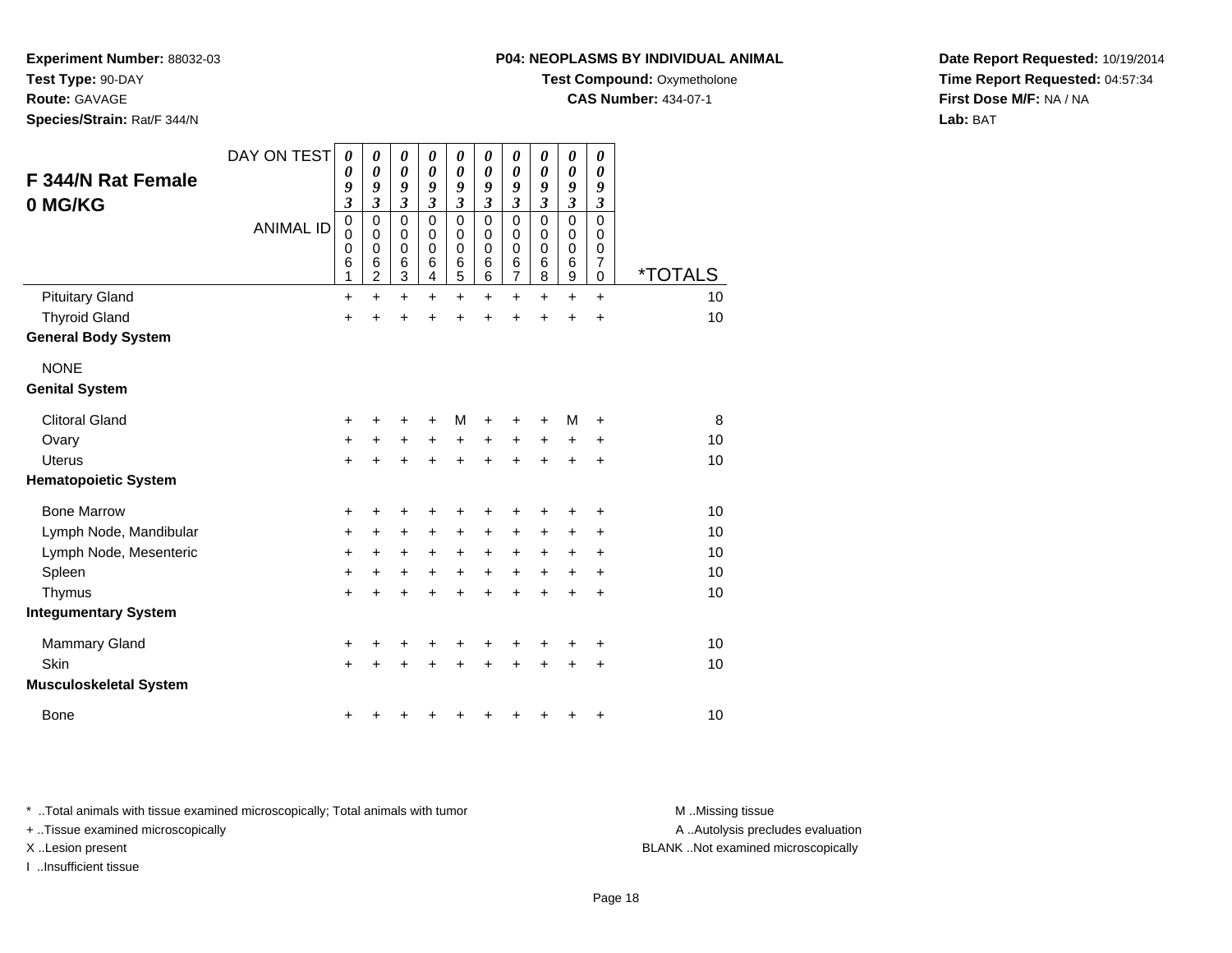**Test Type:** 90-DAY

**Route:** GAVAGE

**Species/Strain:** Rat/F 344/N

# **P04: NEOPLASMS BY INDIVIDUAL ANIMAL**

**Test Compound:** Oxymetholone

**CAS Number:** 434-07-1

**Date Report Requested:** 10/19/2014**Time Report Requested:** 04:57:34**First Dose M/F:** NA / NA**Lab:** BAT

|                              | DAY ON TEST      | 0<br>0                  | 0<br>0                     | $\boldsymbol{\theta}$<br>$\boldsymbol{\theta}$ | 0<br>$\boldsymbol{\theta}$ | $\boldsymbol{\theta}$<br>0 | 0<br>0           | 0<br>0                      | 0<br>$\boldsymbol{\theta}$ | 0<br>$\boldsymbol{\theta}$ | 0<br>0               |                       |
|------------------------------|------------------|-------------------------|----------------------------|------------------------------------------------|----------------------------|----------------------------|------------------|-----------------------------|----------------------------|----------------------------|----------------------|-----------------------|
| <b>F 344/N Rat Female</b>    |                  | 9                       | 9                          | 9                                              | 9                          | 9                          | 9                | 9                           | $\boldsymbol{g}$           | 9                          | $\boldsymbol{g}$     |                       |
| 0 MG/KG                      |                  | $\overline{\mathbf{3}}$ | $\overline{\mathbf{3}}$    | $\mathfrak{z}$                                 | $\mathfrak{z}$             | $\mathfrak{z}$             | $\mathfrak{z}$   | $\boldsymbol{\mathfrak{z}}$ | $\mathfrak{z}$             | $\mathfrak{z}$             | $\boldsymbol{\beta}$ |                       |
|                              | <b>ANIMAL ID</b> | $\mathbf 0$             | $\mathbf 0$                | $\mathbf 0$                                    | $\mathbf 0$                | $\mathbf 0$                | $\mathbf 0$      | $\pmb{0}$                   | $\mathbf 0$                | $\mathbf 0$                | $\Omega$             |                       |
|                              |                  | 0<br>0                  | $\mathbf 0$<br>$\mathbf 0$ | $\pmb{0}$<br>$\pmb{0}$                         | $\mathbf 0$<br>$\mathbf 0$ | $\mathbf 0$<br>$\mathbf 0$ | 0<br>$\mathbf 0$ | $\pmb{0}$<br>$\mathbf 0$    | 0<br>0                     | $\pmb{0}$<br>0             | 0<br>0               |                       |
|                              |                  | 6                       | 6                          | 6                                              | $\,6$                      | $\,6$                      | 6                | 6                           | 6                          | $6\phantom{1}6$            | 7                    |                       |
|                              |                  | 1                       | $\overline{2}$             | 3                                              | 4                          | 5                          | 6                | $\overline{7}$              | 8                          | 9                          | $\Omega$             | <i><b>*TOTALS</b></i> |
| <b>Nervous System</b>        |                  |                         |                            |                                                |                            |                            |                  |                             |                            |                            |                      |                       |
| <b>Brain</b>                 |                  | $\ddot{}$               | +                          | +                                              |                            |                            |                  |                             |                            | +                          | $\ddot{}$            | 10                    |
| <b>Respiratory System</b>    |                  |                         |                            |                                                |                            |                            |                  |                             |                            |                            |                      |                       |
| Lung                         |                  | +                       | +                          | +                                              | +                          | +                          | ٠                | +                           |                            | +                          | $\ddot{}$            | 10                    |
| <b>Nose</b>                  |                  | $\ddot{}$               | $+$                        | $\ddot{}$                                      | $+$                        | $\ddot{}$                  | $+$              | $\ddot{}$                   | $+$                        | $\ddot{}$                  | $\ddot{}$            | 10                    |
| Trachea                      |                  | $+$                     | $\ddot{}$                  | $\ddot{}$                                      | $+$                        | $\ddot{}$                  | $\ddot{}$        | $+$                         | $+$                        | $\ddot{}$                  | $\ddot{}$            | 10                    |
| <b>Special Senses System</b> |                  |                         |                            |                                                |                            |                            |                  |                             |                            |                            |                      |                       |
| <b>NONE</b>                  |                  |                         |                            |                                                |                            |                            |                  |                             |                            |                            |                      |                       |
| <b>Urinary System</b>        |                  |                         |                            |                                                |                            |                            |                  |                             |                            |                            |                      |                       |
| Kidney                       |                  | +                       | +                          | +                                              | +                          | +                          |                  | +                           | +                          | +                          | ÷                    | 10                    |
| <b>Urinary Bladder</b>       |                  | $\ddot{}$               | $\ddot{}$                  | $\ddot{}$                                      | $\ddot{}$                  | +                          | $\ddot{}$        | $\div$                      | $\ddot{}$                  | $\ddot{}$                  | $\ddot{}$            | 10                    |
| <b>SYSTEMIC LESIONS</b>      |                  |                         |                            |                                                |                            |                            |                  |                             |                            |                            |                      |                       |
| Multiple Organ               |                  | $\ddot{}$               |                            |                                                |                            |                            |                  |                             |                            | +                          | +                    | 10                    |

\* ..Total animals with tissue examined microscopically; Total animals with tumor **M** . Missing tissue M ..Missing tissue

+ ..Tissue examined microscopically

I ..Insufficient tissue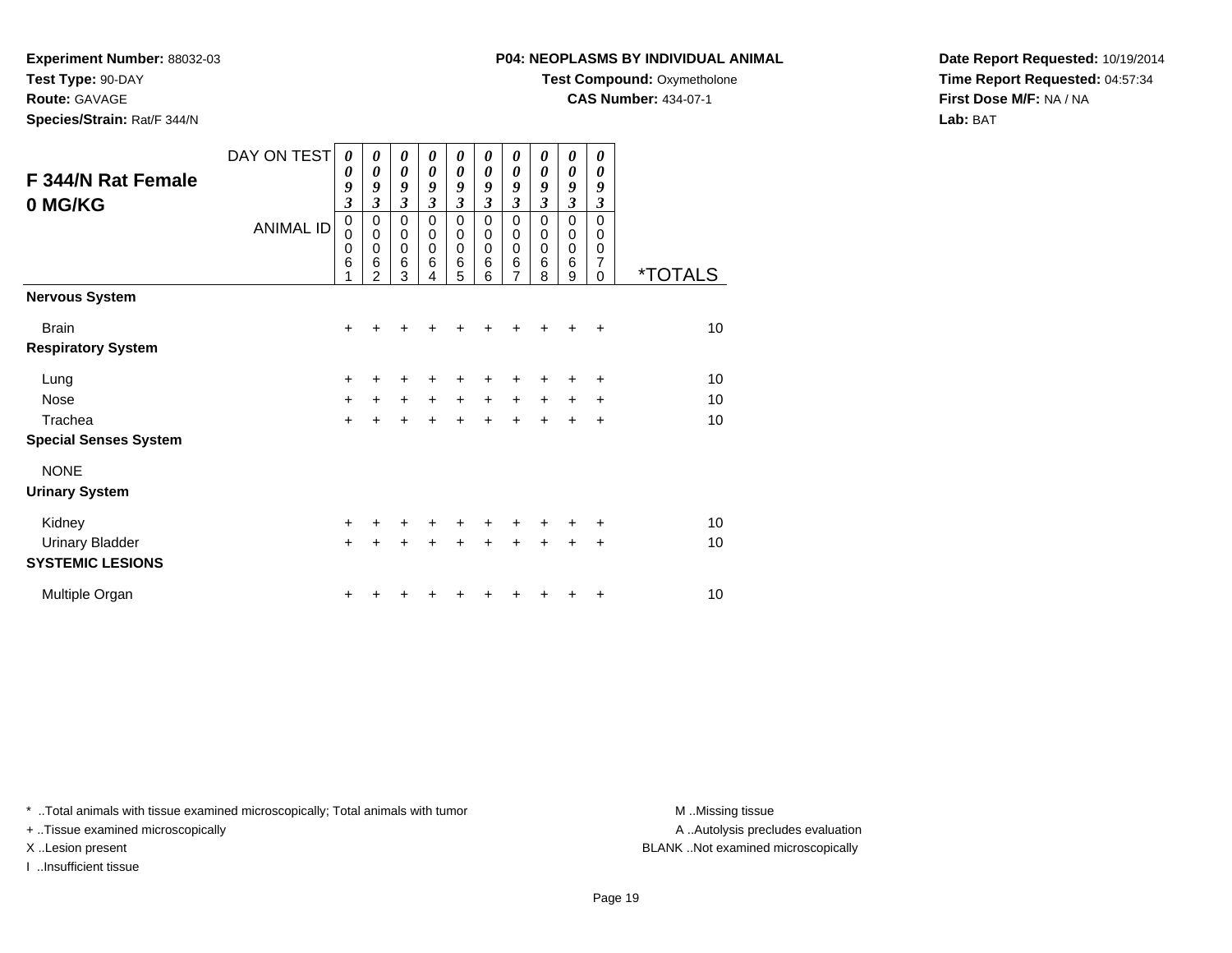**Route:** GAVAGE

**Species/Strain:** Rat/F 344/N

# **P04: NEOPLASMS BY INDIVIDUAL ANIMAL**

**Test Compound: Oxymetholone** 

**CAS Number:** 434-07-1

**Date Report Requested:** 10/19/2014**Time Report Requested:** 04:57:34**First Dose M/F:** NA / NA**Lab:** BAT

| <b>F 344/N Rat Female</b><br><b>80 MG/KG</b>          | DAY ON TEST      | $\boldsymbol{\theta}$<br>$\boldsymbol{\theta}$<br>9<br>$\mathfrak{z}$ | 0<br>$\boldsymbol{\theta}$<br>9<br>$\mathfrak{z}$                   | 0<br>$\boldsymbol{\theta}$<br>9<br>$\mathfrak{z}$                | 0<br>$\pmb{\theta}$<br>9<br>$\mathfrak{z}$                   | 0<br>0<br>9<br>$\mathfrak{z}$                                    | 0<br>0<br>9<br>$\mathfrak{z}$                | 0<br>$\boldsymbol{\theta}$<br>9<br>$\mathfrak{z}$            | 0<br>0<br>9<br>$\mathfrak{z}$                | 0<br>$\boldsymbol{\theta}$<br>9<br>$\mathfrak{z}$                | 0<br>0<br>9<br>$\boldsymbol{\mathfrak{z}}$ |                       |
|-------------------------------------------------------|------------------|-----------------------------------------------------------------------|---------------------------------------------------------------------|------------------------------------------------------------------|--------------------------------------------------------------|------------------------------------------------------------------|----------------------------------------------|--------------------------------------------------------------|----------------------------------------------|------------------------------------------------------------------|--------------------------------------------|-----------------------|
|                                                       | <b>ANIMAL ID</b> | $\mathbf 0$<br>0<br>0<br>$\overline{7}$<br>1                          | $\mathbf 0$<br>$\mathbf 0$<br>0<br>$\overline{7}$<br>$\overline{2}$ | $\mathbf 0$<br>$\mathbf 0$<br>$\mathbf 0$<br>$\overline{7}$<br>3 | $\pmb{0}$<br>$\mathbf 0$<br>$\pmb{0}$<br>$\overline{7}$<br>4 | $\mathbf 0$<br>$\mathbf 0$<br>$\mathbf 0$<br>$\overline{7}$<br>5 | $\mathbf 0$<br>0<br>0<br>$\overline{7}$<br>6 | $\pmb{0}$<br>$\mathbf 0$<br>$\pmb{0}$<br>$\overline{7}$<br>7 | $\mathbf 0$<br>0<br>0<br>$\overline{7}$<br>8 | $\mathbf 0$<br>$\mathbf 0$<br>$\mathbf 0$<br>$\overline{7}$<br>9 | $\mathsf 0$<br>0<br>0<br>8<br>$\Omega$     | <i><b>*TOTALS</b></i> |
| <b>Alimentary System</b>                              |                  |                                                                       |                                                                     |                                                                  |                                                              |                                                                  |                                              |                                                              |                                              |                                                                  |                                            |                       |
| Liver<br><b>Cardiovascular System</b>                 |                  | $\ddot{}$                                                             |                                                                     |                                                                  |                                                              |                                                                  |                                              |                                                              |                                              | +                                                                |                                            | 2                     |
| Heart<br><b>Endocrine System</b>                      |                  | $\ddot{}$                                                             |                                                                     |                                                                  |                                                              |                                                                  |                                              | +                                                            | +                                            | +                                                                | $\ddot{}$                                  | 10                    |
| <b>Adrenal Cortex</b><br><b>General Body System</b>   |                  | $\ddot{}$                                                             |                                                                     |                                                                  |                                                              | +                                                                | +                                            | +                                                            | $\ddot{}$                                    | $\div$                                                           | $\ddot{}$                                  | 10                    |
| <b>NONE</b><br><b>Genital System</b>                  |                  |                                                                       |                                                                     |                                                                  |                                                              |                                                                  |                                              |                                                              |                                              |                                                                  |                                            |                       |
| Ovary<br><b>Uterus</b><br><b>Hematopoietic System</b> |                  | $\ddot{}$<br>$\ddot{}$                                                |                                                                     |                                                                  |                                                              | +                                                                | +                                            | +<br>$\ddot{}$                                               |                                              |                                                                  | +<br>$\ddot{}$                             | 10<br>10              |
| <b>NONE</b><br><b>Integumentary System</b>            |                  |                                                                       |                                                                     |                                                                  |                                                              |                                                                  |                                              |                                                              |                                              |                                                                  |                                            |                       |
| <b>Mammary Gland</b><br><b>Musculoskeletal System</b> |                  | $\ddot{}$                                                             |                                                                     |                                                                  |                                                              |                                                                  |                                              |                                                              |                                              |                                                                  | M                                          | 8                     |
| <b>NONE</b><br><b>Nervous System</b>                  |                  |                                                                       |                                                                     |                                                                  |                                                              |                                                                  |                                              |                                                              |                                              |                                                                  |                                            |                       |

\* ..Total animals with tissue examined microscopically; Total animals with tumor **M** . Missing tissue M ..Missing tissue

+ ..Tissue examined microscopically

I ..Insufficient tissue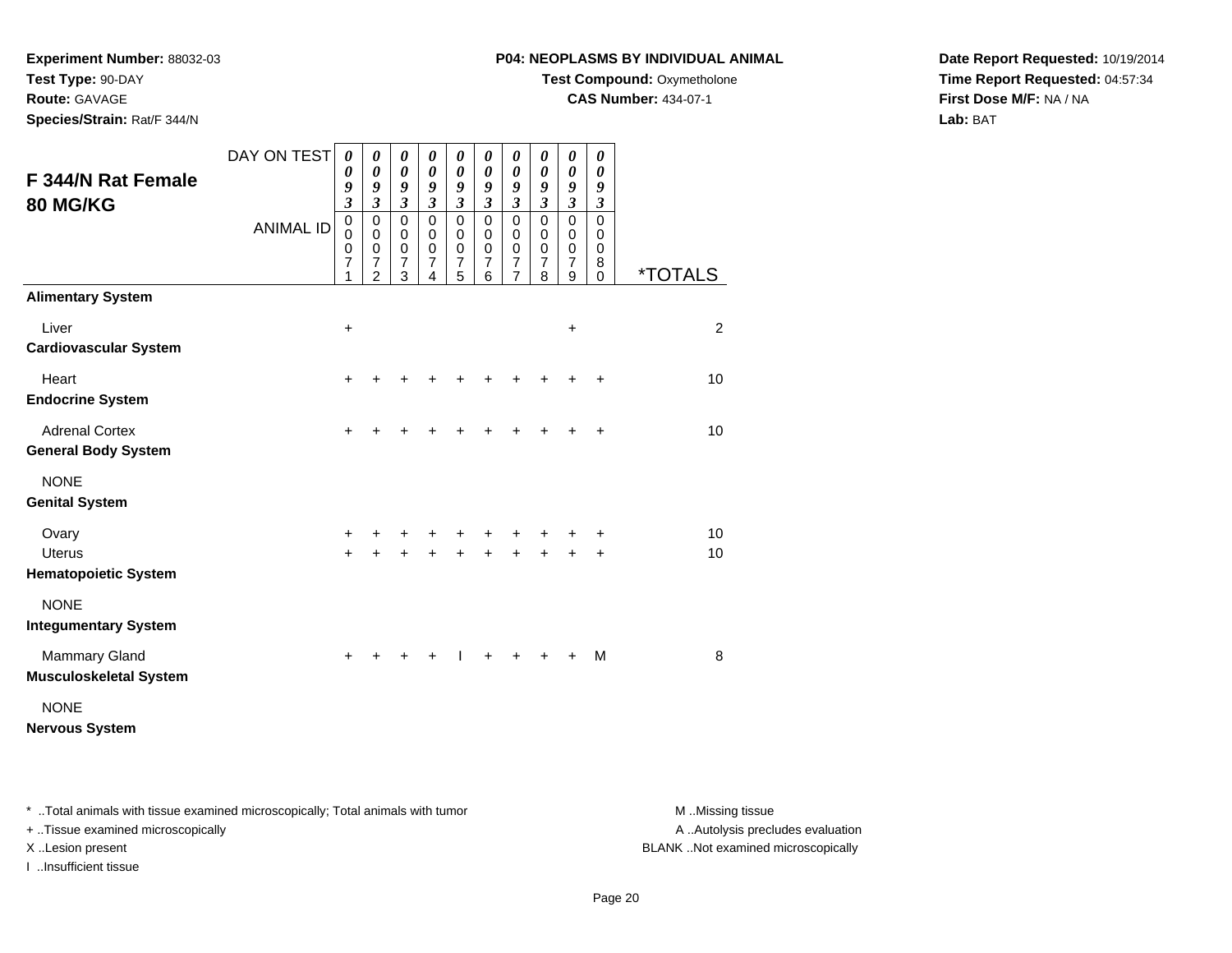#### **Route:** GAVAGE

**Species/Strain:** Rat/F 344/N

# **P04: NEOPLASMS BY INDIVIDUAL ANIMAL**

**Test Compound: Oxymetholone** 

**CAS Number:** 434-07-1

**Date Report Requested:** 10/19/2014**Time Report Requested:** 04:57:34**First Dose M/F:** NA / NA**Lab:** BAT

| F 344/N Rat Female<br><b>80 MG/KG</b>       | DAY ON TEST<br><b>ANIMAL ID</b> | 0<br>0<br>9<br>$\boldsymbol{\beta}$<br>0<br>$\Omega$ | 0<br>0<br>9<br>3<br>0<br>$\pmb{0}$ | 0<br>0<br>$\boldsymbol{g}$<br>$\overline{\mathbf{3}}$<br>$\Omega$<br>$\mathbf 0$ | 0<br>0<br>9<br>$\mathfrak{z}$<br>0<br>$\mathbf 0$ | 0<br>0<br>9<br>$\overline{\mathbf{3}}$<br>$\Omega$<br>$\mathbf 0$ | 0<br>0<br>9<br>3<br>$\mathbf 0$<br>$\mathbf 0$ | $\boldsymbol{\theta}$<br>0<br>9<br>$\overline{\mathbf{3}}$<br>$\Omega$<br>$\mathbf 0$ | 0<br>0<br>9<br>3<br>$\Omega$<br>0 | 0<br>0<br>9<br>3<br>$\Omega$<br>0 | 0<br>0<br>9<br>3<br>$\Omega$<br>0 |                       |
|---------------------------------------------|---------------------------------|------------------------------------------------------|------------------------------------|----------------------------------------------------------------------------------|---------------------------------------------------|-------------------------------------------------------------------|------------------------------------------------|---------------------------------------------------------------------------------------|-----------------------------------|-----------------------------------|-----------------------------------|-----------------------|
|                                             |                                 | 0<br>$\overline{7}$                                  | $\pmb{0}$<br>$\overline{7}$<br>2   | $\mathbf 0$<br>$\overline{7}$<br>3                                               | $\pmb{0}$<br>$\overline{7}$<br>4                  | $\mathbf 0$<br>$\overline{7}$<br>5                                | $\mathbf 0$<br>$\overline{7}$<br>6             | 0<br>$\overline{7}$<br>7                                                              | 0<br>7<br>8                       | 0<br>$\overline{7}$<br>9          | 0<br>8<br>$\Omega$                | <i><b>*TOTALS</b></i> |
| <b>NONE</b><br><b>Respiratory System</b>    |                                 |                                                      |                                    |                                                                                  |                                                   |                                                                   |                                                |                                                                                       |                                   |                                   |                                   |                       |
| <b>NONE</b><br><b>Special Senses System</b> |                                 |                                                      |                                    |                                                                                  |                                                   |                                                                   |                                                |                                                                                       |                                   |                                   |                                   |                       |
| <b>NONE</b><br><b>Urinary System</b>        |                                 |                                                      |                                    |                                                                                  |                                                   |                                                                   |                                                |                                                                                       |                                   |                                   |                                   |                       |
| Kidney<br><b>SYSTEMIC LESIONS</b>           |                                 | $\ddot{}$                                            | $\div$                             |                                                                                  |                                                   |                                                                   | ÷                                              | $\div$                                                                                | $\div$                            | $\ddot{}$                         | $\ddot{}$                         | 10                    |
| Multiple Organ                              |                                 | ÷                                                    |                                    |                                                                                  |                                                   |                                                                   |                                                |                                                                                       |                                   |                                   | +                                 | 10                    |

\* ..Total animals with tissue examined microscopically; Total animals with tumor **M** . Missing tissue M ..Missing tissue

+ ..Tissue examined microscopically

I ..Insufficient tissue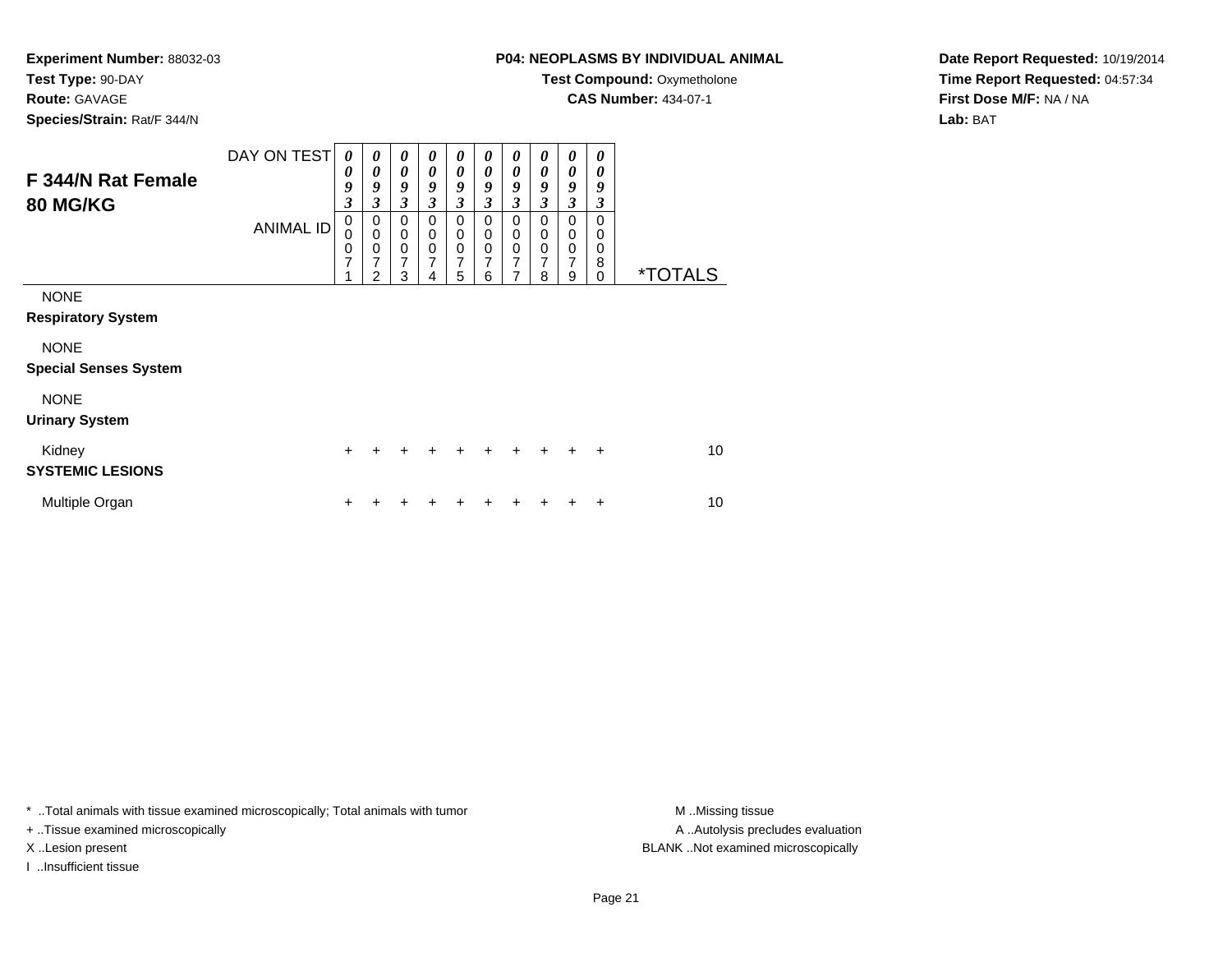**Route:** GAVAGE

**Species/Strain:** Rat/F 344/N

# **P04: NEOPLASMS BY INDIVIDUAL ANIMAL**

**Test Compound:** Oxymetholone

**CAS Number:** 434-07-1

**Date Report Requested:** 10/19/2014**Time Report Requested:** 04:57:34**First Dose M/F:** NA / NA**Lab:** BAT

| <b>F 344/N Rat Female</b><br><b>MG/KG</b><br>160      | DAY ON TEST<br><b>ANIMAL ID</b> | 0<br>0<br>9<br>$\mathfrak{z}$<br>$\mathbf 0$<br>$\mathbf 0$<br>$\mathbf 0$<br>8<br>1 | 0<br>0<br>9<br>$\mathfrak{z}$<br>$\mathbf 0$<br>$\mathbf 0$<br>$\mathbf 0$<br>8<br>$\overline{2}$ | 0<br>$\pmb{\theta}$<br>9<br>$\boldsymbol{\mathfrak{z}}$<br>$\pmb{0}$<br>0<br>$\mathbf 0$<br>8<br>$\overline{3}$ | 0<br>$\boldsymbol{\theta}$<br>9<br>$\mathfrak{z}$<br>$\mathbf 0$<br>$\mathbf 0$<br>$\mathbf 0$<br>8<br>4 | 0<br>$\boldsymbol{\theta}$<br>9<br>$\boldsymbol{\beta}$<br>$\mathbf 0$<br>0<br>$\pmb{0}$<br>8<br>$\overline{5}$ | 0<br>0<br>9<br>$\mathfrak{z}$<br>$\mathbf 0$<br>0<br>0<br>8<br>6 | 0<br>$\boldsymbol{\theta}$<br>9<br>$\mathfrak{z}$<br>$\mathbf 0$<br>$\mathbf 0$<br>$\pmb{0}$<br>8<br>$\overline{7}$ | 0<br>0<br>9<br>$\mathfrak{z}$<br>$\mathbf 0$<br>$\mathbf 0$<br>0<br>8<br>8 | 0<br>$\pmb{\theta}$<br>9<br>$\overline{\mathbf{3}}$<br>$\mathsf 0$<br>0<br>$\mathbf 0$<br>8<br>$\overline{9}$ | 0<br>0<br>9<br>$\boldsymbol{\beta}$<br>$\mathbf 0$<br>0<br>0<br>9<br>$\mathbf 0$ | <i><b>*TOTALS</b></i> |
|-------------------------------------------------------|---------------------------------|--------------------------------------------------------------------------------------|---------------------------------------------------------------------------------------------------|-----------------------------------------------------------------------------------------------------------------|----------------------------------------------------------------------------------------------------------|-----------------------------------------------------------------------------------------------------------------|------------------------------------------------------------------|---------------------------------------------------------------------------------------------------------------------|----------------------------------------------------------------------------|---------------------------------------------------------------------------------------------------------------|----------------------------------------------------------------------------------|-----------------------|
| <b>Alimentary System</b>                              |                                 |                                                                                      |                                                                                                   |                                                                                                                 |                                                                                                          |                                                                                                                 |                                                                  |                                                                                                                     |                                                                            |                                                                                                               |                                                                                  |                       |
| <b>NONE</b><br><b>Cardiovascular System</b>           |                                 |                                                                                      |                                                                                                   |                                                                                                                 |                                                                                                          |                                                                                                                 |                                                                  |                                                                                                                     |                                                                            |                                                                                                               |                                                                                  |                       |
| Heart<br><b>Endocrine System</b>                      |                                 | $\ddot{}$                                                                            |                                                                                                   |                                                                                                                 |                                                                                                          |                                                                                                                 |                                                                  |                                                                                                                     |                                                                            |                                                                                                               |                                                                                  | 10                    |
| <b>Adrenal Cortex</b><br><b>General Body System</b>   |                                 | $\ddot{}$                                                                            |                                                                                                   |                                                                                                                 |                                                                                                          | +                                                                                                               |                                                                  |                                                                                                                     |                                                                            |                                                                                                               | $\ddot{}$                                                                        | 10                    |
| <b>NONE</b><br><b>Genital System</b>                  |                                 |                                                                                      |                                                                                                   |                                                                                                                 |                                                                                                          |                                                                                                                 |                                                                  |                                                                                                                     |                                                                            |                                                                                                               |                                                                                  |                       |
| Ovary                                                 |                                 | $\ddot{}$                                                                            |                                                                                                   | ٠                                                                                                               | +                                                                                                        | +                                                                                                               | +                                                                | +                                                                                                                   |                                                                            |                                                                                                               | +                                                                                | 10                    |
| <b>Uterus</b><br><b>Hematopoietic System</b>          |                                 | $\ddot{}$                                                                            |                                                                                                   |                                                                                                                 |                                                                                                          | $\ddot{}$                                                                                                       |                                                                  |                                                                                                                     |                                                                            |                                                                                                               | $\ddot{}$                                                                        | 10                    |
| <b>NONE</b><br><b>Integumentary System</b>            |                                 |                                                                                      |                                                                                                   |                                                                                                                 |                                                                                                          |                                                                                                                 |                                                                  |                                                                                                                     |                                                                            |                                                                                                               |                                                                                  |                       |
| <b>Mammary Gland</b><br><b>Musculoskeletal System</b> |                                 | $\ddot{}$                                                                            | T                                                                                                 | $\ddot{}$                                                                                                       | M                                                                                                        | $\ddot{}$                                                                                                       | $\div$                                                           |                                                                                                                     |                                                                            |                                                                                                               | ÷                                                                                | 8                     |
| <b>NONE</b><br><b>Nervous System</b>                  |                                 |                                                                                      |                                                                                                   |                                                                                                                 |                                                                                                          |                                                                                                                 |                                                                  |                                                                                                                     |                                                                            |                                                                                                               |                                                                                  |                       |

\* ..Total animals with tissue examined microscopically; Total animals with tumor **M** . Missing tissue M ..Missing tissue

+ ..Tissue examined microscopically

I ..Insufficient tissue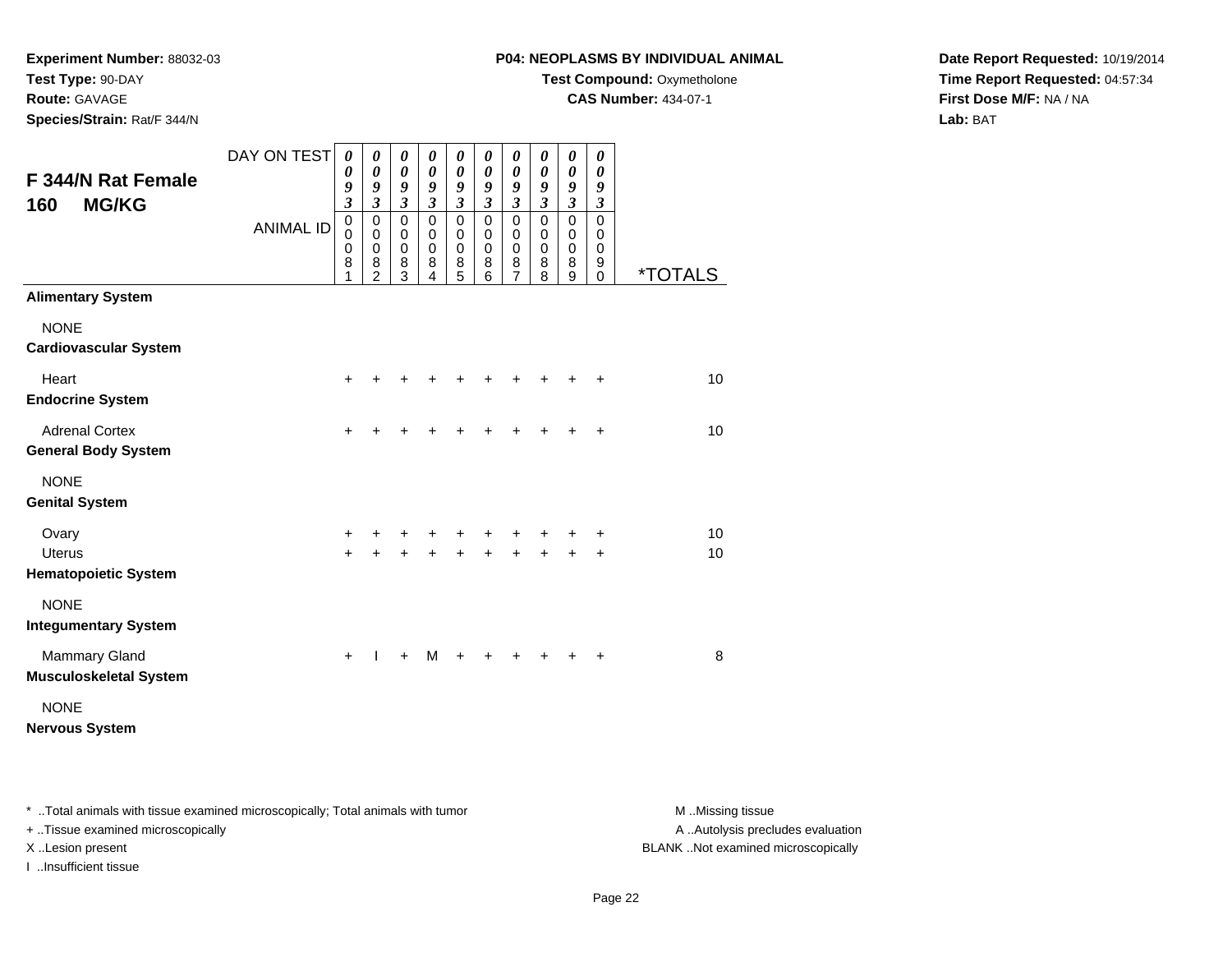**Route:** GAVAGE

**Species/Strain:** Rat/F 344/N

# **P04: NEOPLASMS BY INDIVIDUAL ANIMAL**

**Test Compound:** Oxymetholone

**CAS Number:** 434-07-1

**Date Report Requested:** 10/19/2014**Time Report Requested:** 04:57:34**First Dose M/F:** NA / NA**Lab:** BAT

| F 344/N Rat Female<br><b>MG/KG</b><br>160   | DAY ON TEST<br><b>ANIMAL ID</b> | $\boldsymbol{\theta}$<br>0<br>9<br>$\mathfrak{z}$<br>$\mathbf 0$<br>0 | $\boldsymbol{\theta}$<br>0<br>9<br>3<br>0<br>$\mathbf 0$ | 0<br>0<br>9<br>$\mathfrak{z}$<br>0<br>0 | 0<br>0<br>9<br>3<br>0<br>$\mathbf 0$ | $\boldsymbol{\theta}$<br>0<br>9<br>3<br>0<br>$\mathbf 0$ | 0<br>0<br>9<br>$\mathfrak{z}$<br>0<br>0 | $\boldsymbol{\theta}$<br>0<br>9<br>$\mathfrak{z}$<br>$\pmb{0}$<br>$\mathbf 0$ | 0<br>0<br>9<br>3<br>0<br>0 | $\boldsymbol{\theta}$<br>0<br>9<br>3<br>$\mathbf 0$<br>$\mathbf 0$ | 0<br>0<br>9<br>3<br>0<br>0 |                       |
|---------------------------------------------|---------------------------------|-----------------------------------------------------------------------|----------------------------------------------------------|-----------------------------------------|--------------------------------------|----------------------------------------------------------|-----------------------------------------|-------------------------------------------------------------------------------|----------------------------|--------------------------------------------------------------------|----------------------------|-----------------------|
|                                             |                                 | 0<br>8                                                                | 0<br>8<br>$\overline{2}$                                 | $\mathbf 0$<br>8<br>3                   | $\mathbf 0$<br>8<br>4                | 0<br>8<br>5                                              | 0<br>8<br>6                             | $\mathbf 0$<br>8<br>$\overline{7}$                                            | 0<br>8<br>8                | $\mathbf 0$<br>8<br>9                                              | 0<br>9<br>$\Omega$         | <i><b>*TOTALS</b></i> |
| <b>NONE</b><br><b>Respiratory System</b>    |                                 |                                                                       |                                                          |                                         |                                      |                                                          |                                         |                                                                               |                            |                                                                    |                            |                       |
| <b>NONE</b><br><b>Special Senses System</b> |                                 |                                                                       |                                                          |                                         |                                      |                                                          |                                         |                                                                               |                            |                                                                    |                            |                       |
| <b>NONE</b><br><b>Urinary System</b>        |                                 |                                                                       |                                                          |                                         |                                      |                                                          |                                         |                                                                               |                            |                                                                    |                            |                       |
| Kidney<br><b>SYSTEMIC LESIONS</b>           |                                 | $\ddot{}$                                                             | $\ddot{}$                                                | $\ddot{}$                               | $\div$                               | $\ddot{}$                                                | $\ddot{}$                               | $\ddot{}$                                                                     | $\ddot{}$                  | $\ddot{}$                                                          | $\ddot{}$                  | 10                    |
| Multiple Organ                              |                                 | ٠                                                                     |                                                          |                                         |                                      |                                                          |                                         | ÷                                                                             | +                          | ٠                                                                  | ٠                          | 10                    |

\* ..Total animals with tissue examined microscopically; Total animals with tumor **M** . Missing tissue M ..Missing tissue

+ ..Tissue examined microscopically

I ..Insufficient tissue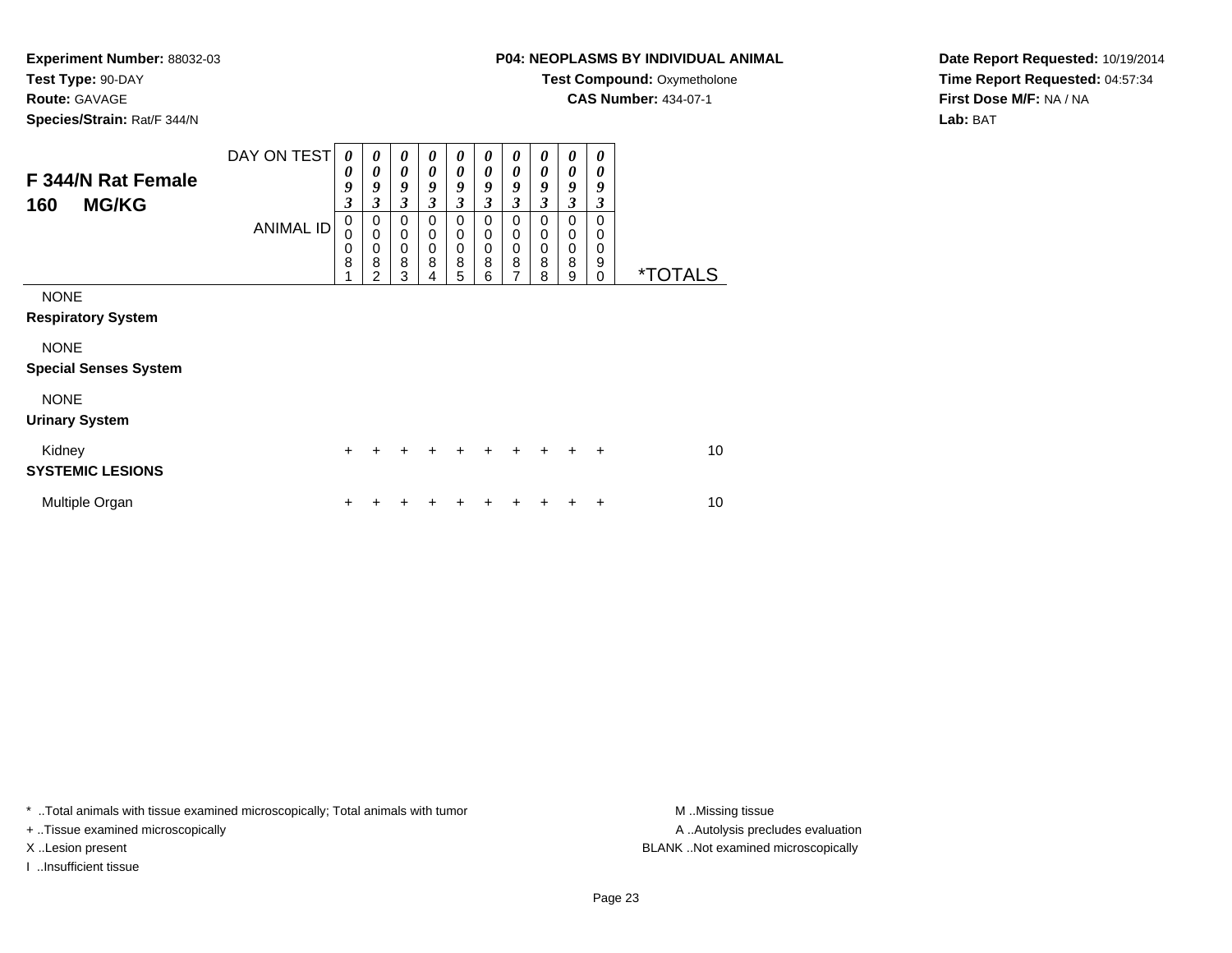**Route:** GAVAGE

**Species/Strain:** Rat/F 344/N

# **P04: NEOPLASMS BY INDIVIDUAL ANIMAL**

**Test Compound:** Oxymetholone

**CAS Number:** 434-07-1

**Date Report Requested:** 10/19/2014**Time Report Requested:** 04:57:34**First Dose M/F:** NA / NA**Lab:** BAT

| F 344/N Rat Female<br><b>MG/KG</b><br>315             | DAY ON TEST<br><b>ANIMAL ID</b> | 0<br>0<br>9<br>$\overline{\mathbf{3}}$<br>$\mathbf 0$<br>$\mathbf 0$<br>0<br>9 | 0<br>$\boldsymbol{\theta}$<br>9<br>$\mathfrak{z}$<br>$\mathbf 0$<br>$\mathbf 0$<br>$\mathbf 0$<br>9 | 0<br>$\boldsymbol{\theta}$<br>9<br>$\mathfrak{z}$<br>$\mathbf 0$<br>$\mathbf 0$<br>$\mathbf 0$<br>9 | 0<br>0<br>9<br>$\mathfrak{z}$<br>$\mathbf 0$<br>$\mathbf 0$<br>$\mathbf 0$<br>9 | 0<br>$\boldsymbol{\theta}$<br>9<br>$\mathfrak{z}$<br>$\pmb{0}$<br>$\pmb{0}$<br>0<br>9 | 0<br>0<br>9<br>$\overline{\mathbf{3}}$<br>0<br>$\mathbf 0$<br>$\mathbf 0$<br>9 | 0<br>$\boldsymbol{\theta}$<br>9<br>$\mathfrak{z}$<br>$\mathbf 0$<br>$\mathbf 0$<br>$\pmb{0}$<br>9 | 0<br>$\boldsymbol{\theta}$<br>9<br>$\mathfrak{z}$<br>$\mathbf 0$<br>$\mathbf 0$<br>$\mathbf 0$<br>9 | 0<br>$\pmb{\theta}$<br>9<br>$\mathfrak{z}$<br>$\mathbf 0$<br>$\mathbf 0$<br>$\mathbf 0$<br>9 | 0<br>0<br>9<br>$\boldsymbol{\mathfrak{z}}$<br>$\mathbf 0$<br>0<br>1<br>0 |                       |
|-------------------------------------------------------|---------------------------------|--------------------------------------------------------------------------------|-----------------------------------------------------------------------------------------------------|-----------------------------------------------------------------------------------------------------|---------------------------------------------------------------------------------|---------------------------------------------------------------------------------------|--------------------------------------------------------------------------------|---------------------------------------------------------------------------------------------------|-----------------------------------------------------------------------------------------------------|----------------------------------------------------------------------------------------------|--------------------------------------------------------------------------|-----------------------|
| <b>Alimentary System</b>                              |                                 | 1                                                                              | $\mathfrak{p}$                                                                                      | $\overline{3}$                                                                                      | 4                                                                               | $\overline{5}$                                                                        | 6                                                                              | $\overline{7}$                                                                                    | 8                                                                                                   | $\overline{9}$                                                                               | $\Omega$                                                                 | <i><b>*TOTALS</b></i> |
| Liver<br><b>Cardiovascular System</b>                 |                                 |                                                                                |                                                                                                     |                                                                                                     |                                                                                 |                                                                                       |                                                                                | $\ddot{}$                                                                                         |                                                                                                     |                                                                                              |                                                                          | $\mathbf{1}$          |
| Heart<br><b>Endocrine System</b>                      |                                 | $\ddot{}$                                                                      |                                                                                                     |                                                                                                     |                                                                                 |                                                                                       |                                                                                |                                                                                                   |                                                                                                     |                                                                                              | ÷                                                                        | 10                    |
| <b>Adrenal Cortex</b><br><b>General Body System</b>   |                                 | $\ddot{}$                                                                      | +                                                                                                   |                                                                                                     |                                                                                 | +                                                                                     | +                                                                              | +                                                                                                 | $\div$                                                                                              | $\div$                                                                                       | $\ddot{}$                                                                | 10                    |
| <b>NONE</b><br><b>Genital System</b>                  |                                 |                                                                                |                                                                                                     |                                                                                                     |                                                                                 |                                                                                       |                                                                                |                                                                                                   |                                                                                                     |                                                                                              |                                                                          |                       |
| Ovary<br><b>Uterus</b><br><b>Hematopoietic System</b> |                                 | $\ddot{}$<br>$\ddot{}$                                                         | +                                                                                                   | +                                                                                                   | +                                                                               | +<br>$\ddot{}$                                                                        | +<br>$\ddot{}$                                                                 | +<br>$\ddot{}$                                                                                    | +                                                                                                   |                                                                                              | +<br>$\ddot{}$                                                           | 10<br>10              |
| <b>NONE</b><br><b>Integumentary System</b>            |                                 |                                                                                |                                                                                                     |                                                                                                     |                                                                                 |                                                                                       |                                                                                |                                                                                                   |                                                                                                     |                                                                                              |                                                                          |                       |
| <b>Mammary Gland</b><br><b>Musculoskeletal System</b> |                                 | $\ddot{}$                                                                      |                                                                                                     |                                                                                                     |                                                                                 |                                                                                       | +                                                                              | М                                                                                                 |                                                                                                     |                                                                                              | $\ddot{}$                                                                | 9                     |
| <b>NONE</b><br><b>Nervous System</b>                  |                                 |                                                                                |                                                                                                     |                                                                                                     |                                                                                 |                                                                                       |                                                                                |                                                                                                   |                                                                                                     |                                                                                              |                                                                          |                       |

\* ..Total animals with tissue examined microscopically; Total animals with tumor **M** . Missing tissue M ..Missing tissue

+ ..Tissue examined microscopically

I ..Insufficient tissue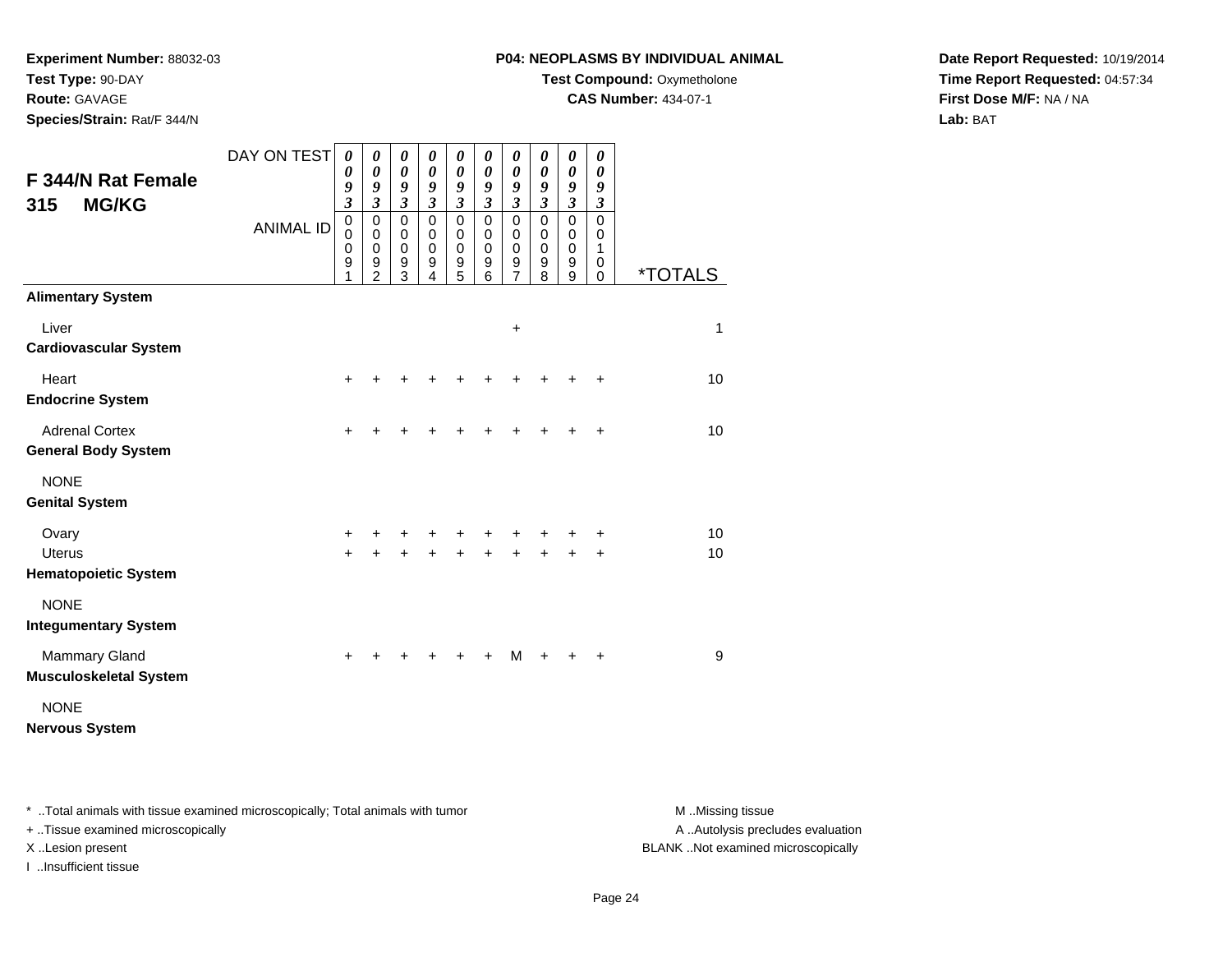**Route:** GAVAGE

**Species/Strain:** Rat/F 344/N

# **P04: NEOPLASMS BY INDIVIDUAL ANIMAL**

**Test Compound: Oxymetholone** 

**CAS Number:** 434-07-1

**Date Report Requested:** 10/19/2014**Time Report Requested:** 04:57:34**First Dose M/F:** NA / NA**Lab:** BAT

| F 344/N Rat Female<br><b>MG/KG</b><br>315   | DAY ON TEST      | $\boldsymbol{\theta}$<br>0<br>9<br>3 | $\boldsymbol{\theta}$<br>0<br>9<br>3 | $\boldsymbol{\theta}$<br>$\boldsymbol{\theta}$<br>9<br>3 | 0<br>0<br>9<br>3                               | 0<br>$\boldsymbol{\theta}$<br>9<br>$\mathfrak{z}$ | 0<br>0<br>9<br>3                                       | $\boldsymbol{\theta}$<br>$\boldsymbol{\theta}$<br>9<br>$\mathfrak{z}$ | 0<br>0<br>9<br>$\mathfrak{z}$   | 0<br>0<br>9<br>$\mathfrak{z}$                        | 0<br>0<br>9<br>3 |                       |
|---------------------------------------------|------------------|--------------------------------------|--------------------------------------|----------------------------------------------------------|------------------------------------------------|---------------------------------------------------|--------------------------------------------------------|-----------------------------------------------------------------------|---------------------------------|------------------------------------------------------|------------------|-----------------------|
|                                             | <b>ANIMAL ID</b> | 0<br>0<br>0<br>9                     | 0<br>0<br>0<br>9<br>2                | $\mathbf 0$<br>0<br>$\mathbf 0$<br>9<br>3                | 0<br>0<br>$\mathbf 0$<br>$\boldsymbol{9}$<br>4 | 0<br>0<br>$\mathbf 0$<br>$\boldsymbol{9}$<br>5    | 0<br>$\mathbf 0$<br>$\pmb{0}$<br>$\boldsymbol{9}$<br>6 | 0<br>0<br>$\boldsymbol{0}$<br>$\boldsymbol{9}$<br>7                   | 0<br>$\mathbf 0$<br>0<br>9<br>8 | 0<br>$\mathbf 0$<br>$\,0\,$<br>$\boldsymbol{9}$<br>9 | 0<br>0<br>0<br>0 | <i><b>*TOTALS</b></i> |
| <b>NONE</b><br><b>Respiratory System</b>    |                  |                                      |                                      |                                                          |                                                |                                                   |                                                        |                                                                       |                                 |                                                      |                  |                       |
| <b>NONE</b><br><b>Special Senses System</b> |                  |                                      |                                      |                                                          |                                                |                                                   |                                                        |                                                                       |                                 |                                                      |                  |                       |
| <b>NONE</b><br><b>Urinary System</b>        |                  |                                      |                                      |                                                          |                                                |                                                   |                                                        |                                                                       |                                 |                                                      |                  |                       |
| Kidney<br><b>SYSTEMIC LESIONS</b>           |                  | $\ddot{}$                            | +                                    | $\div$                                                   | $\div$                                         | $\ddot{}$                                         | ÷                                                      | $\ddot{}$                                                             | $\ddot{}$                       | $\ddot{}$                                            | $\ddot{}$        | 10                    |
| Multiple Organ                              |                  | ٠                                    |                                      |                                                          |                                                | ٠                                                 |                                                        | ٠                                                                     | ٠                               | ÷                                                    | +                | 10                    |

\* ..Total animals with tissue examined microscopically; Total animals with tumor **M** . Missing tissue M ..Missing tissue

+ ..Tissue examined microscopically

I ..Insufficient tissue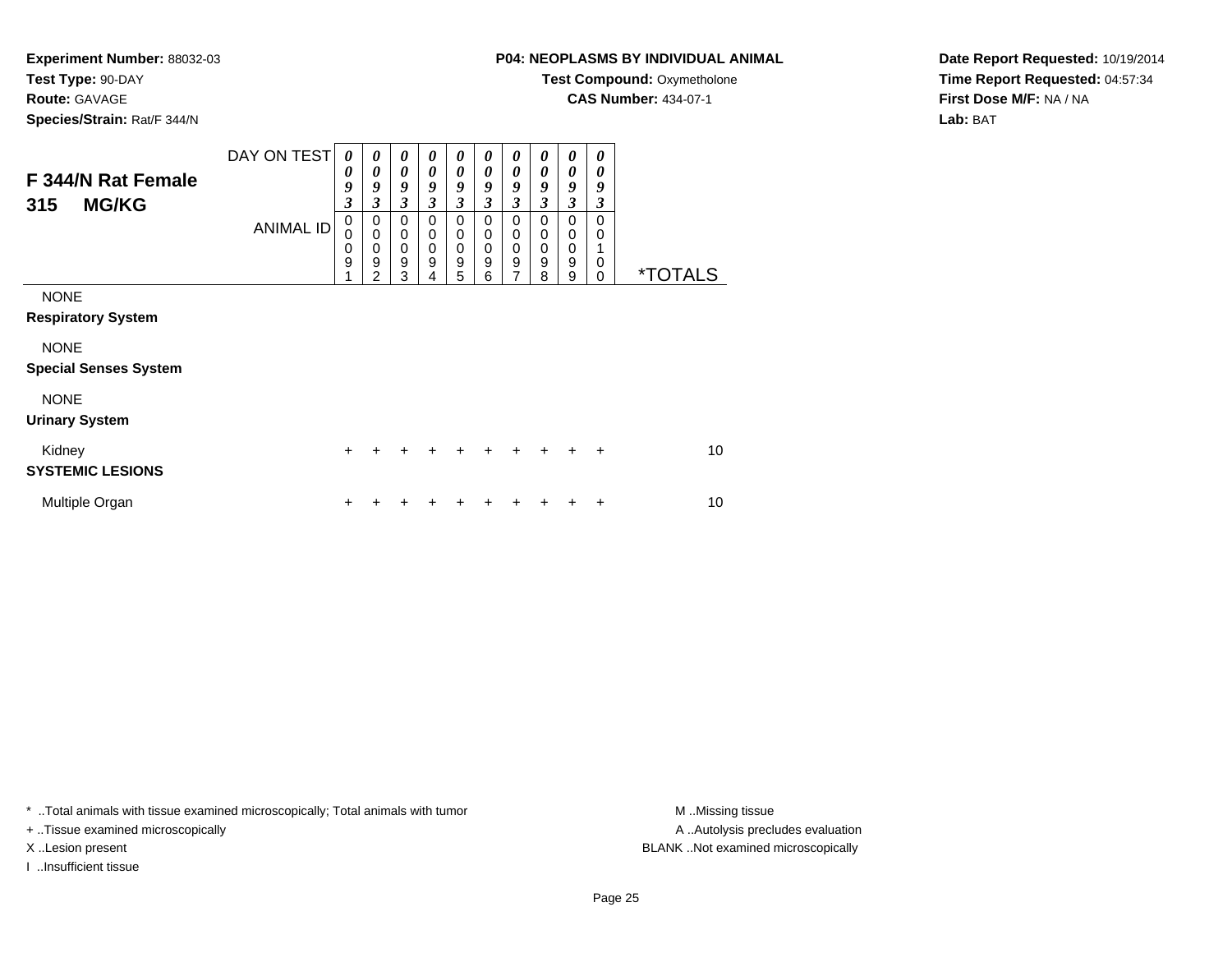# **Route:** GAVAGE

**Species/Strain:** Rat/F 344/N

# **P04: NEOPLASMS BY INDIVIDUAL ANIMAL**

**Test Compound:** Oxymetholone

**CAS Number:** 434-07-1

**Date Report Requested:** 10/19/2014**Time Report Requested:** 04:57:34**First Dose M/F:** NA / NA**Lab:** BAT

| F 344/N Rat Female<br><b>MG/KG</b><br>625             | DAY ON TEST      | $\boldsymbol{\theta}$<br>0<br>9<br>$\overline{\mathbf{3}}$ | 0<br>0<br>9<br>3                           | 0<br>$\boldsymbol{\theta}$<br>9<br>$\mathfrak{z}$ | 0<br>$\boldsymbol{\theta}$<br>9<br>$\boldsymbol{\beta}$ | 0<br>$\boldsymbol{\theta}$<br>9<br>$\mathfrak{z}$ | 0<br>$\boldsymbol{\theta}$<br>9<br>$\mathfrak{z}$ | 0<br>0<br>9<br>$\boldsymbol{\mathfrak{z}}$   | 0<br>0<br>9<br>$\mathfrak{z}$          | 0<br>0<br>9<br>$\boldsymbol{\beta}$ | 0<br>0<br>9<br>$\boldsymbol{\beta}$       |                       |
|-------------------------------------------------------|------------------|------------------------------------------------------------|--------------------------------------------|---------------------------------------------------|---------------------------------------------------------|---------------------------------------------------|---------------------------------------------------|----------------------------------------------|----------------------------------------|-------------------------------------|-------------------------------------------|-----------------------|
|                                                       | <b>ANIMAL ID</b> | $\mathbf 0$<br>0<br>1<br>0<br>1                            | $\pmb{0}$<br>0<br>1<br>0<br>$\overline{2}$ | $\mathbf 0$<br>0<br>1<br>$\pmb{0}$<br>3           | $\mathbf 0$<br>0<br>1<br>$\pmb{0}$<br>4                 | $\pmb{0}$<br>0<br>1<br>$\,0\,$<br>5               | $\mathbf 0$<br>0<br>1<br>$\mathbf 0$<br>6         | $\mathsf 0$<br>0<br>1<br>0<br>$\overline{7}$ | $\mathbf 0$<br>$\Omega$<br>1<br>0<br>8 | $\mathsf 0$<br>0<br>1<br>0<br>9     | $\mathbf 0$<br>0<br>1<br>1<br>$\mathbf 0$ | <i><b>*TOTALS</b></i> |
| <b>Alimentary System</b>                              |                  |                                                            |                                            |                                                   |                                                         |                                                   |                                                   |                                              |                                        |                                     |                                           |                       |
| <b>NONE</b><br><b>Cardiovascular System</b>           |                  |                                                            |                                            |                                                   |                                                         |                                                   |                                                   |                                              |                                        |                                     |                                           |                       |
| Heart<br><b>Endocrine System</b>                      |                  | +                                                          |                                            |                                                   |                                                         |                                                   |                                                   |                                              |                                        |                                     | +                                         | 10                    |
| <b>Adrenal Cortex</b><br><b>General Body System</b>   |                  | $\ddot{}$                                                  | +                                          | +                                                 |                                                         |                                                   |                                                   | +                                            | ٠                                      | ٠                                   | $\ddot{}$                                 | 10                    |
| <b>NONE</b><br><b>Genital System</b>                  |                  |                                                            |                                            |                                                   |                                                         |                                                   |                                                   |                                              |                                        |                                     |                                           |                       |
| Ovary<br><b>Uterus</b><br><b>Hematopoietic System</b> |                  | $\ddot{}$<br>$\ddot{}$                                     | +                                          | +                                                 | +                                                       | +                                                 | +                                                 | +                                            | +                                      | +<br>$\ddot{}$                      | +<br>$\ddot{}$                            | 10<br>10              |
| <b>NONE</b><br><b>Integumentary System</b>            |                  |                                                            |                                            |                                                   |                                                         |                                                   |                                                   |                                              |                                        |                                     |                                           |                       |
| <b>Mammary Gland</b><br><b>Musculoskeletal System</b> |                  | M                                                          | T                                          | ٠                                                 |                                                         |                                                   |                                                   |                                              |                                        |                                     | ٠                                         | 8                     |
| <b>NONE</b><br><b>Nervous System</b>                  |                  |                                                            |                                            |                                                   |                                                         |                                                   |                                                   |                                              |                                        |                                     |                                           |                       |

\* ..Total animals with tissue examined microscopically; Total animals with tumor **M** . Missing tissue M ..Missing tissue

+ ..Tissue examined microscopically

I ..Insufficient tissue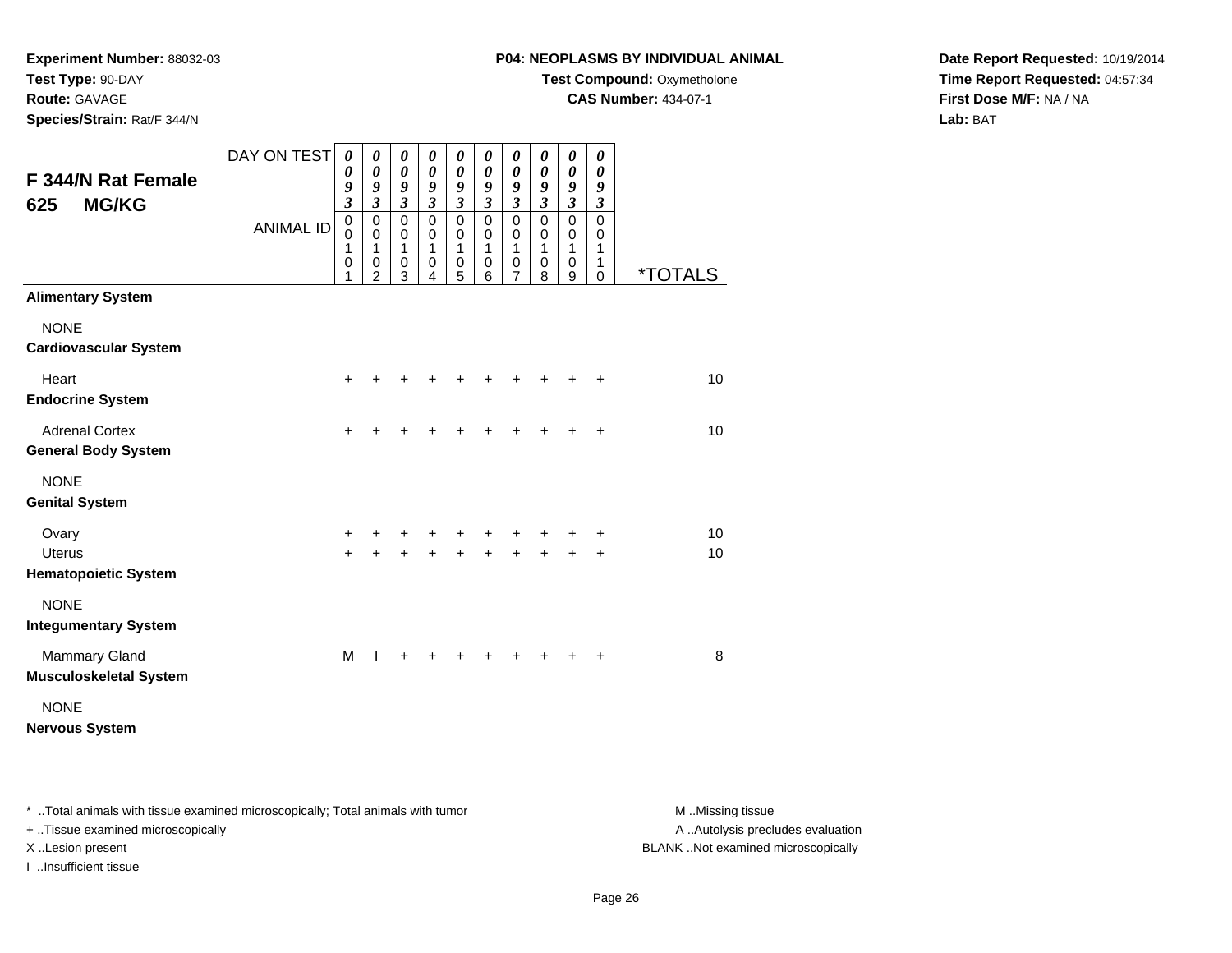#### **Route:** GAVAGE

**Species/Strain:** Rat/F 344/N

# **P04: NEOPLASMS BY INDIVIDUAL ANIMAL**

**Test Compound: Oxymetholone** 

**CAS Number:** 434-07-1

**Date Report Requested:** 10/19/2014**Time Report Requested:** 04:57:34**First Dose M/F:** NA / NA**Lab:** BAT

| F 344/N Rat Female<br><b>MG/KG</b><br>625   | DAY ON TEST<br><b>ANIMAL ID</b> | 0<br>0<br>9<br>$\boldsymbol{\beta}$<br>$\mathbf 0$ | 0<br>0<br>9<br>3<br>0           | 0<br>$\boldsymbol{\theta}$<br>9<br>3<br>$\mathbf 0$ | 0<br>$\boldsymbol{\theta}$<br>9<br>3<br>$\mathbf 0$ | 0<br>0<br>9<br>3<br>$\mathbf 0$ | 0<br>$\boldsymbol{\theta}$<br>9<br>$\mathfrak{z}$<br>0 | 0<br>0<br>9<br>$\mathfrak{z}$<br>$\mathbf 0$ | 0<br>0<br>9<br>3<br>$\pmb{0}$ | 0<br>0<br>9<br>3<br>$\mathbf 0$ | 0<br>0<br>9<br>3<br>$\mathbf 0$ |                       |
|---------------------------------------------|---------------------------------|----------------------------------------------------|---------------------------------|-----------------------------------------------------|-----------------------------------------------------|---------------------------------|--------------------------------------------------------|----------------------------------------------|-------------------------------|---------------------------------|---------------------------------|-----------------------|
|                                             |                                 | 0<br>0                                             | $\mathbf 0$<br>$\mathbf 0$<br>2 | $\Omega$<br>0<br>3                                  | $\mathbf 0$<br>0<br>4                               | 0<br>$\mathbf 0$<br>5           | $\mathbf 0$<br>1<br>0<br>6                             | 0<br>0<br>7                                  | $\mathbf 0$<br>0<br>8         | 0<br>0<br>9                     | 0<br>0                          | <i><b>*TOTALS</b></i> |
| <b>NONE</b><br><b>Respiratory System</b>    |                                 |                                                    |                                 |                                                     |                                                     |                                 |                                                        |                                              |                               |                                 |                                 |                       |
| <b>NONE</b><br><b>Special Senses System</b> |                                 |                                                    |                                 |                                                     |                                                     |                                 |                                                        |                                              |                               |                                 |                                 |                       |
| <b>NONE</b><br><b>Urinary System</b>        |                                 |                                                    |                                 |                                                     |                                                     |                                 |                                                        |                                              |                               |                                 |                                 |                       |
| Kidney<br><b>SYSTEMIC LESIONS</b>           |                                 | $\ddot{}$                                          |                                 |                                                     |                                                     |                                 |                                                        |                                              |                               | $\div$                          | $\ddot{}$                       | 10                    |
| Multiple Organ                              |                                 |                                                    |                                 |                                                     |                                                     |                                 |                                                        |                                              |                               |                                 | ÷                               | 10                    |

\* ..Total animals with tissue examined microscopically; Total animals with tumor **M** . Missing tissue M ..Missing tissue

+ ..Tissue examined microscopically

I ..Insufficient tissue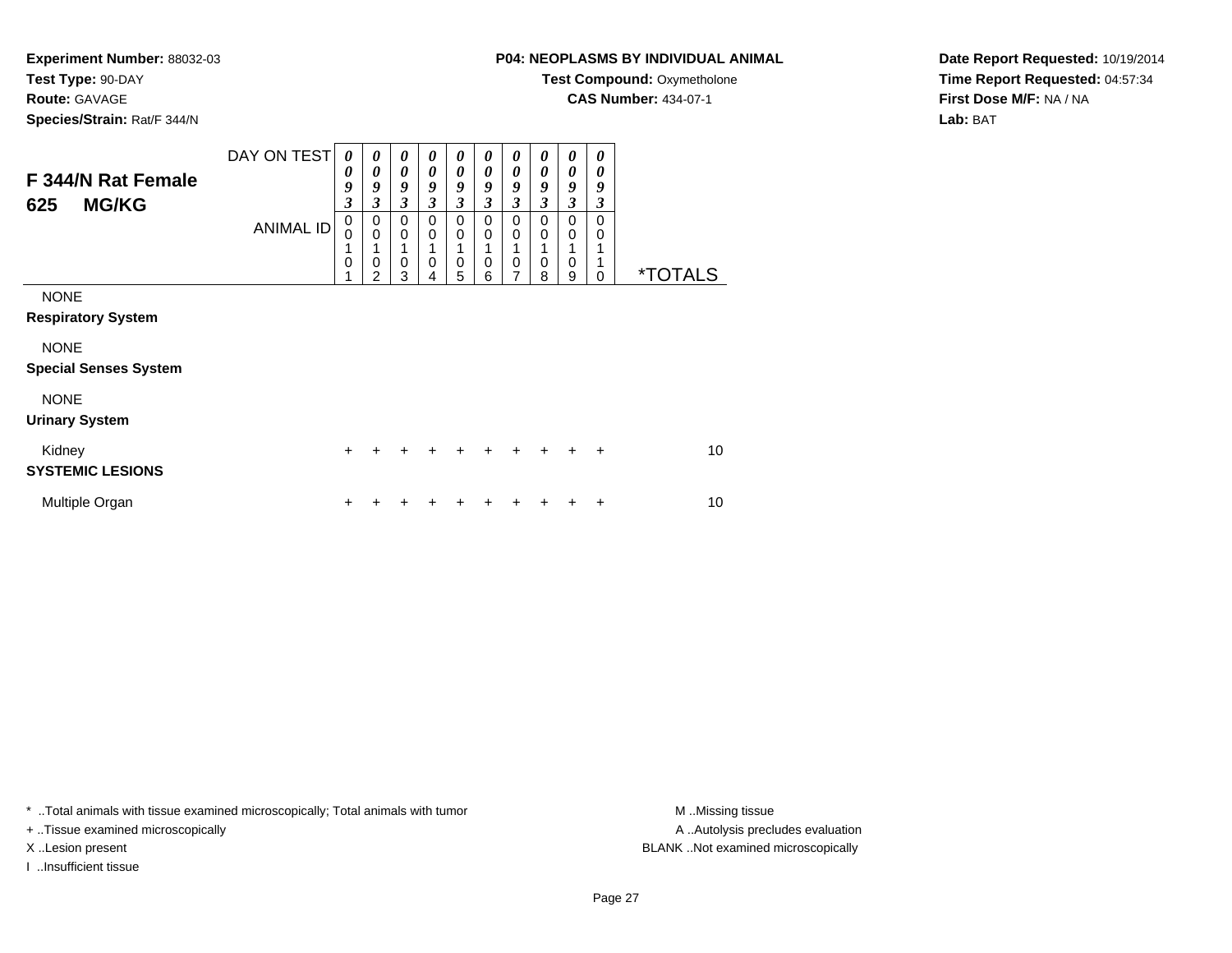**Experiment Number:** 88032-03**Test Type:** 90-DAY**Route:** GAVAGE

**Species/Strain:** Rat/F 344/N

#### **P04: NEOPLASMS BY INDIVIDUAL ANIMAL**

**Test Compound: Oxymetholone** 

**CAS Number:** 434-07-1

**Date Report Requested:** 10/19/2014**Time Report Requested:** 04:57:34**First Dose M/F:** NA / NA**Lab:** BAT

| <b>F 344/N Rat Female</b><br><b>MG/KG</b><br>1250 | DAY ON TEST<br><b>ANIMAL ID</b> | $\boldsymbol{\theta}$<br>0<br>9<br>3<br>$\mathbf 0$<br>0<br>1<br>1<br>1 | $\boldsymbol{\theta}$<br>$\boldsymbol{\theta}$<br>9<br>$\mathfrak{z}$<br>$\pmb{0}$<br>$\Omega$<br>1<br>1<br>$\overline{2}$ | 0<br>$\boldsymbol{\theta}$<br>9<br>$\boldsymbol{\beta}$<br>$\pmb{0}$<br>$\mathbf 0$<br>1<br>1<br>3 | 0<br>$\boldsymbol{\theta}$<br>9<br>$\mathfrak{z}$<br>$\mathbf 0$<br>$\Omega$<br>1<br>1<br>$\overline{4}$ | 0<br>0<br>9<br>$\mathfrak{z}$<br>$\pmb{0}$<br>$\mathbf 0$<br>1<br>1<br>5 | 0<br>$\boldsymbol{\theta}$<br>9<br>$\mathbf{3}$<br>$\mathbf 0$<br>$\Omega$<br>1<br>1<br>6 | 0<br>$\boldsymbol{\theta}$<br>9<br>$\mathfrak{z}$<br>$\pmb{0}$<br>$\mathbf 0$<br>1<br>1<br>$\overline{7}$ | 0<br>0<br>9<br>$\overline{\mathbf{3}}$<br>$\mathbf 0$<br>$\Omega$<br>1<br>1<br>8 | 0<br>0<br>9<br>$\overline{\mathbf{3}}$<br>$\overline{0}$<br>$\mathbf 0$<br>1<br>1<br>9 | 0<br>$\boldsymbol{\theta}$<br>0<br>$\overline{2}$<br>$\mathbf 0$<br>$\Omega$<br>1<br>$\overline{\mathbf{c}}$<br>0 | <i><b>*TOTALS</b></i> |
|---------------------------------------------------|---------------------------------|-------------------------------------------------------------------------|----------------------------------------------------------------------------------------------------------------------------|----------------------------------------------------------------------------------------------------|----------------------------------------------------------------------------------------------------------|--------------------------------------------------------------------------|-------------------------------------------------------------------------------------------|-----------------------------------------------------------------------------------------------------------|----------------------------------------------------------------------------------|----------------------------------------------------------------------------------------|-------------------------------------------------------------------------------------------------------------------|-----------------------|
| <b>Alimentary System</b>                          |                                 |                                                                         |                                                                                                                            |                                                                                                    |                                                                                                          |                                                                          |                                                                                           |                                                                                                           |                                                                                  |                                                                                        |                                                                                                                   |                       |
| Esophagus                                         |                                 | +                                                                       | +                                                                                                                          | +                                                                                                  | +                                                                                                        | +                                                                        | +                                                                                         | +                                                                                                         | ٠                                                                                | ٠                                                                                      | +                                                                                                                 | 10                    |
| Intestine Large, Cecum                            |                                 | $\ddot{}$                                                               | +                                                                                                                          | +                                                                                                  | +                                                                                                        | +                                                                        | +                                                                                         | +                                                                                                         | +                                                                                | +                                                                                      | $\ddot{}$                                                                                                         | 10                    |
| Intestine Large, Colon                            |                                 | +                                                                       | $\ddot{}$                                                                                                                  | $\ddot{}$                                                                                          | +                                                                                                        | +                                                                        | +                                                                                         | +                                                                                                         | +                                                                                | +                                                                                      | +                                                                                                                 | 10                    |
| Intestine Large, Rectum                           |                                 | $\ddot{}$                                                               | $\ddot{}$                                                                                                                  | $\ddot{}$                                                                                          | $\ddot{}$                                                                                                | $\ddot{}$                                                                | $\ddot{}$                                                                                 | $\ddot{}$                                                                                                 | $+$                                                                              | $\ddot{}$                                                                              | ÷                                                                                                                 | 10                    |
| Intestine Small, Duodenum                         |                                 | $\ddot{}$                                                               | $\ddot{}$                                                                                                                  | $\ddot{}$                                                                                          | $\ddot{}$                                                                                                | $\ddot{}$                                                                | $\ddot{}$                                                                                 | $\ddot{}$                                                                                                 | $\ddot{}$                                                                        | $\ddot{}$                                                                              | $\ddot{}$                                                                                                         | 10                    |
| Intestine Small, Ileum                            |                                 | +                                                                       | +                                                                                                                          | $\ddot{}$                                                                                          | +                                                                                                        | $\ddot{}$                                                                | $\ddot{}$                                                                                 | $\ddot{}$                                                                                                 | $\ddot{}$                                                                        | $\ddot{}$                                                                              | $\ddot{}$                                                                                                         | 10                    |
| Intestine Small, Jejunum                          |                                 | +                                                                       | $\ddot{}$                                                                                                                  | $\ddot{}$                                                                                          | $\ddot{}$                                                                                                | $\ddot{}$                                                                | $\ddot{}$                                                                                 | $\ddot{}$                                                                                                 | $\ddot{}$                                                                        | $\ddot{}$                                                                              | $\ddot{}$                                                                                                         | 10                    |
| Liver                                             |                                 | $\ddot{}$                                                               | $\ddot{}$                                                                                                                  | $\ddot{}$                                                                                          | $\ddot{}$                                                                                                | $\ddot{}$                                                                | $\ddot{}$                                                                                 | $\ddot{}$                                                                                                 | $+$                                                                              | $\ddot{}$                                                                              | $\ddot{}$                                                                                                         | 10                    |
| Pancreas                                          |                                 | +                                                                       | $\ddot{}$                                                                                                                  | $\ddot{}$                                                                                          | $\ddot{}$                                                                                                | $\ddot{}$                                                                | $\ddot{}$                                                                                 | $\ddot{}$                                                                                                 | $\ddot{}$                                                                        | $\ddot{}$                                                                              | +                                                                                                                 | 10                    |
| Salivary Glands                                   |                                 | +                                                                       | +                                                                                                                          | +                                                                                                  | +                                                                                                        | +                                                                        | +                                                                                         | $\ddot{}$                                                                                                 | $\ddot{}$                                                                        | $\pm$                                                                                  | $\ddot{}$                                                                                                         | 10                    |
| Stomach, Forestomach                              |                                 | +                                                                       | +                                                                                                                          | $\ddot{}$                                                                                          | $\ddot{}$                                                                                                | $\ddot{}$                                                                | $\ddot{}$                                                                                 | $\ddot{}$                                                                                                 | $+$                                                                              | $\ddot{}$                                                                              | $\ddot{}$                                                                                                         | 10                    |
| Stomach, Glandular                                |                                 | $\ddot{}$                                                               | $\ddot{}$                                                                                                                  |                                                                                                    | ÷                                                                                                        | $\ddot{}$                                                                | ÷                                                                                         | ÷                                                                                                         | ÷                                                                                | $\ddot{}$                                                                              | ÷                                                                                                                 | 10                    |
| <b>Cardiovascular System</b>                      |                                 |                                                                         |                                                                                                                            |                                                                                                    |                                                                                                          |                                                                          |                                                                                           |                                                                                                           |                                                                                  |                                                                                        |                                                                                                                   |                       |
| <b>Blood Vessel</b>                               |                                 | +                                                                       | +                                                                                                                          | +                                                                                                  | +                                                                                                        | +                                                                        | +                                                                                         | +                                                                                                         |                                                                                  | +                                                                                      | +                                                                                                                 | 10                    |
| Heart                                             |                                 | $\ddot{}$                                                               | $\ddot{}$                                                                                                                  |                                                                                                    | $\ddot{}$                                                                                                | $\ddot{}$                                                                | $\ddot{}$                                                                                 | $\ddot{}$                                                                                                 | $\ddot{}$                                                                        | $\ddot{}$                                                                              | $\ddot{}$                                                                                                         | 10                    |
| <b>Endocrine System</b>                           |                                 |                                                                         |                                                                                                                            |                                                                                                    |                                                                                                          |                                                                          |                                                                                           |                                                                                                           |                                                                                  |                                                                                        |                                                                                                                   |                       |
| <b>Adrenal Cortex</b>                             |                                 | +                                                                       | +                                                                                                                          |                                                                                                    |                                                                                                          | +                                                                        | +                                                                                         | +                                                                                                         |                                                                                  | +                                                                                      | +                                                                                                                 | 10                    |
| Adrenal Medulla                                   |                                 | +                                                                       | +                                                                                                                          | $\ddot{}$                                                                                          | $\ddot{}$                                                                                                | $\ddot{}$                                                                | +                                                                                         | +                                                                                                         | $\ddot{}$                                                                        | +                                                                                      | +                                                                                                                 | 10                    |
| Islets, Pancreatic                                |                                 | +                                                                       | $\ddot{}$                                                                                                                  | $\ddot{}$                                                                                          | $\ddot{}$                                                                                                | $\ddot{}$                                                                | $\ddot{}$                                                                                 | $\ddot{}$                                                                                                 | $\ddot{}$                                                                        | $\ddot{}$                                                                              | +                                                                                                                 | 10                    |
| Parathyroid Gland                                 |                                 | $\ddot{}$                                                               | M                                                                                                                          | $\ddot{}$                                                                                          | +                                                                                                        | $\ddot{}$                                                                | M                                                                                         | M                                                                                                         | +                                                                                | $\ddot{}$                                                                              | M                                                                                                                 | 6                     |

\* ..Total animals with tissue examined microscopically; Total animals with tumor **M** . Missing tissue M ..Missing tissue

+ ..Tissue examined microscopically

I ..Insufficient tissue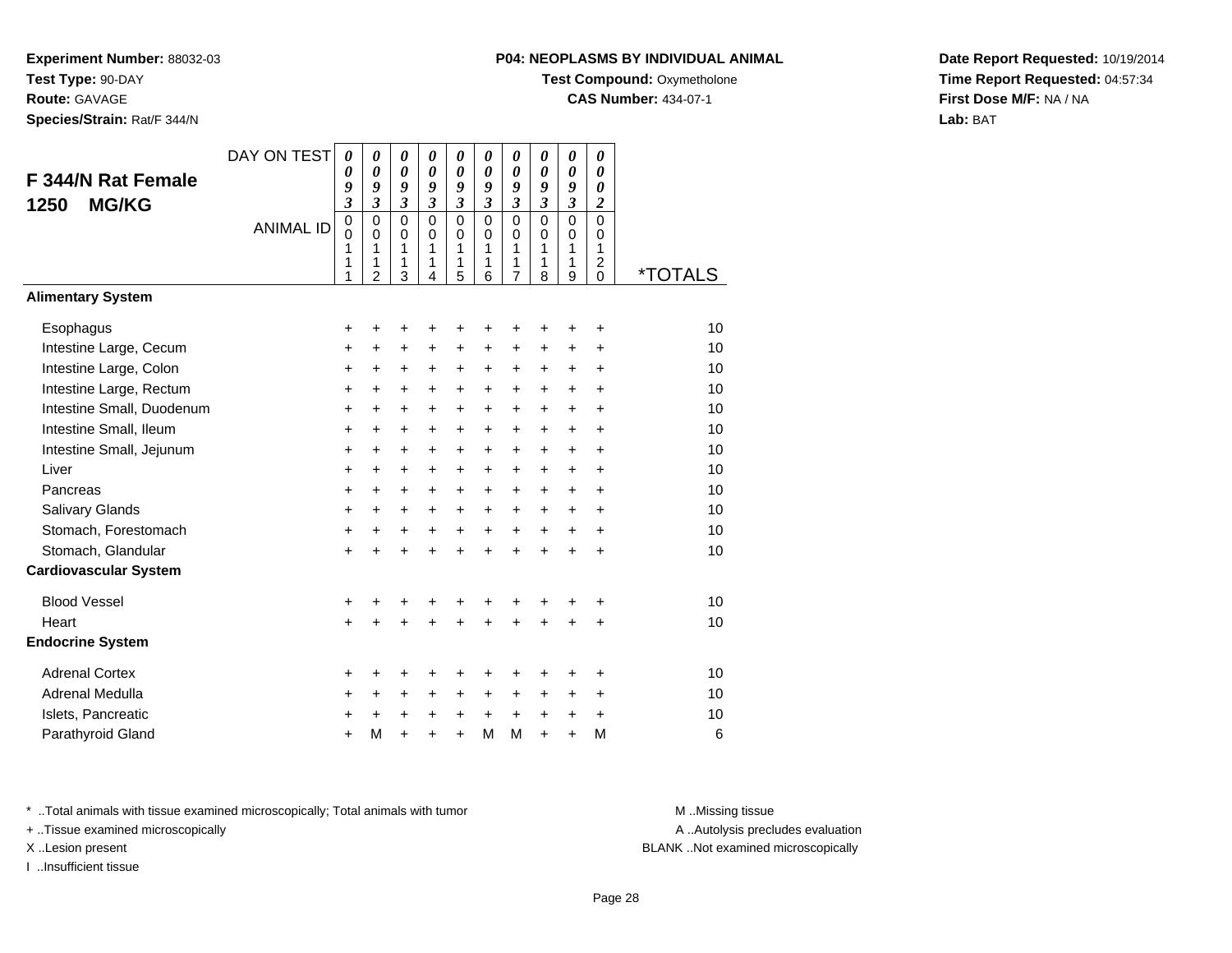**Route:** GAVAGE

**Species/Strain:** Rat/F 344/N

## **P04: NEOPLASMS BY INDIVIDUAL ANIMAL**

**Test Compound: Oxymetholone** 

**CAS Number:** 434-07-1

**Date Report Requested:** 10/19/2014**Time Report Requested:** 04:57:34**First Dose M/F:** NA / NA**Lab:** BAT

| F 344/N Rat Female<br><b>MG/KG</b><br>1250 | DAY ON TEST<br><b>ANIMAL ID</b> | $\boldsymbol{\theta}$<br>0<br>9<br>$\overline{\mathbf{3}}$<br>$\mathbf 0$<br>$\mathbf 0$<br>1<br>1<br>1 | $\boldsymbol{\theta}$<br>$\boldsymbol{\theta}$<br>9<br>$\mathfrak{z}$<br>$\mathbf 0$<br>0<br>1<br>1<br>$\overline{2}$ | 0<br>$\boldsymbol{\theta}$<br>9<br>$\boldsymbol{\beta}$<br>$\mathbf 0$<br>0<br>1<br>1<br>$\mathbf{3}$ | 0<br>0<br>9<br>$\mathfrak{z}$<br>$\mathbf 0$<br>0<br>1<br>1<br>4 | $\pmb{\theta}$<br>$\boldsymbol{\theta}$<br>9<br>$\mathfrak{z}$<br>$\pmb{0}$<br>0<br>1<br>1<br>$\overline{5}$ | 0<br>0<br>9<br>$\mathfrak{z}$<br>0<br>0<br>1<br>1<br>6 | 0<br>0<br>9<br>$\boldsymbol{\beta}$<br>$\mathbf 0$<br>0<br>1<br>1<br>$\overline{7}$ | 0<br>0<br>9<br>3<br>$\mathbf 0$<br>$\Omega$<br>1<br>1<br>8 | $\boldsymbol{\theta}$<br>$\boldsymbol{\theta}$<br>9<br>$\boldsymbol{\beta}$<br>$\mathbf 0$<br>0<br>1<br>1<br>$\mathsf g$ | 0<br>0<br>0<br>$\boldsymbol{2}$<br>$\mathbf 0$<br>0<br>1<br>$\boldsymbol{2}$<br>$\mathbf 0$ | <i><b>*TOTALS</b></i> |
|--------------------------------------------|---------------------------------|---------------------------------------------------------------------------------------------------------|-----------------------------------------------------------------------------------------------------------------------|-------------------------------------------------------------------------------------------------------|------------------------------------------------------------------|--------------------------------------------------------------------------------------------------------------|--------------------------------------------------------|-------------------------------------------------------------------------------------|------------------------------------------------------------|--------------------------------------------------------------------------------------------------------------------------|---------------------------------------------------------------------------------------------|-----------------------|
| <b>Pituitary Gland</b>                     |                                 | $\ddot{}$                                                                                               |                                                                                                                       | $\ddot{}$                                                                                             | $\ddot{}$                                                        | $+$                                                                                                          | $\ddot{}$                                              | M                                                                                   | $\ddot{}$                                                  | $\ddot{}$                                                                                                                | $+$                                                                                         | 8                     |
| <b>Thyroid Gland</b>                       |                                 | $\ddot{}$                                                                                               |                                                                                                                       | +                                                                                                     |                                                                  | $\ddot{}$                                                                                                    | $\ddot{}$                                              | $\ddot{}$                                                                           | $\ddot{}$                                                  | $\ddot{}$                                                                                                                | $\ddot{}$                                                                                   | 10                    |
| <b>General Body System</b>                 |                                 |                                                                                                         |                                                                                                                       |                                                                                                       |                                                                  |                                                                                                              |                                                        |                                                                                     |                                                            |                                                                                                                          |                                                                                             |                       |
| <b>NONE</b>                                |                                 |                                                                                                         |                                                                                                                       |                                                                                                       |                                                                  |                                                                                                              |                                                        |                                                                                     |                                                            |                                                                                                                          |                                                                                             |                       |
| <b>Genital System</b>                      |                                 |                                                                                                         |                                                                                                                       |                                                                                                       |                                                                  |                                                                                                              |                                                        |                                                                                     |                                                            |                                                                                                                          |                                                                                             |                       |
| <b>Clitoral Gland</b>                      |                                 | +                                                                                                       | +                                                                                                                     | +                                                                                                     | +                                                                | +                                                                                                            | +                                                      | +                                                                                   | +                                                          | +                                                                                                                        | +                                                                                           | 10                    |
| Ovary                                      |                                 | +                                                                                                       | $\ddot{}$                                                                                                             | $\ddot{}$                                                                                             | $\ddot{}$                                                        | $\ddot{}$                                                                                                    | $\ddot{}$                                              | $\ddot{}$                                                                           | $\ddot{}$                                                  | $\ddot{}$                                                                                                                | +                                                                                           | 10                    |
| <b>Uterus</b>                              |                                 | $\ddot{}$                                                                                               | $\ddot{}$                                                                                                             | $\ddot{}$                                                                                             | $\ddot{}$                                                        | $+$                                                                                                          | $\ddot{}$                                              | $\ddot{}$                                                                           | $\ddot{}$                                                  | $\ddot{}$                                                                                                                | $\ddot{}$                                                                                   | 10                    |
| <b>Hematopoietic System</b>                |                                 |                                                                                                         |                                                                                                                       |                                                                                                       |                                                                  |                                                                                                              |                                                        |                                                                                     |                                                            |                                                                                                                          |                                                                                             |                       |
| <b>Bone Marrow</b>                         |                                 | +                                                                                                       | +                                                                                                                     | +                                                                                                     |                                                                  | +                                                                                                            | +                                                      | +                                                                                   | +                                                          | +                                                                                                                        | +                                                                                           | 10                    |
| Lymph Node, Mandibular                     |                                 | +                                                                                                       | +                                                                                                                     | +                                                                                                     | +                                                                | +                                                                                                            | +                                                      | +                                                                                   | +                                                          | +                                                                                                                        | $\ddot{}$                                                                                   | 10                    |
| Lymph Node, Mesenteric                     |                                 | +                                                                                                       | $\ddot{}$                                                                                                             | $\ddot{}$                                                                                             | $\ddot{}$                                                        | $\ddot{}$                                                                                                    | $\ddot{}$                                              | $\ddot{}$                                                                           | +                                                          | +                                                                                                                        | $\ddot{}$                                                                                   | 10                    |
| Spleen                                     |                                 | $\ddot{}$                                                                                               | $\ddot{}$                                                                                                             | $\ddot{}$                                                                                             | $\ddot{}$                                                        | $\ddot{}$                                                                                                    | $\ddot{}$                                              | $\ddot{}$                                                                           | $\ddot{}$                                                  | $\ddot{}$                                                                                                                | $\ddot{}$                                                                                   | 10                    |
| Thymus                                     |                                 | $\ddot{}$                                                                                               | $\ddot{}$                                                                                                             | $\ddot{}$                                                                                             | $\ddot{}$                                                        | $\ddot{}$                                                                                                    | $\ddot{}$                                              | $\ddot{}$                                                                           | $\ddot{}$                                                  | $\ddot{}$                                                                                                                | $\ddot{}$                                                                                   | 10                    |
| <b>Integumentary System</b>                |                                 |                                                                                                         |                                                                                                                       |                                                                                                       |                                                                  |                                                                                                              |                                                        |                                                                                     |                                                            |                                                                                                                          |                                                                                             |                       |
| <b>Mammary Gland</b>                       |                                 | +                                                                                                       | +                                                                                                                     | +                                                                                                     |                                                                  |                                                                                                              |                                                        | +                                                                                   | +                                                          | +                                                                                                                        | +                                                                                           | 10                    |
| Skin                                       |                                 | $\ddot{}$                                                                                               |                                                                                                                       | $\ddot{}$                                                                                             |                                                                  | +                                                                                                            | $\ddot{}$                                              | $\ddot{}$                                                                           | $\ddot{}$                                                  | $\ddot{}$                                                                                                                | $\ddot{}$                                                                                   | 10                    |
| <b>Musculoskeletal System</b>              |                                 |                                                                                                         |                                                                                                                       |                                                                                                       |                                                                  |                                                                                                              |                                                        |                                                                                     |                                                            |                                                                                                                          |                                                                                             |                       |
| <b>Bone</b>                                |                                 | +                                                                                                       |                                                                                                                       |                                                                                                       |                                                                  |                                                                                                              | ٠                                                      | +                                                                                   | +                                                          | +                                                                                                                        | $\ddot{}$                                                                                   | 10                    |

\* ..Total animals with tissue examined microscopically; Total animals with tumor **M** . Missing tissue M ..Missing tissue

+ ..Tissue examined microscopically

I ..Insufficient tissue